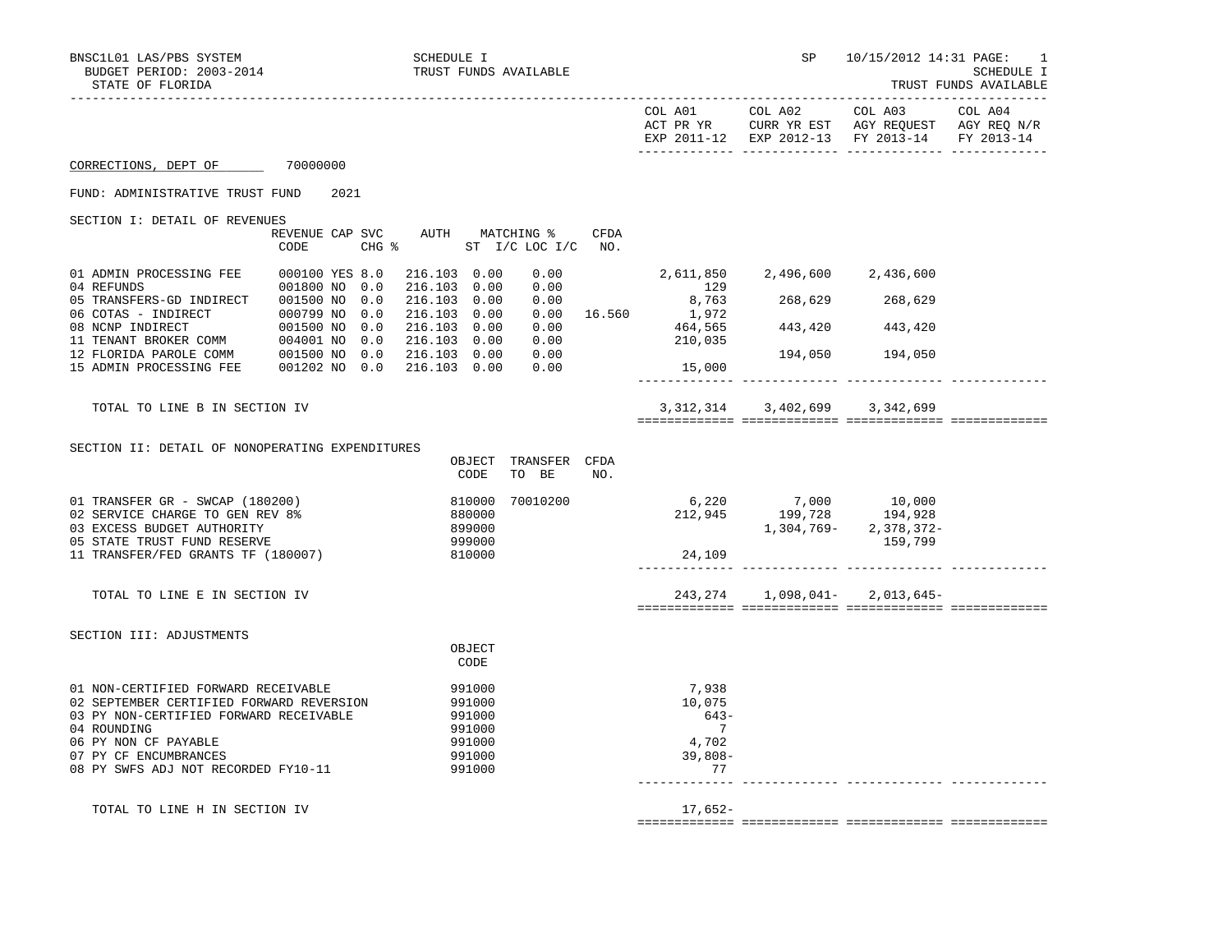| BNSC1L01 LAS/PBS SYSTEM<br>BUDGET PERIOD: 2003-2014<br>STATE OF FLORIDA                                                                                                                                                                          | <b>SCHEDULE I</b><br>TRUST FUNDS AVAILABLE                                       |                                                                              |                                                                                                       | SP 10/15/2012 14:31 PAGE:                                                                                                         | 2<br>SCHEDULE I<br>TRUST FUNDS AVAILABLE |
|--------------------------------------------------------------------------------------------------------------------------------------------------------------------------------------------------------------------------------------------------|----------------------------------------------------------------------------------|------------------------------------------------------------------------------|-------------------------------------------------------------------------------------------------------|-----------------------------------------------------------------------------------------------------------------------------------|------------------------------------------|
|                                                                                                                                                                                                                                                  |                                                                                  |                                                                              |                                                                                                       | COL A01 COL A02 COL A03 COL A04<br>ACT PR YR CURR YR EST AGY REQUEST AGY REQ N/R<br>EXP 2011-12 EXP 2012-13 FY 2013-14 FY 2013-14 |                                          |
| CORRECTIONS, DEPT OF 70000000                                                                                                                                                                                                                    |                                                                                  |                                                                              |                                                                                                       |                                                                                                                                   |                                          |
| FUND: ADMINISTRATIVE TRUST FUND<br>2021                                                                                                                                                                                                          |                                                                                  |                                                                              |                                                                                                       |                                                                                                                                   |                                          |
| SECTION IV: SUMMARY                                                                                                                                                                                                                              |                                                                                  |                                                                              |                                                                                                       |                                                                                                                                   |                                          |
| UNRESERVED FUND BALANCE - JULY 1<br>ADD: REVENUES (FROM SECTION I)<br>TOTAL FUNDS AVAILABLE (LINE A + LINE B)                                                                                                                                    | (A)<br>(B)<br>(C)                                                                |                                                                              | 3,612,941 3,823,956 2,414,759<br>3,312,314 3,402,699 3,342,699<br>$6,925,255$ $7,226,655$ $5,757,458$ |                                                                                                                                   |                                          |
| LESS: OPERATING EXPENDITURES<br>LESS: NONOPERATING EXPENDITURES (SECTION II)<br>LESS: FIXED CAPITAL OUTLAY (TOTAL ONLY)<br>UNRESERVED FUND BALANCE - JUNE 30 - BEFORE ADJ                                                                        | (D)<br>(E)<br>(F)<br>(G)                                                         | 243,274<br>6,681,981                                                         | 1,098,041-<br>8,324,696                                                                               | 2,013,645-<br>7,771,103                                                                                                           |                                          |
| NET ADJUSTMENTS (FROM SECTION III)<br>ADJUSTED UNRESERVED FUND BALANCE - JUNE 30                                                                                                                                                                 | (H)<br>$(\lrcorner)$                                                             | 17,652-<br>6,664,329                                                         | 8,324,696                                                                                             | 7,771,103                                                                                                                         |                                          |
| SCHEDULE IB: DETAIL OF UNRESERVED FUND BALANCE                                                                                                                                                                                                   | FUNDING SOURCE<br>STATE (S)<br>NONSTATE (N)                                      |                                                                              |                                                                                                       |                                                                                                                                   |                                          |
| 01 DART TEAM<br>02 GRANTS AND DONATIONS INDIRECT<br>03 NCNP INDIRECT<br>04 ADMIN PROCESSING FEE<br>05 TENANT BROKER COMMISSIONS<br>06 10-RS CASH MATCH<br>07 IDENTIFICATION PILOT<br>08 FLORIDA PAROLE COMMISSION<br>09 CRIMINAL JUSTICE TRAININ | S<br>S<br>S<br>$\, \mathbb{S} \,$<br>S<br>S<br>$\mathtt{S}$<br>S<br>$\mathbf{S}$ | 77<br>1,132,494<br>1,743,407<br>38,287<br>8,733<br>42,048<br>1,173<br>20,800 | 836,937 798,566 607,396<br>1,075,914 1,019,334<br>540,279                                             | 171,951                                                                                                                           |                                          |
| ADJUSTED UNRESERVED FUND BALANCE - JUNE 30                                                                                                                                                                                                       |                                                                                  |                                                                              | 3,823,956 2,414,759 1,798,681                                                                         |                                                                                                                                   |                                          |

============= ============= ============= =============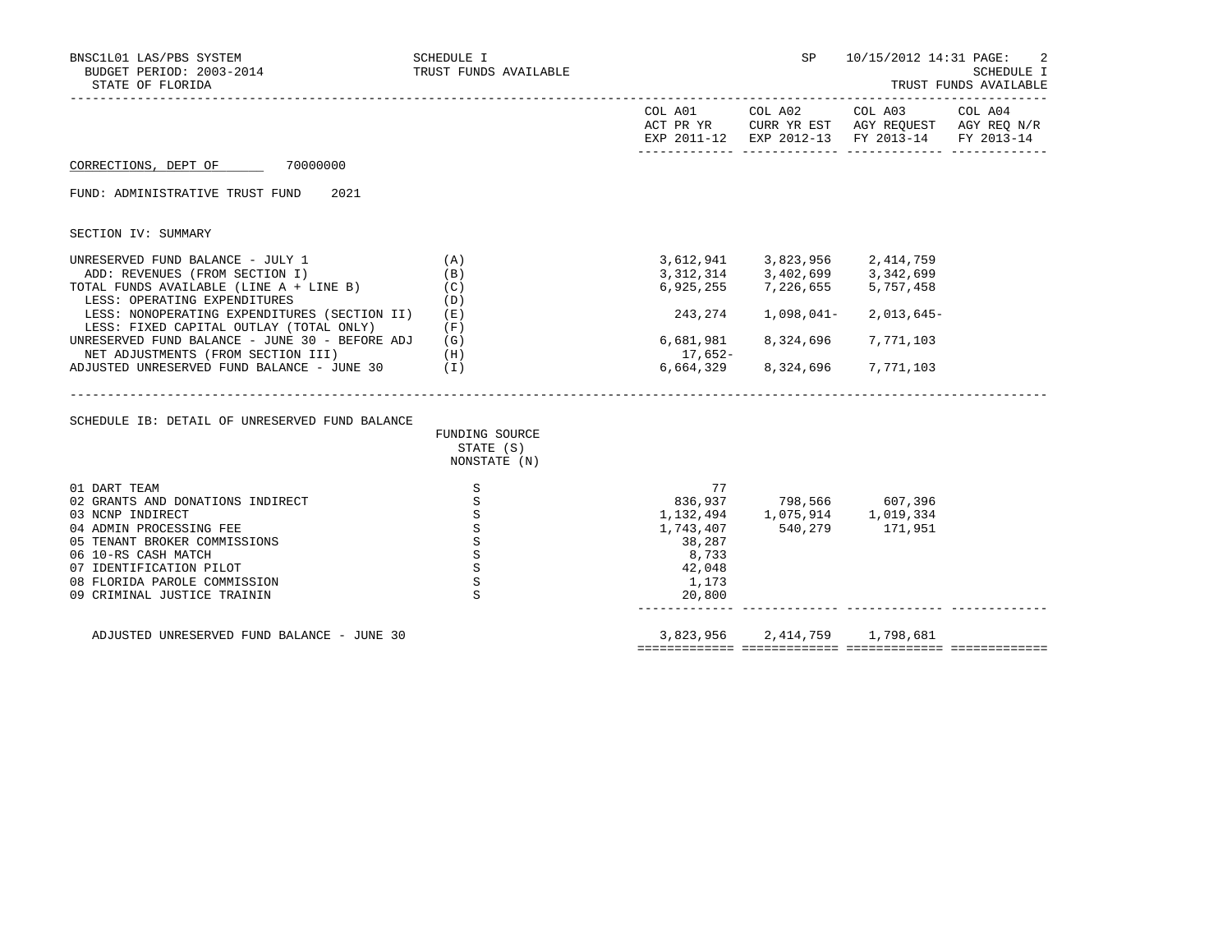| BNSC1L01 LAS/PBS SYSTEM<br>BUDGET PERIOD: 2003-2014<br>STATE OF FLORIDA                                                                       |      | SCHEDULE I<br>TRUST FUNDS AVAILABLE                                 |                 |                                                                                                                                   | SP 10/15/2012 14:31 PAGE:<br>SCHEDULE I<br>TRUST FUNDS AVAILABLE |  |  |
|-----------------------------------------------------------------------------------------------------------------------------------------------|------|---------------------------------------------------------------------|-----------------|-----------------------------------------------------------------------------------------------------------------------------------|------------------------------------------------------------------|--|--|
|                                                                                                                                               |      |                                                                     |                 |                                                                                                                                   | EXP 2011-12 EXP 2012-13 FY 2013-14 FY 2013-14                    |  |  |
| CORRECTIONS, DEPT OF 70000000                                                                                                                 |      |                                                                     |                 |                                                                                                                                   |                                                                  |  |  |
| FUND: CRIM JUST STAND & TRAIN TF 2148                                                                                                         |      |                                                                     |                 |                                                                                                                                   |                                                                  |  |  |
| SECTION I: DETAIL OF REVENUES                                                                                                                 | CODE | REVENUE CAP SVC AUTH MATCHING %<br>CFDA<br>CHG % ST I/C LOC I/C NO. |                 |                                                                                                                                   |                                                                  |  |  |
| 04 12 MONTH OLD WARR CANX 003800 NO 0.0 20.05 0.00                                                                                            |      | 0.00<br>0.00                                                        | 146             | 1,381,607  1,326,868  1,198,362                                                                                                   |                                                                  |  |  |
| TOTAL TO LINE B IN SECTION IV                                                                                                                 |      |                                                                     |                 | 1,381,753 1,326,868 1,198,362                                                                                                     |                                                                  |  |  |
| SECTION II: DETAIL OF NONOPERATING EXPENDITURES                                                                                               |      | OBJECT TRANSFER CFDA<br>TO BE<br>CODE<br>NO.                        |                 |                                                                                                                                   |                                                                  |  |  |
| 02 REFUND DUE TO FDLE 2148 (220020)<br>05 EXCESS BUDGET AUTHORITY                                                                             |      | 71800100<br>860000<br>899000                                        | 176,177         |                                                                                                                                   | 274,935-404,571-                                                 |  |  |
| TOTAL TO LINE E IN SECTION IV                                                                                                                 |      |                                                                     |                 |                                                                                                                                   | $176, 177$ 274,935- 404,571-                                     |  |  |
| SECTION III: ADJUSTMENTS                                                                                                                      |      | OBJECT<br>CODE                                                      |                 |                                                                                                                                   |                                                                  |  |  |
| 02 NON-CERTFIED FORWARD RECEIVEABLE<br>04 ROUNDING ERROR D1                                                                                   |      | 991000<br>991000                                                    | 19<br>2         |                                                                                                                                   |                                                                  |  |  |
| TOTAL TO LINE H IN SECTION IV                                                                                                                 |      |                                                                     | 21              |                                                                                                                                   |                                                                  |  |  |
| SECTION IV: SUMMARY                                                                                                                           |      |                                                                     |                 |                                                                                                                                   |                                                                  |  |  |
| UNRESERVED FUND BALANCE - JULY 1<br>ADD: REVENUES (FROM SECTION I)<br>TOTAL FUNDS AVAILABLE (LINE A + LINE B)<br>LESS: OPERATING EXPENDITURES |      | (A)<br>(B)<br>(C)<br>(D)                                            | 1,554,639       | $\begin{array}{cccc} 172,886 & & 173,828 & & 173,828 \\ 1,381,753 & & 1,326,868 & & 1,198,362 \end{array}$<br>1,500,696 1,372,190 |                                                                  |  |  |
| LESS: NONOPERATING EXPENDITURES (SECTION II)<br>LESS: FIXED CAPITAL OUTLAY (TOTAL ONLY)                                                       |      | (E)<br>(F)                                                          | 176,177         | 274,935-                                                                                                                          | 404,571-                                                         |  |  |
| UNRESERVED FUND BALANCE - JUNE 30 - BEFORE ADJ<br>NET ADJUSTMENTS (FROM SECTION III)                                                          |      | (G)<br>(H)                                                          | 1,378,462<br>21 | 1,775,631 1,776,761                                                                                                               |                                                                  |  |  |
| ADJUSTED UNRESERVED FUND BALANCE - JUNE 30                                                                                                    |      | (I)                                                                 | 1,378,483       | 1,775,631                                                                                                                         | 1,776,761                                                        |  |  |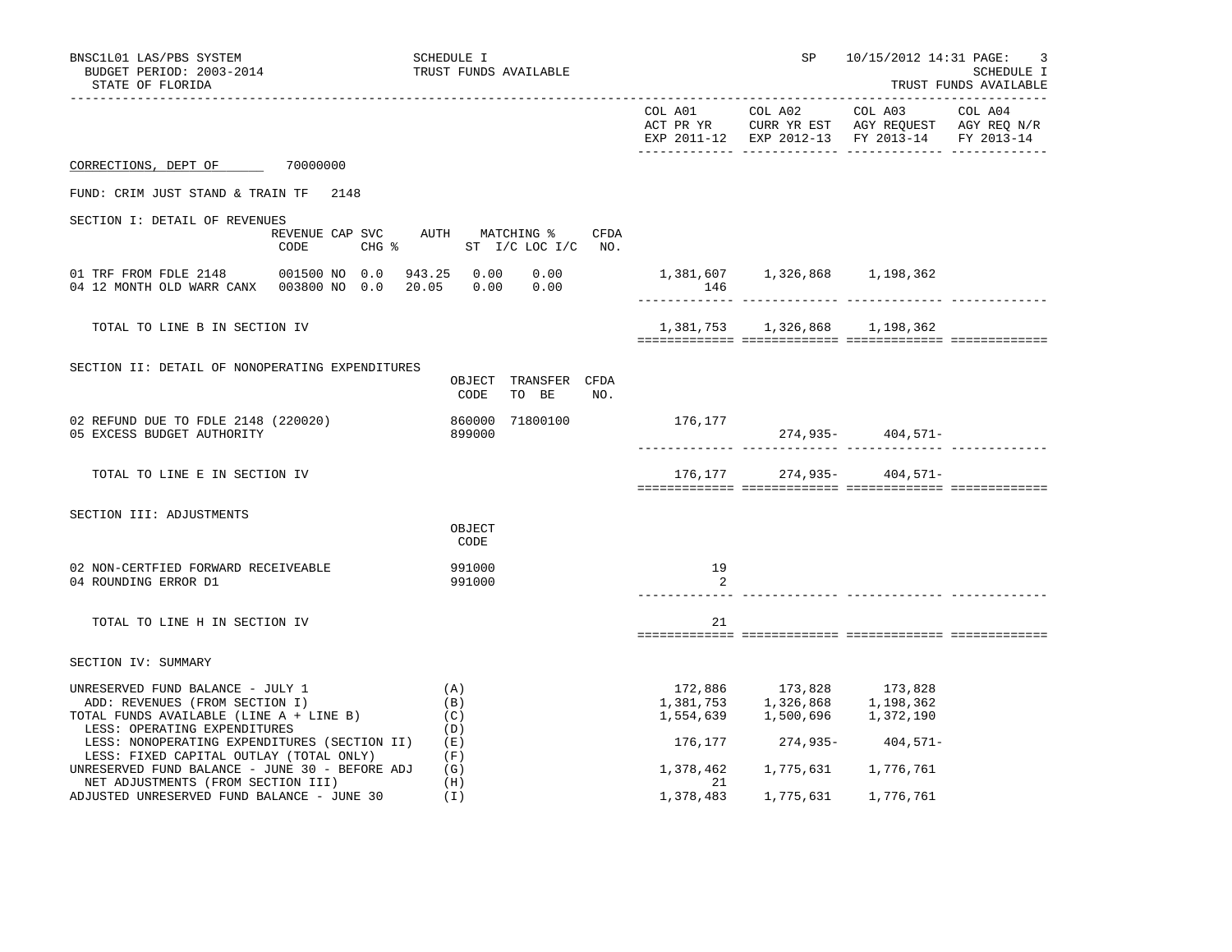| BNSC1L01 LAS/PBS SYSTEM<br>BUDGET PERIOD: 2003-2014<br>STATE OF FLORIDA | SCHEDULE I<br>TRUST FUNDS AVAILABLE         |                                     | SP                                    | 10/15/2012 14:31 PAGE: 4                        | SCHEDULE I<br>TRUST FUNDS AVAILABLE |
|-------------------------------------------------------------------------|---------------------------------------------|-------------------------------------|---------------------------------------|-------------------------------------------------|-------------------------------------|
|                                                                         |                                             | COL A01<br>ACT PR YR<br>EXP 2011-12 | COL A02<br>CURR YR EST<br>EXP 2012-13 | COL A03<br>AGY REQUEST<br>FY 2013-14 FY 2013-14 | COL A04<br>AGY REQ N/R              |
| CORRECTIONS, DEPT OF 70000000                                           |                                             |                                     |                                       |                                                 |                                     |
| FUND: CRIM JUST STAND & TRAIN TF 2148                                   |                                             |                                     |                                       |                                                 |                                     |
| SCHEDULE IB: DETAIL OF UNRESERVED FUND BALANCE                          |                                             |                                     |                                       |                                                 |                                     |
|                                                                         | FUNDING SOURCE<br>STATE (S)<br>NONSTATE (N) |                                     |                                       |                                                 |                                     |
| 01 FDLE                                                                 | S                                           |                                     |                                       | 173,828 173,828 173,828                         |                                     |
| ADJUSTED UNRESERVED FUND BALANCE - JUNE 30                              |                                             |                                     |                                       | 173,828 173,828 173,828                         |                                     |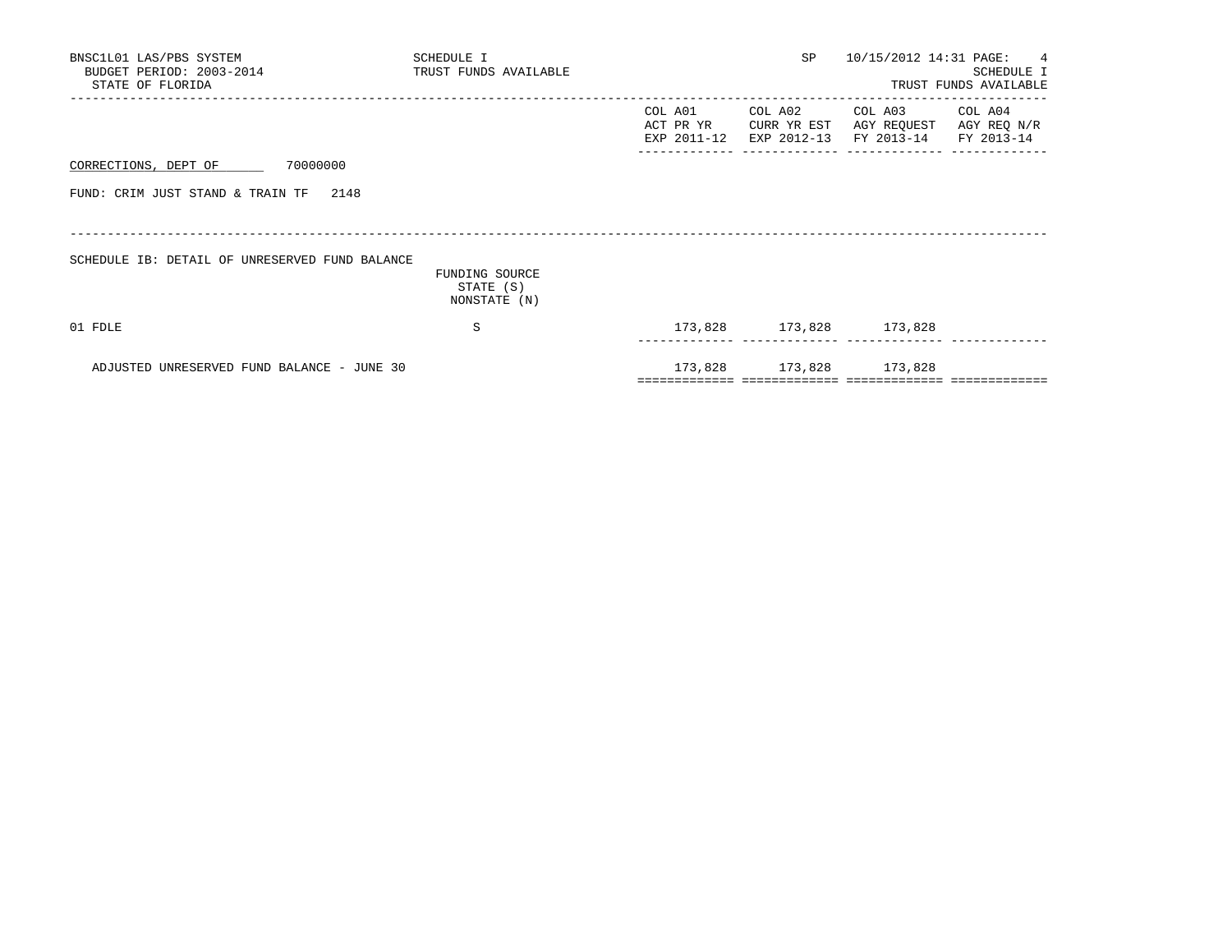| BNSC1L01 LAS/PBS SYSTEM<br>BUDGET PERIOD: 2003-2014<br>STATE OF FLORIDA                                                                                      |                                                                   |      | <b>SCHEDULE I</b>                                                      |                                                | TRUST FUNDS AVAILABLE                        |                         |                                                                                      | SP                               | 10/15/2012 14:31 PAGE:                                                                                    | 5<br>SCHEDULE I<br>TRUST FUNDS AVAILABLE |
|--------------------------------------------------------------------------------------------------------------------------------------------------------------|-------------------------------------------------------------------|------|------------------------------------------------------------------------|------------------------------------------------|----------------------------------------------|-------------------------|--------------------------------------------------------------------------------------|----------------------------------|-----------------------------------------------------------------------------------------------------------|------------------------------------------|
|                                                                                                                                                              |                                                                   |      |                                                                        |                                                |                                              |                         |                                                                                      | COL A01 COL A02                  | COL A03<br>ACT PR YR CURR YR EST AGY REQUEST AGY REQ N/R<br>EXP 2011-12 EXP 2012-13 FY 2013-14 FY 2013-14 | COL A04                                  |
| CORRECTIONS, DEPT OF 70000000                                                                                                                                |                                                                   |      |                                                                        |                                                |                                              |                         |                                                                                      |                                  |                                                                                                           |                                          |
| FUND: CORRECTION WORK PROGRAM TF                                                                                                                             |                                                                   | 2151 |                                                                        |                                                |                                              |                         |                                                                                      |                                  |                                                                                                           |                                          |
| SECTION I: DETAIL OF REVENUES                                                                                                                                |                                                                   |      |                                                                        |                                                |                                              |                         |                                                                                      |                                  |                                                                                                           |                                          |
|                                                                                                                                                              | REVENUE CAP SVC<br>CODE                                           |      | $CHG$ $\approx$                                                        |                                                | AUTH MATCHING %<br>ST I/C LOC I/C            | CFDA<br>NO <sub>z</sub> |                                                                                      |                                  |                                                                                                           |                                          |
| 01 REFUNDS<br>03 DOT MASTER AGREEMENT 001903 NO 0.0<br>04 REVENUE GENERATING WS<br>06 REVENUE GENERATING WS<br>07 INTERAGENCY WS<br>08 REVENUE GENERATING WS | 001800 NO 0.0<br>001905 YES 0.0<br>001801 NO 0.0<br>001903 NO 0.0 |      | 946.32<br>946.40<br>946.40<br>946.40<br>946.40<br>001903 NO 0.0 946.40 | 0.00<br>0.00<br>0.00<br>0.00<br>0.00<br>0.00   | 0.00<br>0.00<br>0.00<br>0.00<br>0.00<br>0.00 |                         | 5,258<br>19,146,000<br>6,986,807<br>43,503<br>259, 286<br>145, 447 404, 733 404, 733 |                                  | 19, 146, 000  19, 146, 000                                                                                |                                          |
|                                                                                                                                                              |                                                                   |      |                                                                        |                                                |                                              |                         |                                                                                      |                                  |                                                                                                           |                                          |
| TOTAL TO LINE B IN SECTION IV                                                                                                                                |                                                                   |      |                                                                        |                                                |                                              |                         |                                                                                      | 26,586,301 25,851,649 25,851,649 |                                                                                                           |                                          |
| SECTION II: DETAIL OF NONOPERATING EXPENDITURES                                                                                                              |                                                                   |      |                                                                        | CODE                                           | OBJECT TRANSFER CFDA<br>TO BE                | NO.                     |                                                                                      |                                  |                                                                                                           |                                          |
| 03 STATE TRUST FUND RESERVE<br>06 EXCESS BUDGET AUTHORITY                                                                                                    |                                                                   |      |                                                                        | 999000<br>899000                               |                                              |                         |                                                                                      |                                  | 335,282<br>481,569- 1,190,487-                                                                            |                                          |
| TOTAL TO LINE E IN SECTION IV                                                                                                                                |                                                                   |      |                                                                        |                                                |                                              |                         |                                                                                      |                                  | $481,569 - 855,205 -$                                                                                     |                                          |
| SECTION III: ADJUSTMENTS                                                                                                                                     |                                                                   |      |                                                                        |                                                |                                              |                         |                                                                                      |                                  |                                                                                                           |                                          |
|                                                                                                                                                              |                                                                   |      |                                                                        | OBJECT<br>CODE                                 |                                              |                         |                                                                                      |                                  |                                                                                                           |                                          |
| 02 POST CLOSING SWFS ADJUSTMENT<br>03 SEPTEMBER CERTIFIED FORWARD REVERSIONS<br>05 ROUNDING ERROR D1<br>06 PY NON CF PAYABLE<br>11 PY CF ENCUMBRANCES        |                                                                   |      |                                                                        | 991000<br>991000<br>991000<br>991000<br>991000 |                                              |                         | $6-$<br>13<br>815,973<br>28,930-                                                     | 1,999 94,807                     |                                                                                                           |                                          |
| TOTAL TO LINE H IN SECTION IV                                                                                                                                |                                                                   |      |                                                                        |                                                |                                              |                         |                                                                                      | 789,049 94,807                   |                                                                                                           |                                          |
|                                                                                                                                                              |                                                                   |      |                                                                        |                                                |                                              |                         |                                                                                      |                                  |                                                                                                           |                                          |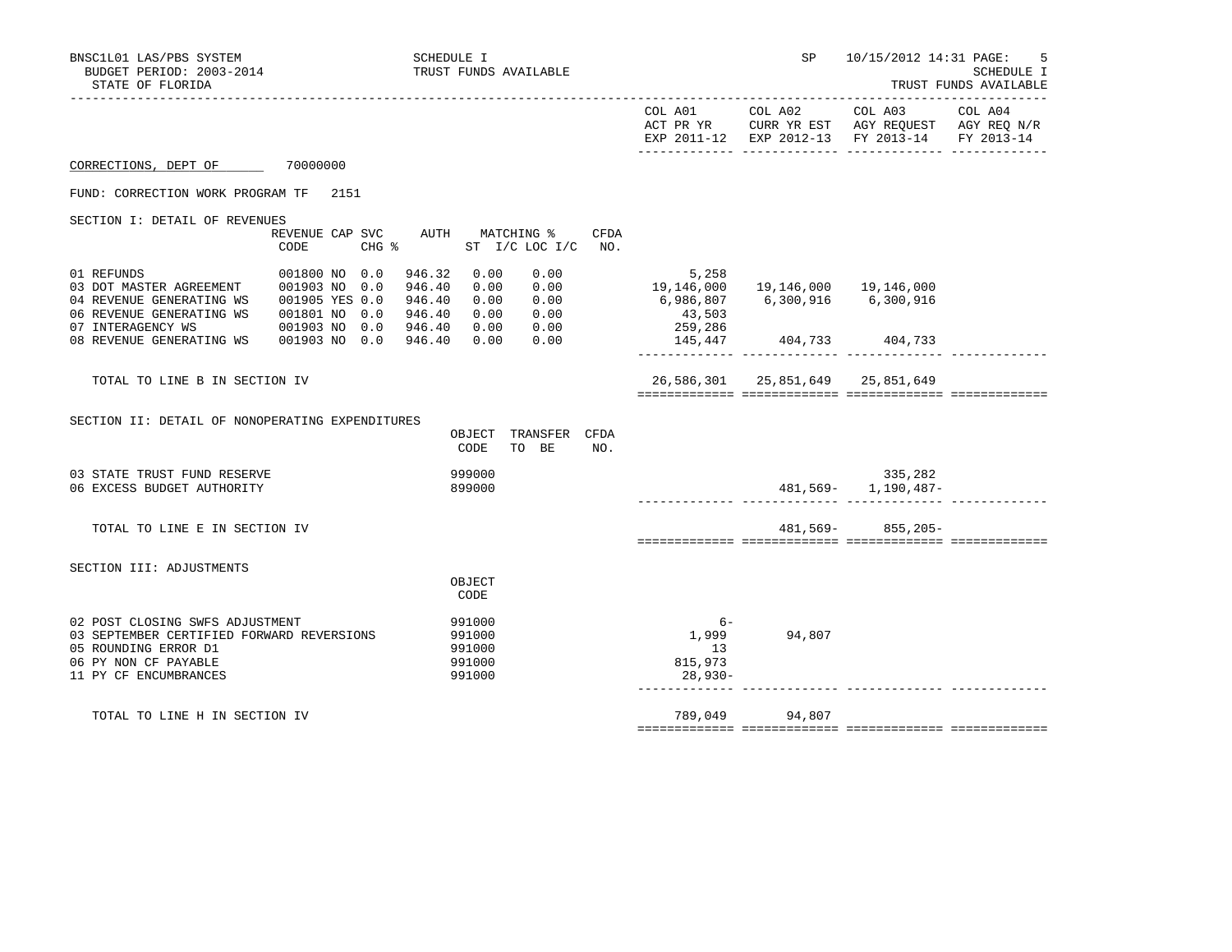| BNSC1L01 LAS/PBS SYSTEM<br>BUDGET PERIOD: 2003-2014<br>STATE OF FLORIDA                                                                       | SCHEDULE I<br>TRUST FUNDS AVAILABLE         | SP                                                                                                          | 10/15/2012 14:31 PAGE:                                                                                                            | 6<br><b>SCHEDULE I</b><br>TRUST FUNDS AVAILABLE |
|-----------------------------------------------------------------------------------------------------------------------------------------------|---------------------------------------------|-------------------------------------------------------------------------------------------------------------|-----------------------------------------------------------------------------------------------------------------------------------|-------------------------------------------------|
|                                                                                                                                               |                                             |                                                                                                             | COL A01 COL A02 COL A03 COL A04<br>ACT PR YR CURR YR EST AGY REQUEST AGY REQ N/R<br>EXP 2011-12 EXP 2012-13 FY 2013-14 FY 2013-14 |                                                 |
| CORRECTIONS, DEPT OF 70000000                                                                                                                 |                                             |                                                                                                             |                                                                                                                                   |                                                 |
| FUND: CORRECTION WORK PROGRAM TF 2151                                                                                                         |                                             |                                                                                                             |                                                                                                                                   |                                                 |
| SECTION IV: SUMMARY                                                                                                                           |                                             |                                                                                                             |                                                                                                                                   |                                                 |
| UNRESERVED FUND BALANCE - JULY 1<br>ADD: REVENUES (FROM SECTION I)<br>TOTAL FUNDS AVAILABLE (LINE A + LINE B)<br>LESS: OPERATING EXPENDITURES | (A)<br>(B)<br>(C)<br>(D)                    | 4,538,828 6,559,489 4,654,296<br>26,586,301 25,851,649 25,851,649<br>31, 125, 129 32, 411, 138 30, 505, 945 |                                                                                                                                   |                                                 |
| LESS: NONOPERATING EXPENDITURES (SECTION II)<br>LESS: FIXED CAPITAL OUTLAY (TOTAL ONLY)                                                       | (E)<br>(F)                                  |                                                                                                             | 481,569- 855,205-                                                                                                                 |                                                 |
| UNRESERVED FUND BALANCE - JUNE 30 - BEFORE ADJ<br>NET ADJUSTMENTS (FROM SECTION III)                                                          | (G)<br>(H)                                  | 31, 125, 129 32, 892, 707<br>789,049 94,807                                                                 | 31,361,150                                                                                                                        |                                                 |
| ADJUSTED UNRESERVED FUND BALANCE - JUNE $30$ (I)                                                                                              |                                             | 31, 914, 178 32, 987, 514 31, 361, 150                                                                      |                                                                                                                                   |                                                 |
| SCHEDULE IB: DETAIL OF UNRESERVED FUND BALANCE                                                                                                |                                             |                                                                                                             |                                                                                                                                   |                                                 |
|                                                                                                                                               | FUNDING SOURCE<br>STATE (S)<br>NONSTATE (N) |                                                                                                             |                                                                                                                                   |                                                 |
| 01 INTERAGENCY WORK SOUADS<br>02 REVENUE GENERATING WORK SOUADS                                                                               | $\mathbf S$<br>S                            | 424,714 424,714 494,165<br>6, 134, 775 4, 229, 582 2, 229, 582                                              |                                                                                                                                   |                                                 |
| ADJUSTED UNRESERVED FUND BALANCE - JUNE 30                                                                                                    |                                             | 6,559,489 4,654,296 2,723,747                                                                               |                                                                                                                                   |                                                 |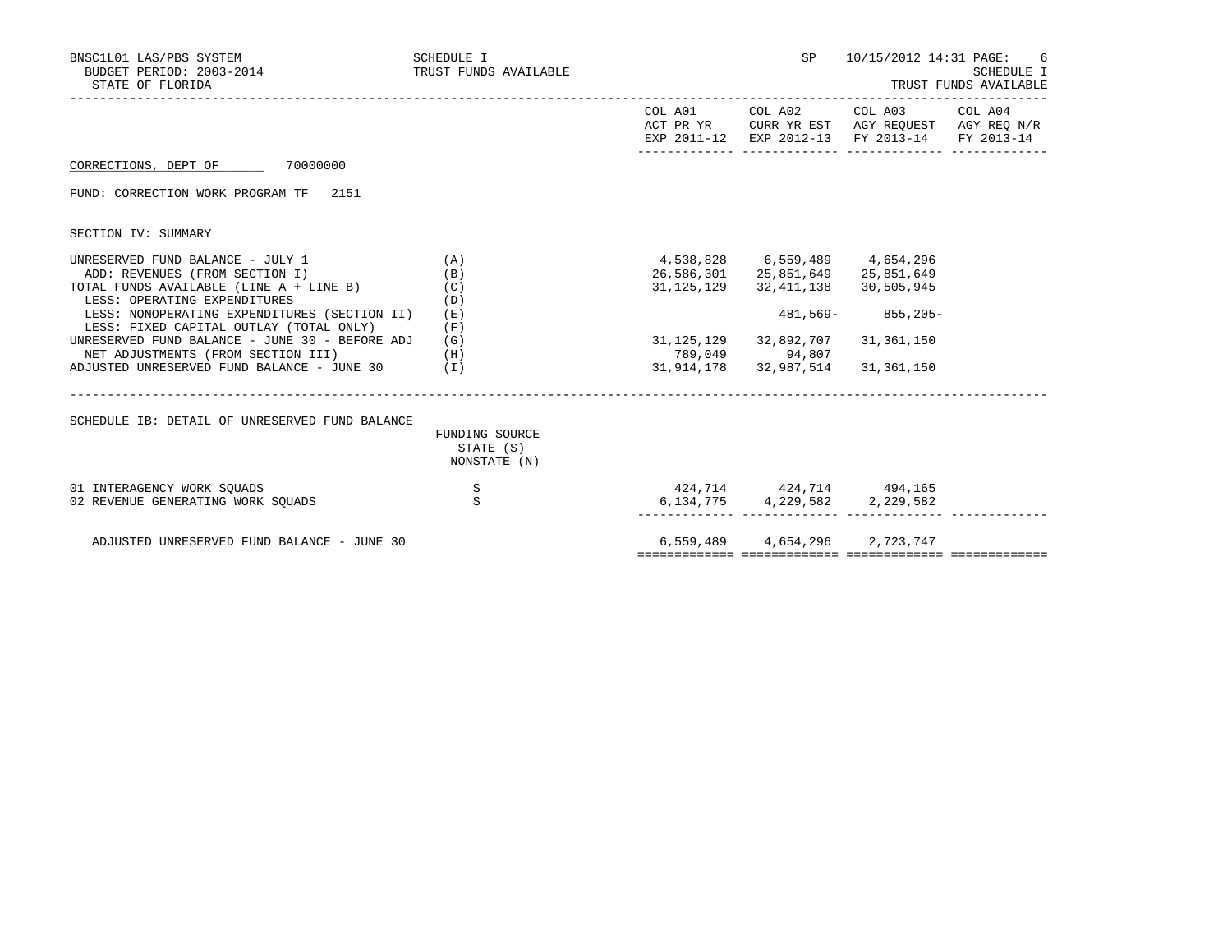| COL A01<br>ACT PR YR | COL A02<br>CURR YR EST            | COL A03<br>AGY REOUEST | COL A04<br>AGY REO N/R |
|----------------------|-----------------------------------|------------------------|------------------------|
| EXP 2011-12          | EXP 2012-13 FY 2013-14 FY 2013-14 |                        |                        |

CORRECTIONS, DEPT OF 70000000

## FUND: FEDERAL GRANTS TRUST FUND 2261

SECTION I: DETAIL OF REVENUES

|                                      | REVENUE CAP SVC |       | AUTH         | MATCHING %      |      | <b>CFDA</b> |                      |                                                                                                      |                                     |  |
|--------------------------------------|-----------------|-------|--------------|-----------------|------|-------------|----------------------|------------------------------------------------------------------------------------------------------|-------------------------------------|--|
|                                      | CODE            | CHG % |              | ST I/C LOC I/C  |      | NO.         |                      |                                                                                                      |                                     |  |
|                                      |                 |       |              |                 |      |             |                      |                                                                                                      |                                     |  |
| ITION<br>02 TITLE I                  | 001510 NO       | 0.0   | 216.103 0.00 |                 | 0.00 | 84.013      | 1,106,626            | 1,577,159<br>3,849,426                                                                               | 1,577,159<br>1,577,159<br>3,849,426 |  |
| 03 CHILD NUTRITION                   | 001510 NO       | 0.0   | 216.103      | 0.00            | 0.00 | 10.555      | 1,851,108            |                                                                                                      |                                     |  |
| 04 ADULT BASIC EDUCATION             | 001510 NO       | 0.0   | 216.103      | 0.00            | 0.00 | 84.002      | 828,260              | 1,045,072                                                                                            | 1,045,072                           |  |
| 05 STATE ALIEN ASSISTANCE            | 000700 NO       | 0.0   | 216.103      | 0.00            | 0.00 | 16.579      | 12,038,004           | 13,900,000                                                                                           | 13,900,000                          |  |
| 06 PERKINS VOCATIONAL EDUC           | 001510 NO       | 0.0   | 216.103      | 0.00            | 0.00 | 84.048      | 322,829              | 534,814<br>2,165,981                                                                                 | 534,814                             |  |
| 07 IDEA                              | 001510 NO       | 0.0   | 216.103      | 0.00            | 0.00 | 84.027      | 996,669              |                                                                                                      | 2,165,981                           |  |
| 08 SPECTOR                           | 000700 NO       | 0.0   | 216.103 0.00 |                 | 0.00 | 84.331      |                      | 1,163,405<br>1,185,398<br>1,185,398<br>1,185,398<br>1,185,875<br>1,794,146<br>1,794,146<br>1,794,146 |                                     |  |
| 09 SPECIAL POPULATION SUB            | 001510 NO       | 0.0   |              | 216.103 25.00 I | 0.00 | 16.579      |                      |                                                                                                      |                                     |  |
| 11 HIV/AIDS RYAN WHITE               | 001510 NO       | 0.0   | 216.103      | 0.00            | 0.00 | 93.917      | 391,413<br>197,127   |                                                                                                      |                                     |  |
| 21 COTAS                             | 000700 NO       | 0.0   | 216.103      | 0.00            | 0.00 | 16.560      |                      |                                                                                                      |                                     |  |
| 23 FEDERAL DRUG DCA BYRNE            | 001510 NO       | 0.0   | 216.103      | 0.00            | 0.00 | 16.738      |                      |                                                                                                      |                                     |  |
| 24 FEDERAL BULLETPROOF VES           | 001510 NO       | 0.0   | 216.103      | 0.00            | 0.00 | 16.609      | 29,845               |                                                                                                      |                                     |  |
| 28 TRANSFERS - EDUCATION             | 001510 NO       | 0.0   | 216.103      | 0.00            | 0.00 | 84.048      | $153,973-$           |                                                                                                      |                                     |  |
| 33 REFUNDS                           | 001800 NO       | 0.0   | 216.103      | 0.00            | 0.00 |             | 7,174                |                                                                                                      |                                     |  |
| 38 ANTICIPATED REVENUE               | 000700 NO       | 0.0   | 216.103      | 0.00            | 0.00 | 16.560      | 48,843               |                                                                                                      |                                     |  |
| 39 ANTICIPATED REVENUE               | 000700 NO       | 0.0   | 216.103      | 0.00            | 0.00 | 16.812      | 232,493              |                                                                                                      |                                     |  |
| 40 ANTICIPATED REVENUE               | 000700 NO       | 0.0   | 216.103      | 0.00            | 0.00 | 84.331      | 102,190              |                                                                                                      |                                     |  |
| 41 ANTICIPATED REVENUE               | 001510 NO       | 0.0   | 216.103      | 0.00            | 0.00 | 93.917      | 41,875               |                                                                                                      |                                     |  |
| 42 ANTICIPATED REVENUE               | 001510 NO       | 0.0   | 216.103      | 0.00            | 0.00 | 16.738      | 258,907              |                                                                                                      |                                     |  |
| 43 ANTICIPATED REVENUE               | 001510 NO       | 0.0   | 216.103      | 0.00            | 0.00 | 84.013      | 190,270              |                                                                                                      |                                     |  |
| 44 ANTICIPATED REVENUE               | 001510 NO       | 0.0   | 216.103      | 0.00            | 0.00 | 84.002      | 222,959              |                                                                                                      |                                     |  |
| 45 ANTICIPATED REVENUE               | 001510 NO       | 0.0   | 216.103      | 0.00            | 0.00 | 84.048      | 26,274               |                                                                                                      |                                     |  |
| 46 ANTICIPATED REVENUE               | 001510 NO       | 0.0   | 216.103      | 0.00            | 0.00 | 84.027      | 261,915              |                                                                                                      |                                     |  |
| 47 ANTICIPATED REVENUE               | 001510 NO       | 0.0   | 216.103      | 0.00            | 0.00 | 10.555      | 291,809              |                                                                                                      |                                     |  |
| <b>48 ANTICIPATED REVENUE</b>        | 001510 NO       | 0.0   | 216.103      | 0.00            | 0.00 | 16.803      | 67,653               |                                                                                                      |                                     |  |
| 49 ANTICIPATED REVENUE               | 001510 NO       | 0.0   | 216.103      | 0.00            | 0.00 | 16.593      | 97,899               |                                                                                                      |                                     |  |
| 60 ANTICIPATED REVENUE               | 001510 NO       | 0.0   | 216.103      | 0.00            | 0.00 | 16.738      | 124,664              |                                                                                                      |                                     |  |
| 66 FEDERAL STIMULUS RADIOS 001510 NO |                 | 0.0   | 216.103      | 0.00            | 0.00 | 16.803      | 103,144              |                                                                                                      |                                     |  |
| 67 INDIVIDUAL DISAB ARRA             | 001510 NO       | 0.0   | 216.103      | 0.00            | 0.00 | 84.391      | 122,680              |                                                                                                      |                                     |  |
| 68 STRENGTH COMM SUPV FL             | 000700 NO       | 0.0   | 216.103      | 0.00            | 0.00 | 16.808      | 1,152,161            |                                                                                                      |                                     |  |
| 69 TEACHER & PRINICPAL TRN 001510 NO |                 | 0.0   | 216.103      | 0.00            | 0.00 | 84.367      | 13,088               | 25,000                                                                                               | 25,000                              |  |
| 70 BYRNE-NON-SECURE                  | 001510 NO       | 0.0   | 216.103      | 0.00            | 0.00 | 16.738      | 510,858              | 319,007                                                                                              |                                     |  |
| 71 OFFEND REENTER SOCIETY            | 000700 NO       | 0.0   | 216.103      | 0.00            | 0.00 | 16.812      | 323,659              | 312,440                                                                                              |                                     |  |
| 75 ADULT DRUG COURT EXPAND           | 001510 NO       | 0.0   | 216.103      | 0.00            | 0.00 | 16.803      | 688,351              | 705,856                                                                                              |                                     |  |
| 76 DADS AT DEMILLEY                  | 000700 NO       | 0.0   | 216.103      | 0.00            | 0.00 | 16.812      | 128,964              | 15,938                                                                                               |                                     |  |
| 78 TEACHING AND CAREERS              | 000700 NO       | 0.0   | 216.103      | 0.00            | 0.00 | 16.812      | 29,242               | 579,968                                                                                              |                                     |  |
| 80 SOFT BODY ARMOR PROBATI 001510 NO |                 | 0.0   | 216.103      | 0.00            | 0.00 | 16.803      | 200,000              |                                                                                                      |                                     |  |
| 81 RAPID ID FOR DNA CONFIR           | 001510 NO       | 0.0   | 216.103      | 0.00            | 0.00 | 16.738      |                      | 4,531                                                                                                |                                     |  |
| 82 FSU PROJECT                       | 001510 NO       | 0.0   | 216.103      | 0.00            | 0.00 | 16.560      |                      | 168,287                                                                                              |                                     |  |
| 83 2ND CHANCE CO-OCCUR SA            | 001510 NO       | 0.0   | 216.103      | 0.00            | 0.00 | 16.812      |                      | 560,809                                                                                              |                                     |  |
| 84 HIV PEER EDUCATION                | 001510 NO       | 0.0   | 216.103 0.00 |                 | 0.00 | 93.940      | $11,562$<br>$10,648$ | 56,000                                                                                               | 56,000                              |  |
|                                      |                 |       |              |                 |      |             |                      |                                                                                                      |                                     |  |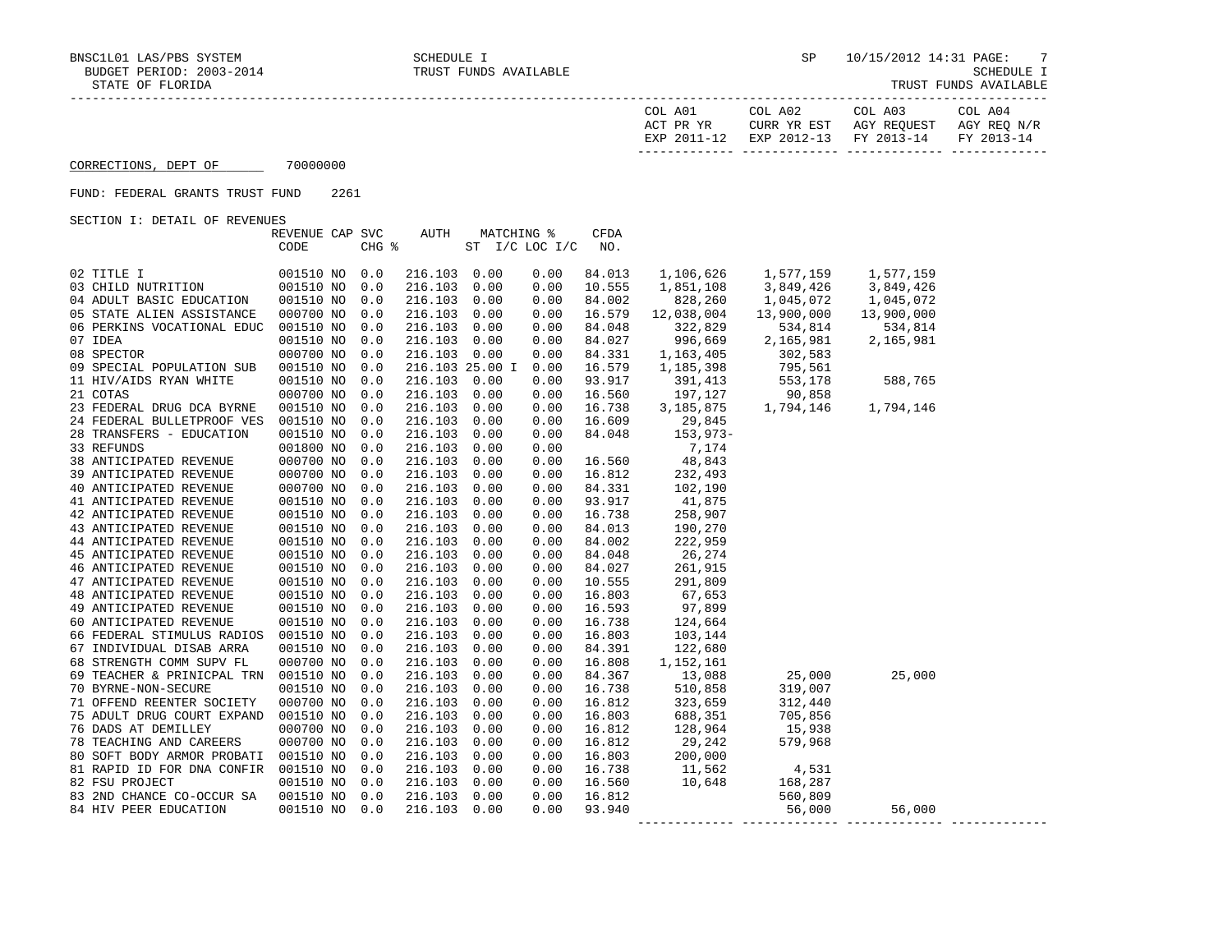| BNSC1L01 LAS/PBS SYSTEM<br>BUDGET PERIOD: 2003-2014<br>STATE OF FLORIDA                                                                                                                                                                                                                      | SCHEDULE I<br>TRUST FUNDS AVAILABLE                                                    |                                                                                       |                                        | SP 10/15/2012 14:31 PAGE:                                                                                 | - 8<br>SCHEDULE I<br>TRUST FUNDS AVAILABLE |
|----------------------------------------------------------------------------------------------------------------------------------------------------------------------------------------------------------------------------------------------------------------------------------------------|----------------------------------------------------------------------------------------|---------------------------------------------------------------------------------------|----------------------------------------|-----------------------------------------------------------------------------------------------------------|--------------------------------------------|
|                                                                                                                                                                                                                                                                                              |                                                                                        |                                                                                       | COL A01 COL A02                        | COL A03<br>ACT PR YR CURR YR EST AGY REQUEST AGY REQ N/R<br>EXP 2011-12 EXP 2012-13 FY 2013-14 FY 2013-14 | COL A04                                    |
| CORRECTIONS, DEPT OF 70000000                                                                                                                                                                                                                                                                |                                                                                        |                                                                                       |                                        |                                                                                                           |                                            |
| FUND: FEDERAL GRANTS TRUST FUND<br>2261                                                                                                                                                                                                                                                      |                                                                                        |                                                                                       |                                        |                                                                                                           |                                            |
| SECTION I: DETAIL OF REVENUES<br>CODE                                                                                                                                                                                                                                                        | REVENUE CAP SVC AUTH MATCHING % CFDA<br>CHG % ST I/C LOC I/C NO.                       |                                                                                       |                                        |                                                                                                           |                                            |
| TOTAL TO LINE B IN SECTION IV                                                                                                                                                                                                                                                                |                                                                                        |                                                                                       | 28, 411, 868 29, 356, 614 25, 536, 363 |                                                                                                           |                                            |
| SECTION II: DETAIL OF NONOPERATING EXPENDITURES                                                                                                                                                                                                                                              | OBJECT TRANSFER CFDA<br>CODE<br>TO BE<br>NO.                                           |                                                                                       |                                        |                                                                                                           |                                            |
| 08 TR TO ADMIN TF (185080)<br>10 EXCESS BUDGET AUTHORITY                                                                                                                                                                                                                                     | 810000<br>899000                                                                       | 467,380                                                                               |                                        | $2,070,108 - 5,752,528 -$                                                                                 |                                            |
| 20 REFUND (220030)                                                                                                                                                                                                                                                                           | 860000                                                                                 | 164,243                                                                               | __________________________________     |                                                                                                           |                                            |
| TOTAL TO LINE E IN SECTION IV                                                                                                                                                                                                                                                                |                                                                                        |                                                                                       |                                        | $631,623$ 2,070,108- 5,752,528-                                                                           |                                            |
| SECTION III: ADJUSTMENTS                                                                                                                                                                                                                                                                     | OBJECT<br>CODE                                                                         |                                                                                       |                                        |                                                                                                           |                                            |
| 01 NON CERTIFIED FORWARD RECEIVABLE<br>02 NON CERTIFIED FORWARD PAYABLES<br>05 SEPTEMBER CERTIFIED FORWARD REVERSION<br>06 PY CF ENCUMBRANCES<br>11 POST CLOSING ADJUST 10-43<br>12 POST CLOSING ADJUSR 10-CG<br>13 POST CLOSING ADJUST 12-07<br>14 POST CLOSING ADJUST 12-82<br>15 ROUNDING | 991000<br>991000<br>991000<br>991000<br>991000<br>991000<br>991000<br>991000<br>991000 | 16,895-<br>1,019<br>20,222<br>28,585-<br>27,138<br>51,892<br>148,721<br>35,587<br>207 | 400,999                                |                                                                                                           |                                            |
| TOTAL TO LINE H IN SECTION IV                                                                                                                                                                                                                                                                |                                                                                        | 239,306                                                                               | 400,999                                |                                                                                                           |                                            |

============= ============= ============= =============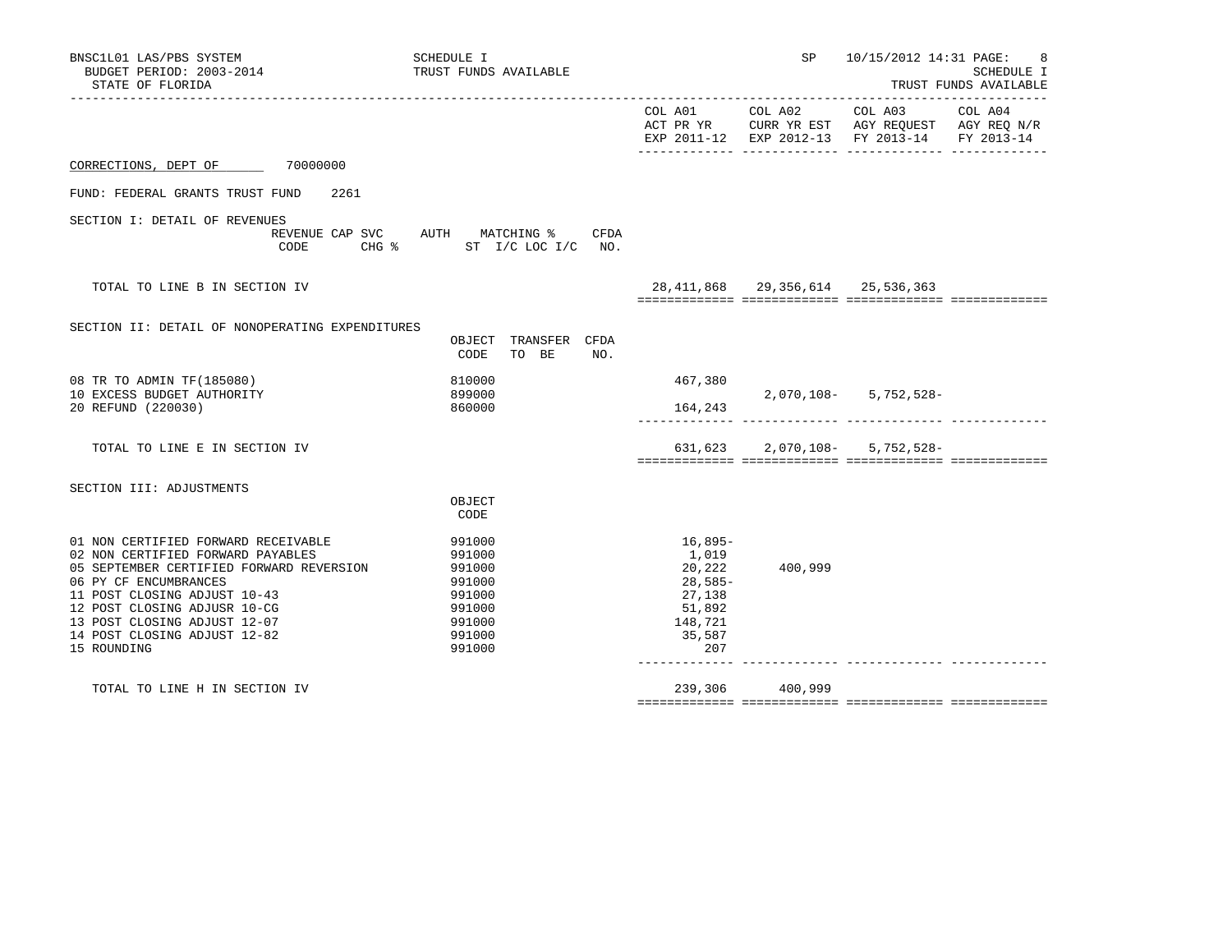| BNSC1L01 LAS/PBS SYSTEM<br>BUDGET PERIOD: 2003-2014<br>STATE OF FLORIDA                                                                       | SCHEDULE I<br>TRUST FUNDS AVAILABLE         |                               | SP                                                                                    | 10/15/2012 14:31 PAGE:<br>SCHEDULE I<br>TRUST FUNDS AVAILABLE |  |  |
|-----------------------------------------------------------------------------------------------------------------------------------------------|---------------------------------------------|-------------------------------|---------------------------------------------------------------------------------------|---------------------------------------------------------------|--|--|
|                                                                                                                                               |                                             |                               |                                                                                       | EXP 2011-12 EXP 2012-13 FY 2013-14 FY 2013-14                 |  |  |
| CORRECTIONS, DEPT OF 70000000                                                                                                                 |                                             |                               |                                                                                       |                                                               |  |  |
| FUND: FEDERAL GRANTS TRUST FUND<br>2261                                                                                                       |                                             |                               |                                                                                       |                                                               |  |  |
| SECTION IV: SUMMARY                                                                                                                           |                                             |                               |                                                                                       |                                                               |  |  |
| UNRESERVED FUND BALANCE - JULY 1<br>ADD: REVENUES (FROM SECTION I)<br>TOTAL FUNDS AVAILABLE (LINE A + LINE B)<br>LESS: OPERATING EXPENDITURES | (A)<br>(B)<br>(C)<br>(D)                    | 32,010,540                    | 3,598,672 2,730,241 1,686,149<br>28, 411, 868 29, 356, 614 25, 536, 363<br>32,086,855 | 27,222,512                                                    |  |  |
| LESS: NONOPERATING EXPENDITURES (SECTION II)<br>LESS: FIXED CAPITAL OUTLAY (TOTAL ONLY)                                                       | (E)<br>(F)                                  |                               | 631,623  2,070,108-  5,752,528-                                                       |                                                               |  |  |
| UNRESERVED FUND BALANCE - JUNE 30 - BEFORE ADJ<br>NET ADJUSTMENTS (FROM SECTION III)                                                          | (G)<br>(H)                                  |                               | 31,378,917 34,156,963<br>239,306 400,999                                              | 32,975,040                                                    |  |  |
| ADJUSTED UNRESERVED FUND BALANCE - JUNE 30 (I)                                                                                                |                                             |                               | 31,618,223 34,557,962                                                                 | 32,975,040                                                    |  |  |
| SCHEDULE IB: DETAIL OF UNRESERVED FUND BALANCE                                                                                                | FUNDING SOURCE<br>STATE (S)<br>NONSTATE (N) |                               |                                                                                       |                                                               |  |  |
| 01 HURRICANE REIMBURSEMENTS                                                                                                                   | N                                           | 1,022,184                     |                                                                                       |                                                               |  |  |
| 02 PANHANDLE FLOODS<br>03 NATIONAL CHILD NUTRITION<br>04 RSAT CASH MATCH                                                                      | N<br>N<br>S                                 | 56,186<br>1,004,488<br>38,082 | 1,054,913 804,339                                                                     |                                                               |  |  |
| 06 FEDERAL BULLET PROOF VEST<br>08 ADULT DRUG COURT<br>09 VOITIS                                                                              | N<br>$\mathbb N$<br>N                       | 350,832<br>51,892<br>206,577  | 350,832                                                                               |                                                               |  |  |
| 10 CO-OCCURING DISORDERS                                                                                                                      | N                                           |                               | 280,404                                                                               |                                                               |  |  |
| ADJUSTED UNRESERVED FUND BALANCE - JUNE 30                                                                                                    |                                             |                               | 2,730,241 1,686,149                                                                   | 804,339                                                       |  |  |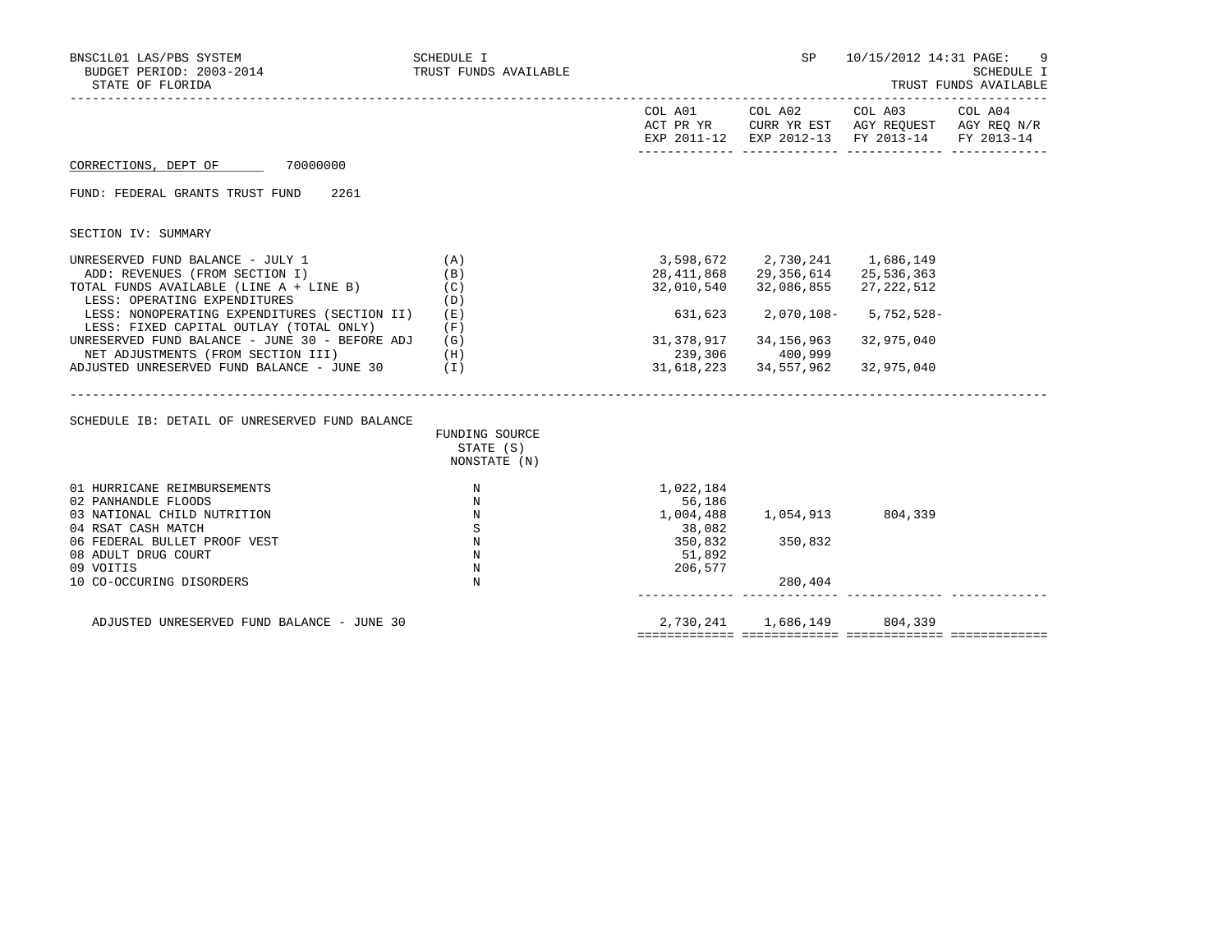| BNSC1L01 LAS/PBS SYSTEM                                                                                                                                         |                                | SCHEDULE I                                                         | SP                                        | 10/15/2012 14:31 PAGE: 10                     |                              |                                     |  |  |
|-----------------------------------------------------------------------------------------------------------------------------------------------------------------|--------------------------------|--------------------------------------------------------------------|-------------------------------------------|-----------------------------------------------|------------------------------|-------------------------------------|--|--|
| BUDGET PERIOD: 2003-2014<br>STATE OF FLORIDA                                                                                                                    |                                | TRUST FUNDS AVAILABLE                                              |                                           |                                               |                              | SCHEDULE I<br>TRUST FUNDS AVAILABLE |  |  |
|                                                                                                                                                                 |                                |                                                                    |                                           | EXP 2011-12 EXP 2012-13 FY 2013-14 FY 2013-14 |                              |                                     |  |  |
| CORRECTIONS, DEPT OF 70000000                                                                                                                                   |                                |                                                                    |                                           |                                               |                              |                                     |  |  |
| FUND: GRANTS AND DONATIONS TF                                                                                                                                   | 2339                           |                                                                    |                                           |                                               |                              |                                     |  |  |
| SECTION I: DETAIL OF REVENUES                                                                                                                                   | REVENUE CAP SVC                | AUTH MATCHING %<br>CFDA                                            |                                           |                                               |                              |                                     |  |  |
|                                                                                                                                                                 | CODE                           | CHG $\frac{1}{2}$ ST I/C LOC I/C NO.                               |                                           |                                               |                              |                                     |  |  |
| 05 INSURANCE PROCEEDS<br>US INSURANCE PROCEEDS<br>98 ANTICIPATED BONDS<br>99 UNRESTICTED GRANT FUNDS 001500 NO 0.0                                              | 002800 NO 0.0<br>002200 NO 0.0 | 215.32 0.00<br>0.00<br>216.103 0.00<br>0.00<br>216.103  0.00  0.00 | 45,479<br>136,826,012<br>71,946           | 50,000 50,000                                 |                              |                                     |  |  |
| TOTAL TO LINE B IN SECTION IV                                                                                                                                   |                                |                                                                    | 136,943,437                               | 50,000                                        | 50,000                       |                                     |  |  |
| SECTION II: DETAIL OF NONOPERATING EXPENDITURES                                                                                                                 |                                | OBJECT TRANSFER CFDA<br>CODE<br>TO BE<br>NO.                       |                                           |                                               |                              |                                     |  |  |
| 05 EXCESS BUDGET AUTHORITY                                                                                                                                      |                                | 899000                                                             |                                           |                                               | 468,563- 1,159,884-          |                                     |  |  |
| TOTAL TO LINE E IN SECTION IV                                                                                                                                   |                                |                                                                    |                                           |                                               | 468, 563 - 1, 159, 884 -     |                                     |  |  |
| SECTION III: ADJUSTMENTS                                                                                                                                        |                                |                                                                    |                                           |                                               |                              |                                     |  |  |
|                                                                                                                                                                 |                                | OBJECT<br>CODE                                                     |                                           |                                               |                              |                                     |  |  |
| 01 SEPTEMBER CERTIFIED FORWARD REVERSION<br>08 PERFORMANCE GUARANTEE ON CONTRACT<br>09 APPROVED FCO CF NOT RESERVED ON BOOKS<br>14 BOOKED ACCT PAYABLE/PAID FCO |                                | 991000<br>991000<br>991000<br>991000                               | $100,000 -$<br>155,947,988-<br>19,121,976 | 15,841                                        |                              |                                     |  |  |
| TOTAL TO LINE H IN SECTION IV                                                                                                                                   |                                |                                                                    | 136,926,012-                              | 15,841                                        |                              |                                     |  |  |
| SECTION IV: SUMMARY                                                                                                                                             |                                |                                                                    |                                           |                                               |                              |                                     |  |  |
| UNRESERVED FUND BALANCE - JULY 1<br>ADD: REVENUES (FROM SECTION I)<br>TOTAL FUNDS AVAILABLE (LINE A + LINE B)<br>LESS: OPERATING EXPENDITURES                   |                                | (A)<br>(B)<br>(C)<br>(D)                                           | 1,252,115<br>136,943,437<br>138,195,552   | 1,245,583<br>50,000<br>1,295,583              | 572,738<br>50,000<br>622,738 |                                     |  |  |
| LESS: NONOPERATING EXPENDITURES (SECTION II)<br>LESS: FIXED CAPITAL OUTLAY (TOTAL ONLY)<br>UNRESERVED FUND BALANCE - JUNE 30 - BEFORE ADJ                       |                                | (E)<br>(F)<br>(G)                                                  | 138,195,552                               | 468,563-<br>1,764,146                         | 1,159,884–<br>1,782,622      |                                     |  |  |
| NET ADJUSTMENTS (FROM SECTION III)<br>ADJUSTED UNRESERVED FUND BALANCE - JUNE 30                                                                                |                                | (H)<br>(I)                                                         | 136,926,012-<br>1,269,540                 | 15,841<br>1,779,987                           | 1,782,622                    |                                     |  |  |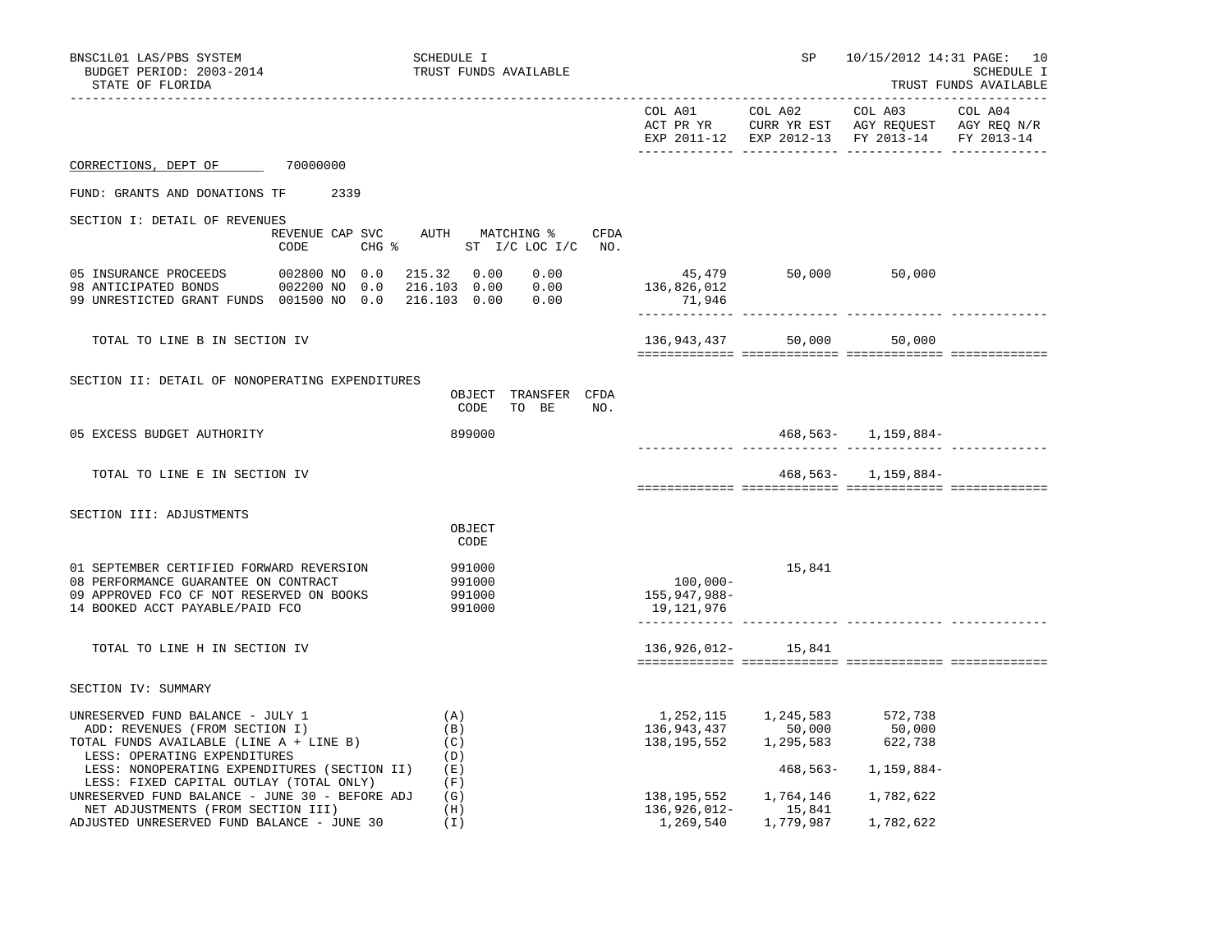| BNSC1L01 LAS/PBS SYSTEM<br>BUDGET PERIOD: 2003-2014<br>STATE OF FLORIDA                                                                  | SCHEDULE I<br>TRUST FUNDS AVAILABLE         |                                                   | <b>SP</b>                                       | 10/15/2012 14:31 PAGE:               | 11<br>SCHEDULE I<br>TRUST FUNDS AVAILABLE |
|------------------------------------------------------------------------------------------------------------------------------------------|---------------------------------------------|---------------------------------------------------|-------------------------------------------------|--------------------------------------|-------------------------------------------|
|                                                                                                                                          |                                             | COL A01<br>EXP 2011-12                            | COL A02<br>ACT PR YR CURR YR EST<br>EXP 2012-13 | COL A03<br>AGY REOUEST<br>FY 2013-14 | COL A04<br>AGY REQ N/R<br>FY 2013-14      |
| 70000000<br>CORRECTIONS, DEPT OF                                                                                                         |                                             |                                                   |                                                 |                                      |                                           |
| 2339<br>FUND: GRANTS AND DONATIONS TF                                                                                                    |                                             |                                                   |                                                 |                                      |                                           |
| SCHEDULE IB: DETAIL OF UNRESERVED FUND BALANCE                                                                                           | FUNDING SOURCE<br>STATE (S)<br>NONSTATE (N) |                                                   |                                                 |                                      |                                           |
| 01 INSURANCE PROCEEDS<br>02 GADSDEN CORRECTIONAL FACILITY MAINTENANCE<br>03 LAND SALES<br>04 TIMBER SALES<br>05 UNRESTRICTED GRANT FUNDS | S<br>S<br>S<br>$\rm S$<br>S                 | 289,128<br>572,738<br>68,638<br>258,974<br>56,105 |                                                 | 572,738 572,738                      |                                           |
| ADJUSTED UNRESERVED FUND BALANCE - JUNE 30                                                                                               |                                             |                                                   |                                                 | 1,245,583 572,738 572,738            |                                           |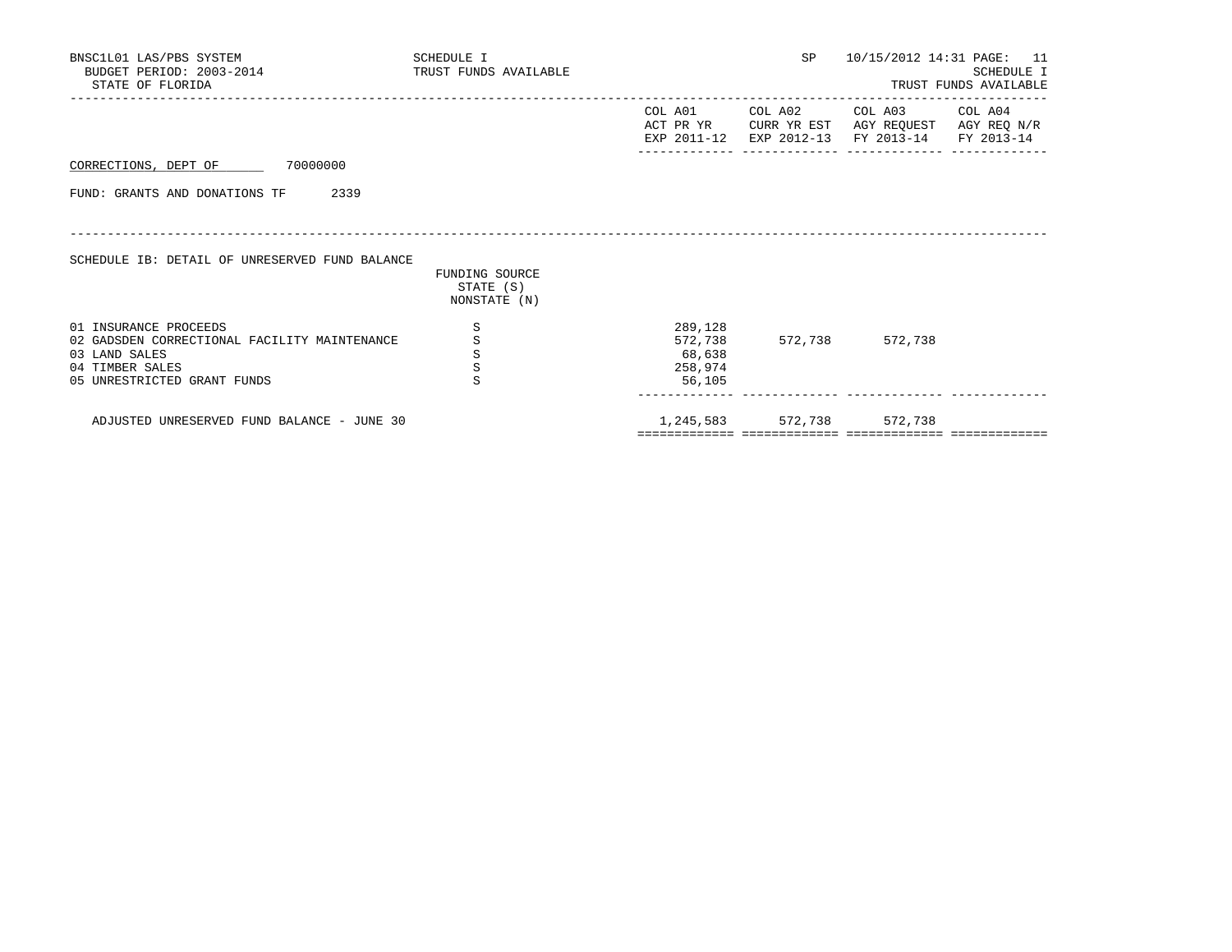| BNSC1L01 LAS/PBS SYSTEM<br>BUDGET PERIOD: 2003-2014<br>STATE OF FLORIDA                                                 | SCHEDULE I<br>TRUST FUNDS AVAILABLE                                             |           | SP              | 10/15/2012 14:31 PAGE: 12                                                                                                   | SCHEDULE I<br>TRUST FUNDS AVAILABLE |
|-------------------------------------------------------------------------------------------------------------------------|---------------------------------------------------------------------------------|-----------|-----------------|-----------------------------------------------------------------------------------------------------------------------------|-------------------------------------|
|                                                                                                                         |                                                                                 |           |                 | EXP 2011-12 EXP 2012-13 FY 2013-14                                                                                          | FY 2013-14                          |
| 70000000<br>CORRECTIONS, DEPT OF                                                                                        |                                                                                 |           |                 |                                                                                                                             |                                     |
| FUND: SALE/GOODS & SERVICES TF<br>2606                                                                                  |                                                                                 |           |                 |                                                                                                                             |                                     |
| SECTION I: DETAIL OF REVENUES<br>CODE                                                                                   | REVENUE CAP SVC AUTH MATCHING %<br>CFDA<br>CHG $\frac{1}{2}$ ST I/C LOC I/C NO. |           |                 |                                                                                                                             |                                     |
| 01 EMPLOYEE PERQUISITE PAY 001905 YES 8.0 216.262 0.00 0.00 1,288,435 2,100,150 2,100,150                               |                                                                                 |           |                 |                                                                                                                             |                                     |
| TOTAL TO LINE B IN SECTION IV                                                                                           |                                                                                 |           |                 | 1,288,435 2,100,150 2,100,150                                                                                               |                                     |
| SECTION II: DETAIL OF NONOPERATING EXPENDITURES                                                                         | OBJECT TRANSFER CFDA<br>CODE<br>TO BE<br>NO.                                    |           |                 |                                                                                                                             |                                     |
| 01 SERVICE CHARGE TO GEN REV 8% (310322)<br>02 STATE TRUST FUND RESERVE<br>03 REFUNDS (220020)                          | 880000<br>999000<br>860000                                                      | 19,877    |                 | 103,777 168,012 168,012<br>96,607                                                                                           |                                     |
| 05 EXCESS BUDGET AUTHORITY                                                                                              | 899000                                                                          |           |                 | $625, 204 -$                                                                                                                |                                     |
| TOTAL TO LINE E IN SECTION IV                                                                                           |                                                                                 |           |                 | 123,654 168,012 360,585-                                                                                                    |                                     |
| SECTION III: ADJUSTMENTS                                                                                                | OBJECT<br>CODE                                                                  |           |                 |                                                                                                                             |                                     |
| TOTAL TO LINE H IN SECTION IV                                                                                           |                                                                                 |           |                 |                                                                                                                             |                                     |
| SECTION IV: SUMMARY                                                                                                     |                                                                                 |           |                 |                                                                                                                             |                                     |
| UNRESERVED FUND BALANCE - JULY 1<br>ADD: REVENUES (FROM SECTION I)<br>TOTAL FUNDS AVAILABLE (LINE A + LINE B)           | (A)<br>(B)<br>(C)                                                               |           |                 | $1,142,993 \qquad 1,059,725 \qquad 265,564 \\ 1,288,435 \qquad 2,100,150 \qquad 2,100,150$<br>2,431,428 3,159,875 2,365,714 |                                     |
| LESS: OPERATING EXPENDITURES<br>LESS: NONOPERATING EXPENDITURES (SECTION II)<br>LESS: FIXED CAPITAL OUTLAY (TOTAL ONLY) | (D)<br>(E)<br>(F)                                                               |           | 123,654 168,012 | $360,585-$                                                                                                                  |                                     |
| UNRESERVED FUND BALANCE - JUNE 30 - BEFORE ADJ<br>NET ADJUSTMENTS (FROM SECTION III)                                    | (G)<br>(H)                                                                      |           |                 | 2,307,774 2,991,863 2,726,299                                                                                               |                                     |
| ADJUSTED UNRESERVED FUND BALANCE - JUNE 30                                                                              | (T)                                                                             | 2,307,774 | 2,991,863       | 2,726,299                                                                                                                   |                                     |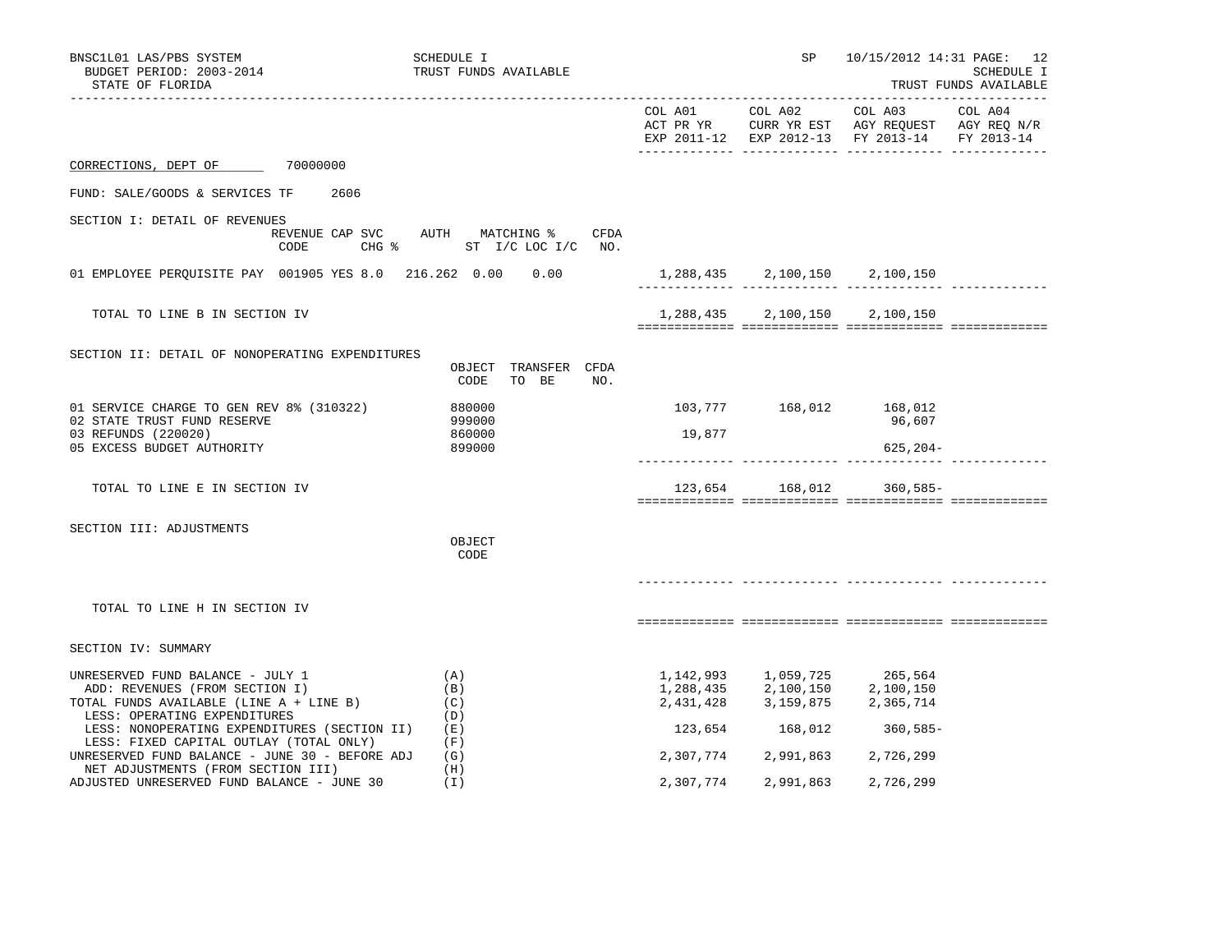| BNSC1L01 LAS/PBS SYSTEM<br>BUDGET PERIOD: 2003-2014<br>STATE OF FLORIDA | SCHEDULE I<br>TRUST FUNDS AVAILABLE | SP <sub>2</sub>                          | 10/15/2012 14:31 PAGE: 13                                        | SCHEDULE I<br>TRUST FUNDS AVAILABLE |
|-------------------------------------------------------------------------|-------------------------------------|------------------------------------------|------------------------------------------------------------------|-------------------------------------|
|                                                                         |                                     | COL A01 COL A02<br>ACT PR YR CURR YR EST | COL A03 COL A04<br>EXP 2011-12 EXP 2012-13 FY 2013-14 FY 2013-14 | AGY REQUEST AGY REQ N/R             |
| CORRECTIONS, DEPT OF 70000000                                           |                                     |                                          |                                                                  |                                     |
| FUND: SALE/GOODS & SERVICES TF<br>2606                                  |                                     |                                          |                                                                  |                                     |
| SCHEDULE IB: DETAIL OF UNRESERVED FUND BALANCE                          | FUNDING SOURCE<br>STATE (S)         |                                          |                                                                  |                                     |
|                                                                         | NONSTATE (N)                        |                                          |                                                                  |                                     |
| 01 EMPLOYEE PEROUISITES                                                 | S                                   | 1,059,725 265,564                        |                                                                  |                                     |
| ADJUSTED UNRESERVED FUND BALANCE - JUNE 30                              |                                     | 1,059,725 265,564                        |                                                                  |                                     |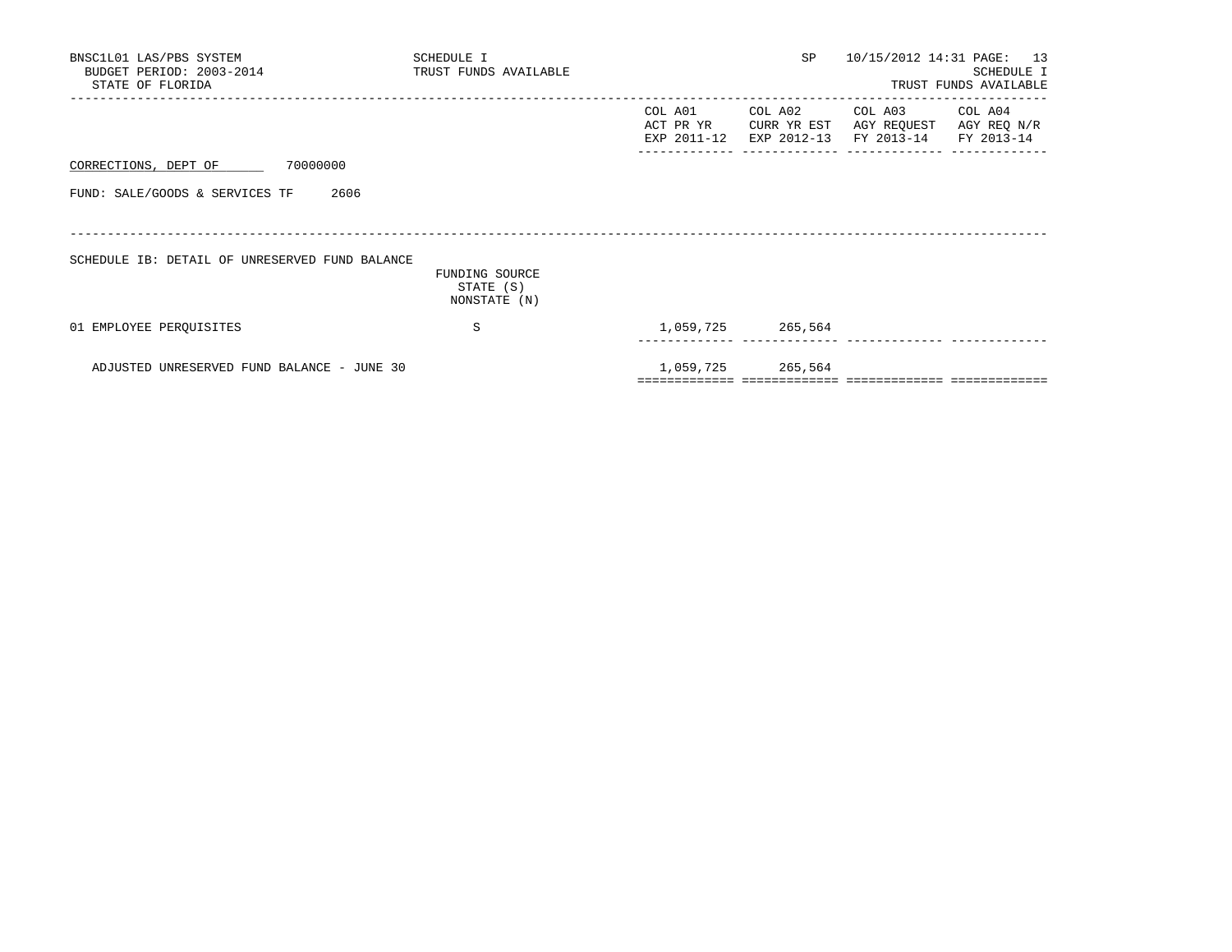| BNSC1L01 LAS/PBS SYSTEM<br>BUDGET PERIOD: 2003-2014<br>STATE OF FLORIDA                                                                                                                       | SCHEDULE I<br>TRUST FUNDS AVAILABLE                                        |                        | SP and the set of the set of the set of the set of the set of the set of the set of the set of the set of the s | 10/15/2012 14:31 PAGE: 14                                                                                 | SCHEDULE I<br>TRUST FUNDS AVAILABLE |
|-----------------------------------------------------------------------------------------------------------------------------------------------------------------------------------------------|----------------------------------------------------------------------------|------------------------|-----------------------------------------------------------------------------------------------------------------|-----------------------------------------------------------------------------------------------------------|-------------------------------------|
|                                                                                                                                                                                               |                                                                            | COL A01                | COL A02                                                                                                         | COL A03<br>ACT PR YR CURR YR EST AGY REQUEST AGY REQ N/R<br>EXP 2011-12 EXP 2012-13 FY 2013-14 FY 2013-14 | COL A04                             |
| CORRECTIONS, DEPT OF 70000000                                                                                                                                                                 |                                                                            |                        |                                                                                                                 |                                                                                                           |                                     |
| FUND: PRIVATE INMATE WELFARE TF<br>2623                                                                                                                                                       |                                                                            |                        |                                                                                                                 |                                                                                                           |                                     |
| SECTION I: DETAIL OF REVENUES<br>CODE<br>CHG %                                                                                                                                                | REVENUE CAP SVC AUTH MATCHING % CFDA<br>ST I/C LOC I/C NO.                 |                        |                                                                                                                 |                                                                                                           |                                     |
| 01 TELEPHONE COMMISSIONS 000118 NO 8.0<br>02 SALE OF GOODS AND SERVI 001904 NO 8.0<br>03 CONCESSIONS<br>002102 NO 8.0<br>04 OTHER NON-OPERATING REC 004000 NO 8.0 945.215 0.00                | 945.215 0.00<br>0.00<br>945.215  0.00  0.00<br>945.215  0.00  0.00<br>0.00 | 1,711,410<br>105,390   | 936,563 812,827 837,212<br>85,460 2,000,161 2,060,166                                                           | 88,778 91,441<br>65,145- 67,099-                                                                          |                                     |
| TOTAL TO LINE B IN SECTION IV                                                                                                                                                                 |                                                                            | 2,838,823              |                                                                                                                 | 2,836,621 2,921,720                                                                                       |                                     |
| SECTION II: DETAIL OF NONOPERATING EXPENDITURES                                                                                                                                               | OBJECT TRANSFER CFDA<br>NO.<br>CODE<br>TO BE                               |                        |                                                                                                                 |                                                                                                           |                                     |
| 01 SERVICE CHARGE TO GENERAL REVENUE 8%<br>02 STATE TRUST FUND RESERVE                                                                                                                        | 880000<br>999000                                                           |                        | 223,955 226,930 233,738                                                                                         | 130,485                                                                                                   |                                     |
| TOTAL TO LINE E IN SECTION IV                                                                                                                                                                 |                                                                            |                        | 223,955 226,930 364,223                                                                                         |                                                                                                           |                                     |
| SECTION III: ADJUSTMENTS                                                                                                                                                                      | OBJECT<br>CODE                                                             |                        |                                                                                                                 |                                                                                                           |                                     |
| 01 SEPTEMBER CERTIFIED FORWARD REVERSION                                                                                                                                                      | 991000                                                                     | 487,804                |                                                                                                                 |                                                                                                           |                                     |
| TOTAL TO LINE H IN SECTION IV                                                                                                                                                                 |                                                                            | 487,804                |                                                                                                                 |                                                                                                           |                                     |
| SECTION IV: SUMMARY                                                                                                                                                                           |                                                                            |                        |                                                                                                                 |                                                                                                           |                                     |
| UNRESERVED FUND BALANCE - JULY 1<br>ADD: REVENUES (FROM SECTION I)<br>TOTAL FUNDS AVAILABLE (LINE A + LINE B)<br>LESS: OPERATING EXPENDITURES<br>LESS: NONOPERATING EXPENDITURES (SECTION II) | (A)<br>(B)<br>(C)<br>(D)<br>(E)                                            | 2,838,823<br>6,378,472 | 3,539,649 6,295,383 6,811,726<br>2,836,621 2,921,720<br>223,955 226,930                                         | 9, 132, 004 9, 733, 446<br>364,223                                                                        |                                     |
| LESS: FIXED CAPITAL OUTLAY (TOTAL ONLY)<br>UNRESERVED FUND BALANCE - JUNE 30 - BEFORE ADJ<br>NET ADJUSTMENTS (FROM SECTION III)                                                               | (F)<br>(G)<br>(H)                                                          | 6,154,517<br>487,804   | 8,905,074 9,369,223                                                                                             |                                                                                                           |                                     |
| ADJUSTED UNRESERVED FUND BALANCE - JUNE 30                                                                                                                                                    | ( I )                                                                      | 6,642,321              | 8,905,074                                                                                                       | 9,369,223                                                                                                 |                                     |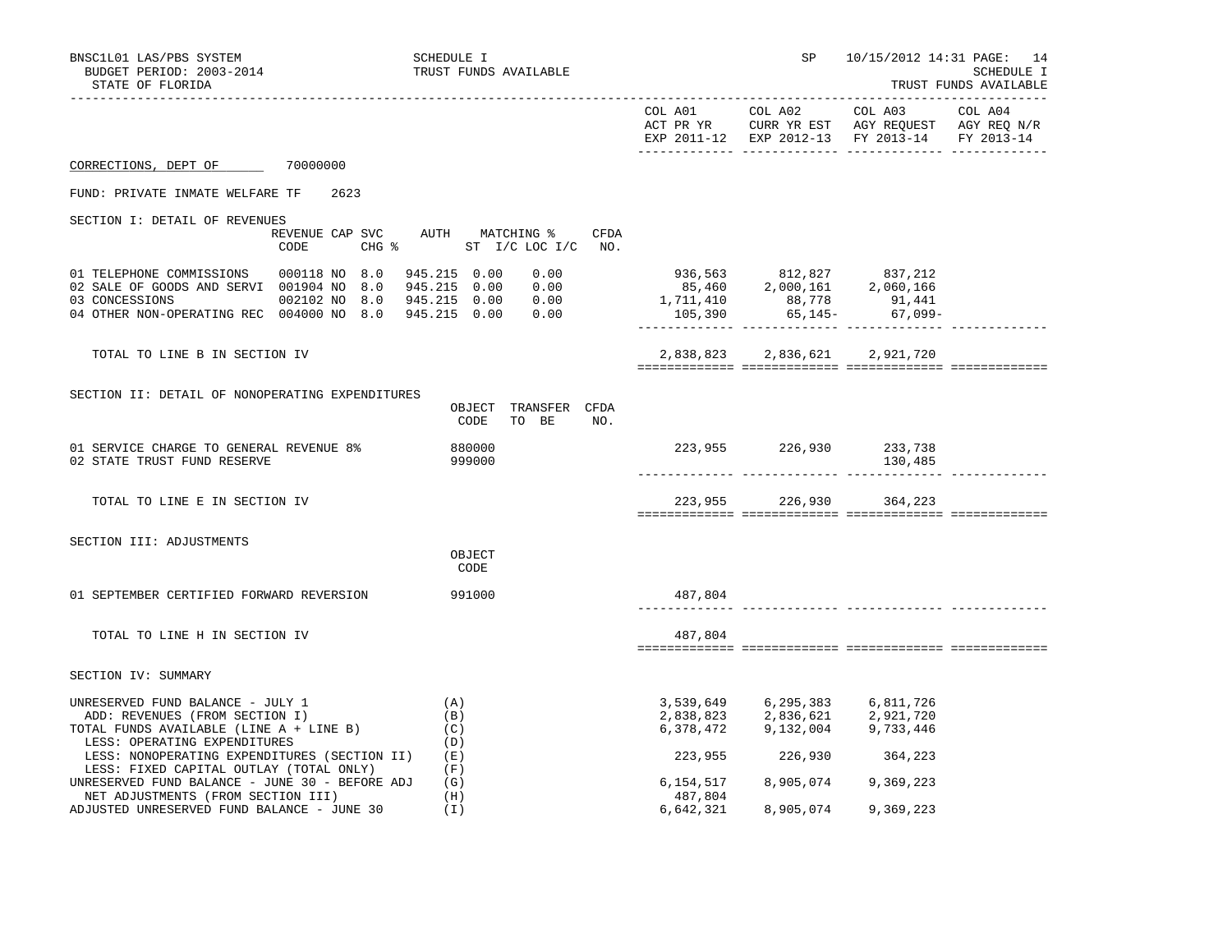| BNSC1L01 LAS/PBS SYSTEM<br>BUDGET PERIOD: 2003-2014 TRUST FUNDS AVAILABLE<br>STATE OF FLORIDA | SCHEDULE I                                  |                                       | SP                                    | 10/15/2012 14:31 PAGE: 15            | SCHEDULE I<br>TRUST FUNDS AVAILABLE  |
|-----------------------------------------------------------------------------------------------|---------------------------------------------|---------------------------------------|---------------------------------------|--------------------------------------|--------------------------------------|
|                                                                                               |                                             | COL A01<br>ACT PR YR<br>EXP 2011-12   | COL A02<br>CURR YR EST<br>EXP 2012-13 | COL A03<br>AGY REQUEST<br>FY 2013-14 | COL A04<br>AGY REQ N/R<br>FY 2013-14 |
| CORRECTIONS, DEPT OF 70000000                                                                 |                                             |                                       |                                       |                                      |                                      |
| 2623<br>FUND: PRIVATE INMATE WELFARE TF                                                       |                                             |                                       |                                       |                                      |                                      |
|                                                                                               |                                             |                                       |                                       |                                      |                                      |
| SCHEDULE IB: DETAIL OF UNRESERVED FUND BALANCE                                                | FUNDING SOURCE<br>STATE (S)<br>NONSTATE (N) |                                       |                                       |                                      |                                      |
| 01 TELEPHONE COMMISSIONS AND CANTEEN SALES                                                    | S                                           |                                       |                                       | 6, 295, 383 6, 811, 726 7, 275, 875  |                                      |
| ADJUSTED UNRESERVED FUND BALANCE - JUNE 30                                                    |                                             | ===================================== |                                       | 6, 295, 383 6, 811, 726 7, 275, 875  |                                      |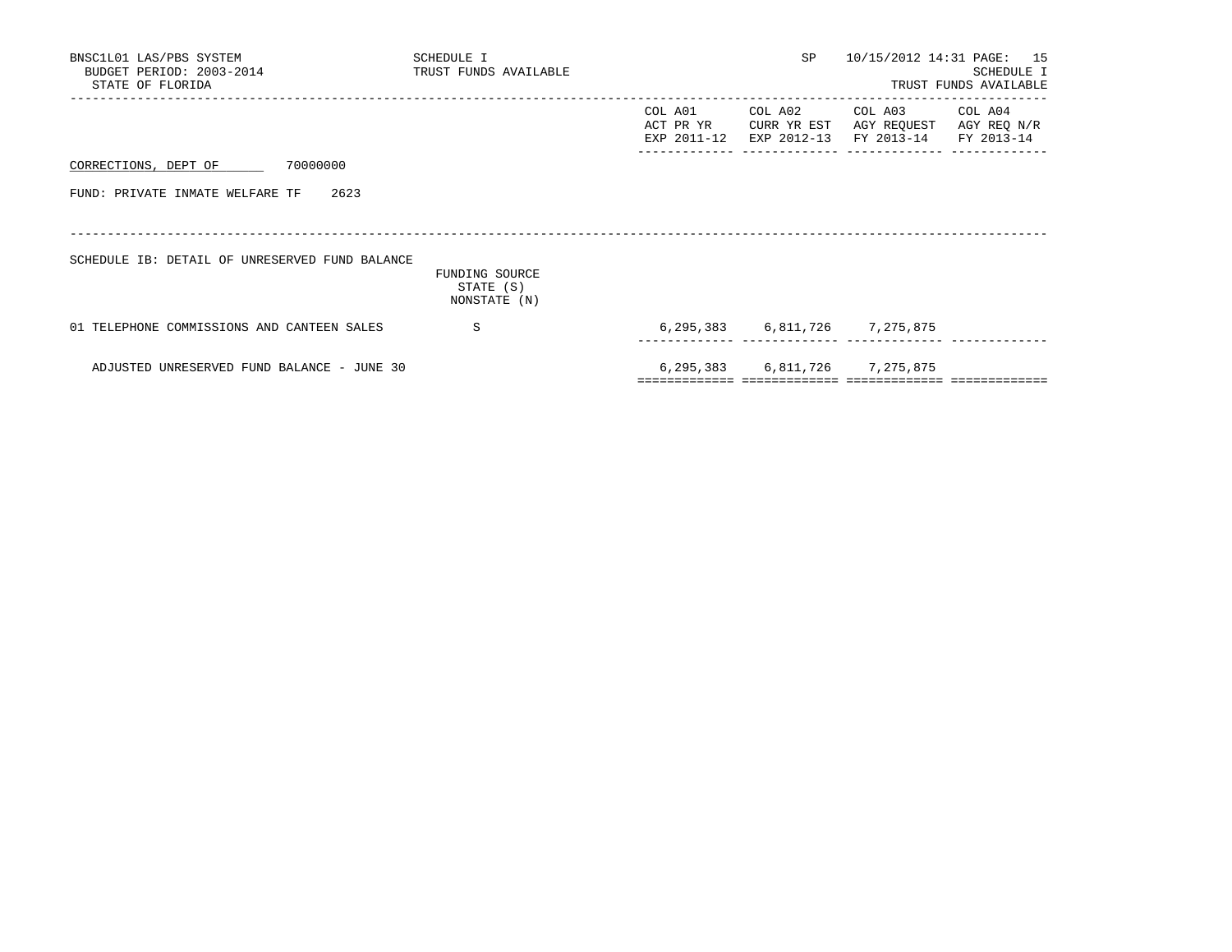| BNSC1L01 LAS/PBS SYSTEM<br>BUDGET PERIOD: 2003-2014<br>STATE OF FLORIDA<br>________________________                     | SCHEDULE I<br>TRUST FUNDS AVAILABLE           |          | SP              |                                                                                                           | 10/15/2012 14:31 PAGE: 16<br>SCHEDULE I<br>TRUST FUNDS AVAILABLE |
|-------------------------------------------------------------------------------------------------------------------------|-----------------------------------------------|----------|-----------------|-----------------------------------------------------------------------------------------------------------|------------------------------------------------------------------|
|                                                                                                                         |                                               |          | COL A01 COL A02 | COL A03<br>ACT PR YR CURR YR EST AGY REQUEST AGY REQ N/R<br>EXP 2011-12 EXP 2012-13 FY 2013-14 FY 2013-14 | COL A04                                                          |
| 70000000<br>CORRECTIONS, DEPT OF<br>PGM: DEPT ADMINISTRATION<br>70010000<br>70010100<br>BUSINESS SERVICE CENTERS        |                                               |          |                 |                                                                                                           |                                                                  |
| FUND: ADMINISTRATIVE TRUST FUND<br>2021                                                                                 |                                               |          |                 |                                                                                                           |                                                                  |
| SECTION I: DETAIL OF REVENUES<br>REVENUE CAP SVC<br>CODE<br>CHG %                                                       | AUTH MATCHING %<br>CFDA<br>ST I/C LOC I/C NO. |          |                 |                                                                                                           |                                                                  |
|                                                                                                                         |                                               |          |                 |                                                                                                           |                                                                  |
| TOTAL TO LINE B IN SECTION IV                                                                                           |                                               |          |                 |                                                                                                           |                                                                  |
| SECTION II: DETAIL OF NONOPERATING EXPENDITURES                                                                         | OBJECT TRANSFER CFDA<br>TO BE<br>NO.<br>CODE  |          |                 |                                                                                                           |                                                                  |
|                                                                                                                         |                                               |          |                 |                                                                                                           |                                                                  |
| TOTAL TO LINE E IN SECTION IV                                                                                           |                                               |          |                 |                                                                                                           |                                                                  |
| SECTION III: ADJUSTMENTS                                                                                                |                                               |          |                 |                                                                                                           |                                                                  |
|                                                                                                                         | OBJECT<br>CODE                                |          |                 |                                                                                                           |                                                                  |
|                                                                                                                         |                                               |          |                 |                                                                                                           |                                                                  |
| TOTAL TO LINE H IN SECTION IV                                                                                           |                                               |          |                 |                                                                                                           |                                                                  |
| SECTION IV: SUMMARY                                                                                                     |                                               |          |                 |                                                                                                           |                                                                  |
| UNRESERVED FUND BALANCE - JULY 1<br>ADD: REVENUES (FROM SECTION I)<br>TOTAL FUNDS AVAILABLE (LINE A + LINE B)           | (A)<br>(B)<br>(C)                             |          |                 |                                                                                                           |                                                                  |
| LESS: OPERATING EXPENDITURES<br>LESS: NONOPERATING EXPENDITURES (SECTION II)<br>LESS: FIXED CAPITAL OUTLAY (TOTAL ONLY) | (D)<br>(E)<br>(F)                             | 351,854  | 1,209,976       | 1,223,126                                                                                                 |                                                                  |
| UNRESERVED FUND BALANCE - JUNE 30 - BEFORE ADJ<br>NET ADJUSTMENTS (FROM SECTION III)                                    | (G)<br>(H)                                    | 351,854- | 1,209,976–      | 1,223,126-                                                                                                |                                                                  |
| ADJUSTED UNRESERVED FUND BALANCE - JUNE 30                                                                              | (I)                                           | 351,854- | 1,209,976-      | 1,223,126-                                                                                                |                                                                  |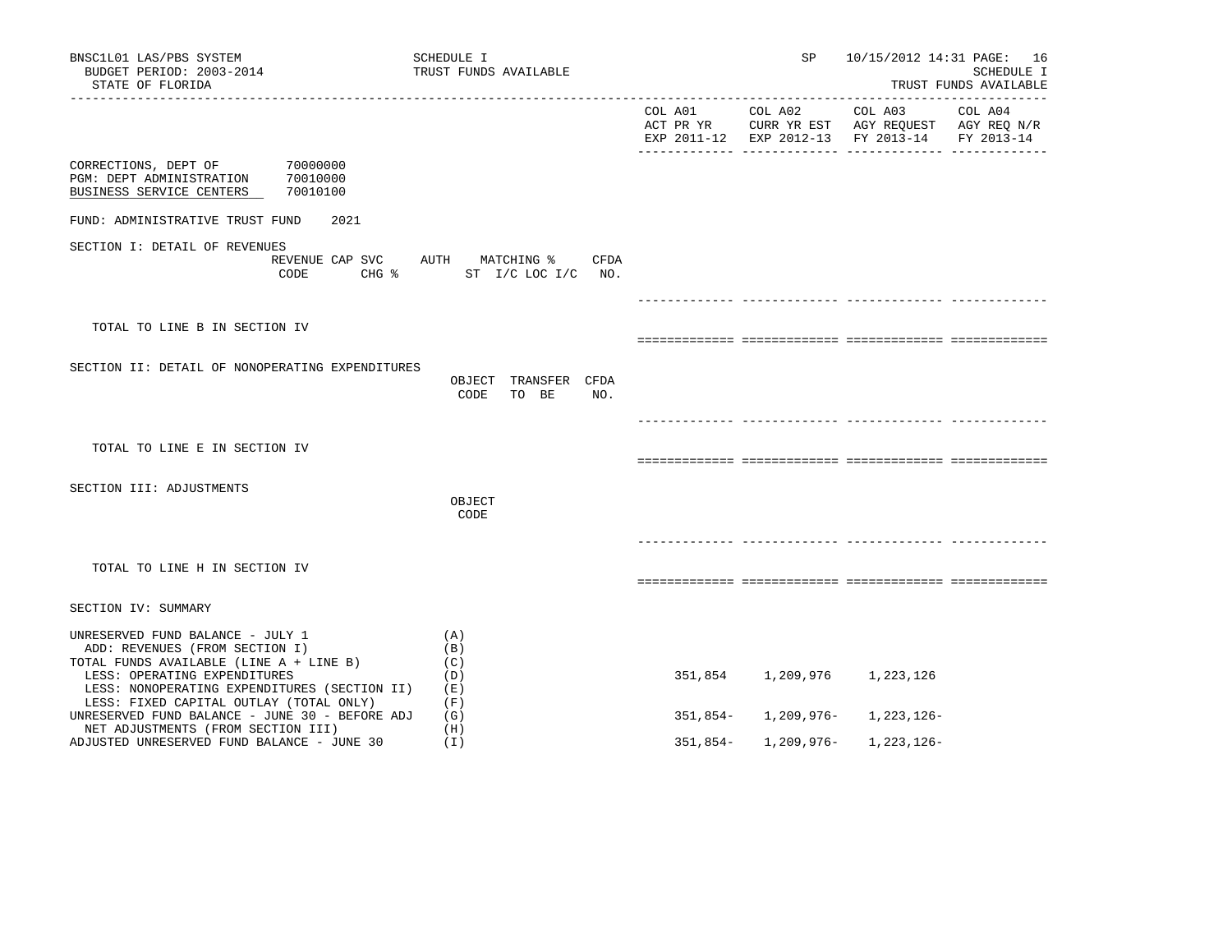| BNSC1L01 LAS/PBS SYSTEM<br>BUDGET PERIOD: 2003-2014<br>STATE OF FLORIDA                                                                                                                                                                  | SCHEDULE I<br>TRUST FUNDS AVAILABLE           |                      | SP           |                                                                                                 | 10/15/2012 14:31 PAGE: 17<br>SCHEDULE I<br>TRUST FUNDS AVAILABLE |
|------------------------------------------------------------------------------------------------------------------------------------------------------------------------------------------------------------------------------------------|-----------------------------------------------|----------------------|--------------|-------------------------------------------------------------------------------------------------|------------------------------------------------------------------|
|                                                                                                                                                                                                                                          |                                               | COL A01<br>ACT PR YR | COL A02      | COL A03<br>CURR YR EST AGY REQUEST AGY REQ N/R<br>EXP 2011-12 EXP 2012-13 FY 2013-14 FY 2013-14 | COL A04                                                          |
| 70000000<br>CORRECTIONS, DEPT OF<br>70010000<br>PGM: DEPT ADMINISTRATION<br>70010200<br>EXECUTIVE DIR/SUPPORT SVCS                                                                                                                       |                                               |                      |              |                                                                                                 |                                                                  |
| FUND: ADMINISTRATIVE TRUST FUND<br>2021                                                                                                                                                                                                  |                                               |                      |              |                                                                                                 |                                                                  |
| SECTION I: DETAIL OF REVENUES<br>REVENUE CAP SVC<br>CODE<br>$CHG$ $\frac{1}{6}$                                                                                                                                                          | CFDA<br>AUTH MATCHING %<br>ST I/C LOC I/C NO. |                      |              |                                                                                                 |                                                                  |
|                                                                                                                                                                                                                                          |                                               |                      |              |                                                                                                 |                                                                  |
| TOTAL TO LINE B IN SECTION IV                                                                                                                                                                                                            |                                               |                      |              |                                                                                                 |                                                                  |
| SECTION II: DETAIL OF NONOPERATING EXPENDITURES                                                                                                                                                                                          | OBJECT TRANSFER CFDA<br>CODE<br>TO BE<br>NO.  |                      |              |                                                                                                 |                                                                  |
|                                                                                                                                                                                                                                          |                                               |                      |              |                                                                                                 |                                                                  |
| TOTAL TO LINE E IN SECTION IV                                                                                                                                                                                                            |                                               |                      |              |                                                                                                 |                                                                  |
| SECTION III: ADJUSTMENTS                                                                                                                                                                                                                 | OBJECT<br>CODE                                |                      |              |                                                                                                 |                                                                  |
|                                                                                                                                                                                                                                          |                                               |                      |              |                                                                                                 |                                                                  |
| TOTAL TO LINE H IN SECTION IV                                                                                                                                                                                                            |                                               |                      |              |                                                                                                 |                                                                  |
| SECTION IV: SUMMARY                                                                                                                                                                                                                      |                                               |                      |              |                                                                                                 |                                                                  |
| UNRESERVED FUND BALANCE - JULY 1<br>ADD: REVENUES (FROM SECTION I)<br>TOTAL FUNDS AVAILABLE (LINE A + LINE B)<br>LESS: OPERATING EXPENDITURES<br>LESS: NONOPERATING EXPENDITURES (SECTION II)<br>LESS: FIXED CAPITAL OUTLAY (TOTAL ONLY) | (A)<br>(B)<br>(C)<br>(D)<br>(E)<br>(F)        | 2,273,237            | 3,466,727    | 3,504,492                                                                                       |                                                                  |
| UNRESERVED FUND BALANCE - JUNE 30 - BEFORE ADJ                                                                                                                                                                                           | (G)<br>(H)                                    | $2,273,237-$         | 3,466,727-   | 3,504,492-                                                                                      |                                                                  |
| NET ADJUSTMENTS (FROM SECTION III)<br>ADJUSTED UNRESERVED FUND BALANCE - JUNE 30                                                                                                                                                         | ( I )                                         | $2,273,237-$         | $3,466,727-$ | $3,504,492-$                                                                                    |                                                                  |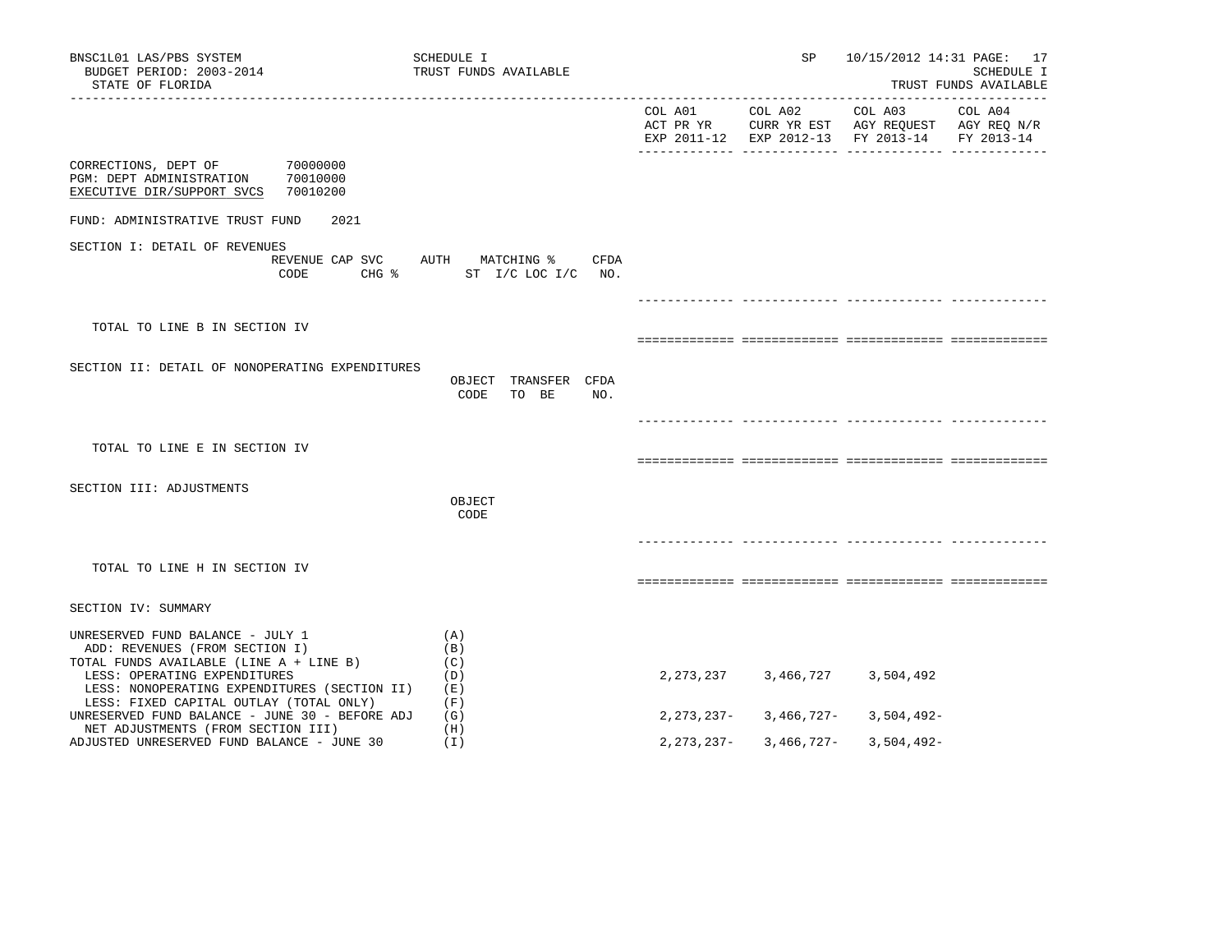| BNSC1L01 LAS/PBS SYSTEM<br>BUDGET PERIOD: 2003-2014<br>STATE OF FLORIDA                                                                                                                       | SCHEDULE I<br>TRUST FUNDS AVAILABLE                                             |            | SP                            |                                                                                                | 10/15/2012 14:31 PAGE: 18<br>SCHEDULE I<br>TRUST FUNDS AVAILABLE |
|-----------------------------------------------------------------------------------------------------------------------------------------------------------------------------------------------|---------------------------------------------------------------------------------|------------|-------------------------------|------------------------------------------------------------------------------------------------|------------------------------------------------------------------|
|                                                                                                                                                                                               |                                                                                 |            | COL A01 COL A02               | COL A03<br>ACT PR YR CURR YR EST AGY REQUEST AGY REQ N/R<br>EXP 2011-12 EXP 2012-13 FY 2013-14 | COL A04<br>FY 2013-14                                            |
| CORRECTIONS, DEPT OF<br>70000000<br>PGM: DEPT ADMINISTRATION<br>70010000<br>EXECUTIVE DIR/SUPPORT SVCS<br>70010200                                                                            |                                                                                 |            |                               |                                                                                                |                                                                  |
| FUND: CRIM JUST STAND & TRAIN TF<br>2148                                                                                                                                                      |                                                                                 |            |                               |                                                                                                |                                                                  |
| SECTION I: DETAIL OF REVENUES<br>CODE                                                                                                                                                         | REVENUE CAP SVC AUTH MATCHING %<br>CFDA<br>CHG $\frac{1}{2}$ ST I/C LOC I/C NO. |            |                               |                                                                                                |                                                                  |
|                                                                                                                                                                                               |                                                                                 |            |                               |                                                                                                |                                                                  |
| TOTAL TO LINE B IN SECTION IV                                                                                                                                                                 |                                                                                 |            |                               |                                                                                                |                                                                  |
| SECTION II: DETAIL OF NONOPERATING EXPENDITURES                                                                                                                                               | OBJECT TRANSFER CFDA<br>CODE<br>TO BE<br>NO.                                    |            |                               |                                                                                                |                                                                  |
|                                                                                                                                                                                               |                                                                                 |            |                               |                                                                                                |                                                                  |
| TOTAL TO LINE E IN SECTION IV                                                                                                                                                                 |                                                                                 |            |                               |                                                                                                |                                                                  |
| SECTION III: ADJUSTMENTS                                                                                                                                                                      |                                                                                 |            |                               |                                                                                                |                                                                  |
|                                                                                                                                                                                               | OBJECT<br>CODE                                                                  |            |                               |                                                                                                |                                                                  |
|                                                                                                                                                                                               |                                                                                 |            |                               |                                                                                                |                                                                  |
| TOTAL TO LINE H IN SECTION IV                                                                                                                                                                 |                                                                                 |            |                               |                                                                                                |                                                                  |
| SECTION IV: SUMMARY                                                                                                                                                                           |                                                                                 |            |                               |                                                                                                |                                                                  |
| UNRESERVED FUND BALANCE - JULY 1<br>ADD: REVENUES (FROM SECTION I)<br>TOTAL FUNDS AVAILABLE (LINE A + LINE B)<br>LESS: OPERATING EXPENDITURES<br>LESS: NONOPERATING EXPENDITURES (SECTION II) | (A)<br>(B)<br>(C)<br>(D)<br>(E)                                                 |            | 1,204,655 1,601,803           | 1,602,933                                                                                      |                                                                  |
| LESS: FIXED CAPITAL OUTLAY (TOTAL ONLY)<br>UNRESERVED FUND BALANCE - JUNE 30 - BEFORE ADJ                                                                                                     | (F)<br>(G)                                                                      |            | $1, 204, 655 - 1, 601, 803 -$ | 1,602,933-                                                                                     |                                                                  |
| NET ADJUSTMENTS (FROM SECTION III)<br>ADJUSTED UNRESERVED FUND BALANCE - JUNE 30                                                                                                              | (H)<br>(I)                                                                      | 1,204,655– | 1,601,803-                    | 1,602,933-                                                                                     |                                                                  |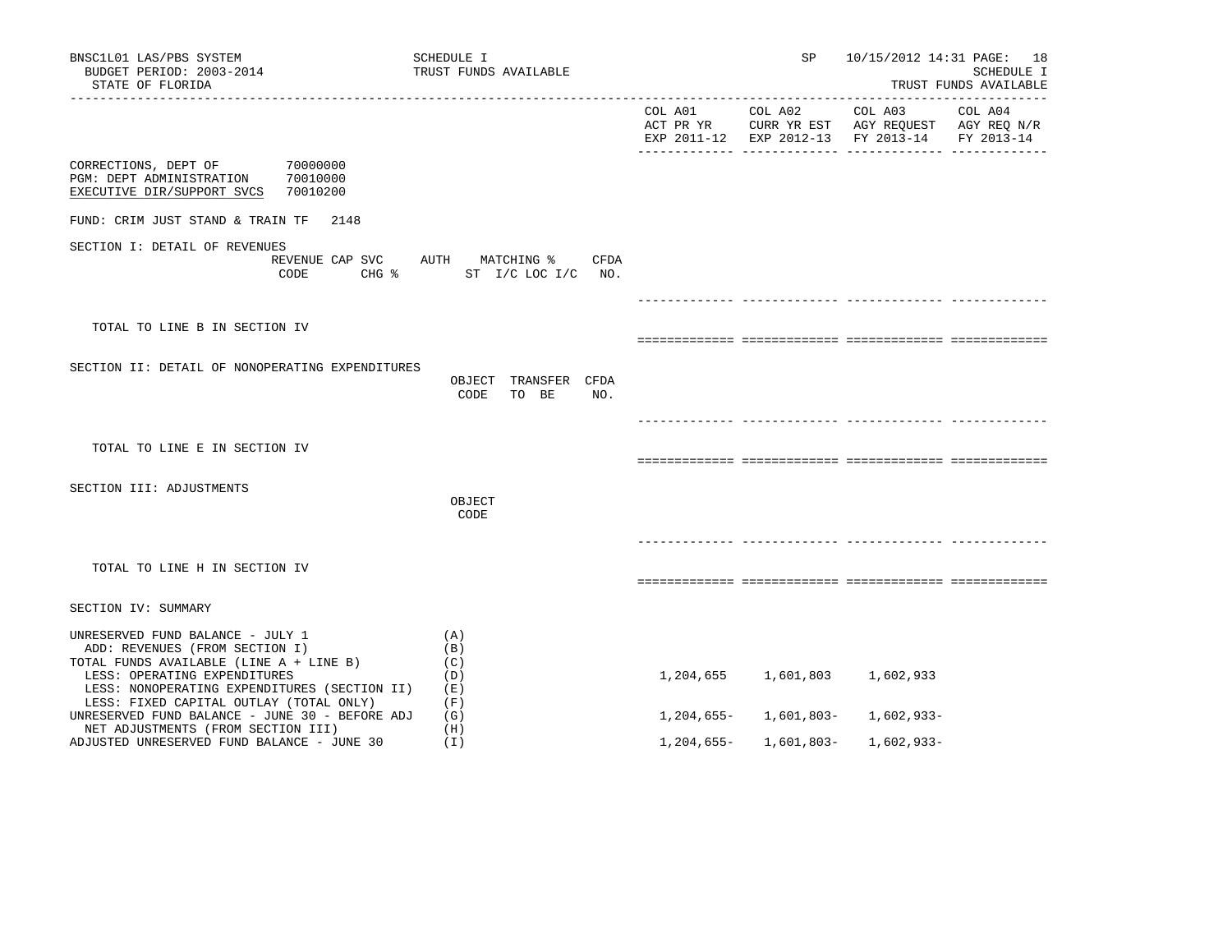| BNSC1L01 LAS/PBS SYSTEM<br>BUDGET PERIOD: 2003-2014<br>STATE OF FLORIDA                                                                                                                       | SCHEDULE I<br>TRUST FUNDS AVAILABLE          |          | SP              |                                                                                                | 10/15/2012 14:31 PAGE: 19<br>SCHEDULE I<br>TRUST FUNDS AVAILABLE |
|-----------------------------------------------------------------------------------------------------------------------------------------------------------------------------------------------|----------------------------------------------|----------|-----------------|------------------------------------------------------------------------------------------------|------------------------------------------------------------------|
|                                                                                                                                                                                               |                                              |          | COL A01 COL A02 | COL A03<br>ACT PR YR CURR YR EST AGY REQUEST AGY REQ N/R<br>EXP 2011-12 EXP 2012-13 FY 2013-14 | COL A04<br>FY 2013-14                                            |
| CORRECTIONS, DEPT OF<br>70000000<br>70010000<br>PGM: DEPT ADMINISTRATION<br>EXECUTIVE DIR/SUPPORT SVCS<br>70010200                                                                            |                                              |          |                 |                                                                                                |                                                                  |
| FUND: CORRECTION WORK PROGRAM TF 2151                                                                                                                                                         |                                              |          |                 |                                                                                                |                                                                  |
| SECTION I: DETAIL OF REVENUES<br>REVENUE CAP SVC AUTH MATCHING %<br>CODE<br>$CHG$ %                                                                                                           | CFDA<br>ST I/C LOC I/C NO.                   |          |                 |                                                                                                |                                                                  |
|                                                                                                                                                                                               |                                              |          |                 |                                                                                                |                                                                  |
| TOTAL TO LINE B IN SECTION IV                                                                                                                                                                 |                                              |          |                 |                                                                                                |                                                                  |
| SECTION II: DETAIL OF NONOPERATING EXPENDITURES                                                                                                                                               | OBJECT TRANSFER CFDA<br>CODE<br>TO BE<br>NO. |          |                 |                                                                                                |                                                                  |
|                                                                                                                                                                                               |                                              |          |                 |                                                                                                |                                                                  |
| TOTAL TO LINE E IN SECTION IV                                                                                                                                                                 |                                              |          |                 |                                                                                                |                                                                  |
| SECTION III: ADJUSTMENTS                                                                                                                                                                      |                                              |          |                 |                                                                                                |                                                                  |
|                                                                                                                                                                                               | OBJECT<br>CODE                               |          |                 |                                                                                                |                                                                  |
|                                                                                                                                                                                               |                                              |          |                 |                                                                                                |                                                                  |
| TOTAL TO LINE H IN SECTION IV                                                                                                                                                                 |                                              |          |                 |                                                                                                |                                                                  |
| SECTION IV: SUMMARY                                                                                                                                                                           |                                              |          |                 |                                                                                                |                                                                  |
| UNRESERVED FUND BALANCE - JULY 1<br>ADD: REVENUES (FROM SECTION I)<br>TOTAL FUNDS AVAILABLE (LINE A + LINE B)<br>LESS: OPERATING EXPENDITURES<br>LESS: NONOPERATING EXPENDITURES (SECTION II) | (A)<br>(B)<br>(C)<br>(D)<br>(E)              | 130,168  | 117,744         | 117,744                                                                                        |                                                                  |
| LESS: FIXED CAPITAL OUTLAY (TOTAL ONLY)<br>UNRESERVED FUND BALANCE - JUNE 30 - BEFORE ADJ                                                                                                     | (F)<br>(G)                                   | 130,168– | 117,744–        | 117,744–                                                                                       |                                                                  |
| NET ADJUSTMENTS (FROM SECTION III)<br>ADJUSTED UNRESERVED FUND BALANCE - JUNE 30                                                                                                              | (H)<br>(I)                                   | 130,168– | 117,744–        | 117,744-                                                                                       |                                                                  |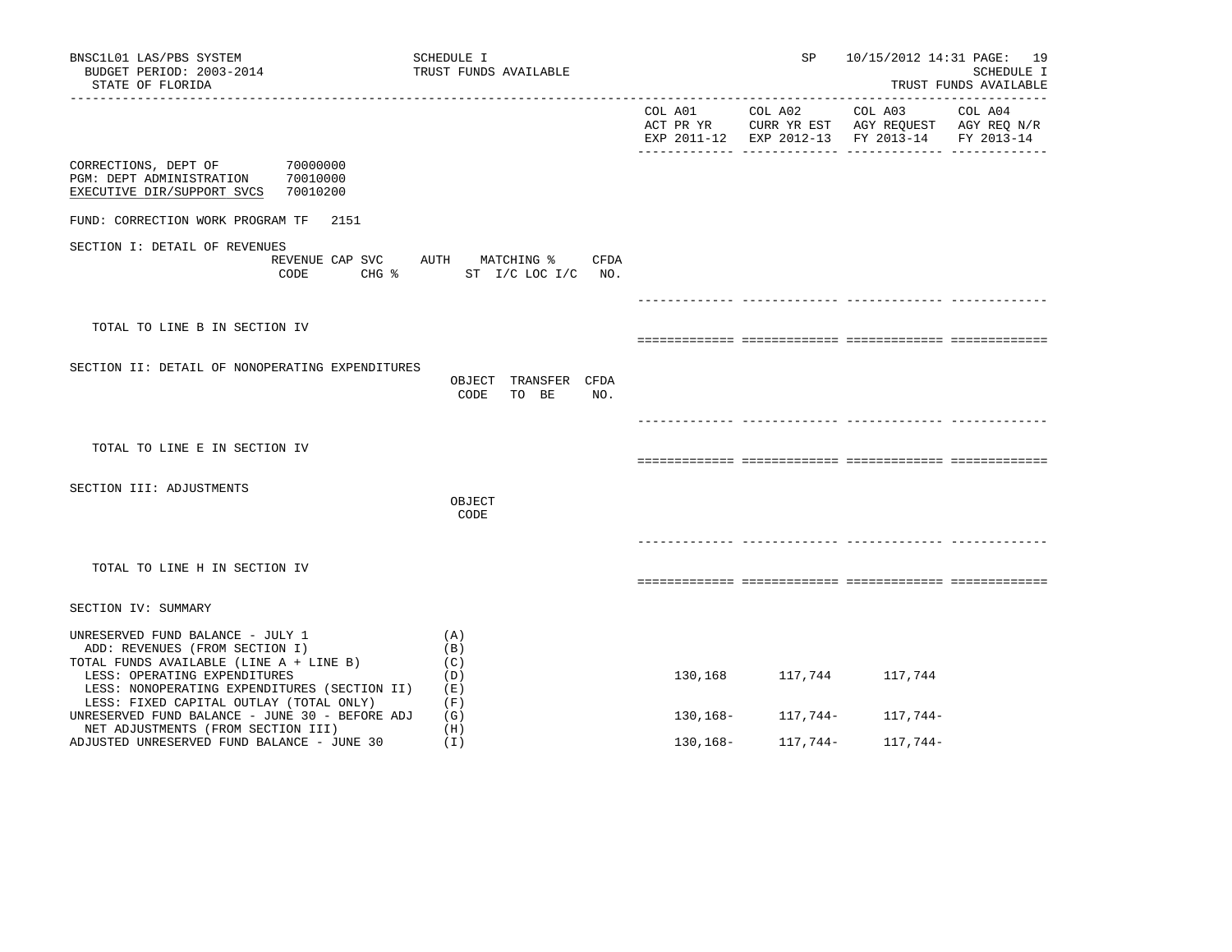| BNSC1L01 LAS/PBS SYSTEM<br>BUDGET PERIOD: 2003-2014<br>STATE OF FLORIDA                                                                                                                       | SCHEDULE I<br>TRUST FUNDS AVAILABLE              |                      | SP                                            |                                                | 10/15/2012 14:31 PAGE: 20<br>SCHEDULE I<br>TRUST FUNDS AVAILABLE |
|-----------------------------------------------------------------------------------------------------------------------------------------------------------------------------------------------|--------------------------------------------------|----------------------|-----------------------------------------------|------------------------------------------------|------------------------------------------------------------------|
|                                                                                                                                                                                               |                                                  | COL A01<br>ACT PR YR | COL A02<br>EXP 2011-12 EXP 2012-13 FY 2013-14 | COL A03<br>CURR YR EST AGY REQUEST AGY REQ N/R | COL A04<br>FY 2013-14                                            |
| 70000000<br>CORRECTIONS, DEPT OF<br>70010000<br>PGM: DEPT ADMINISTRATION<br>70010200<br>EXECUTIVE DIR/SUPPORT SVCS                                                                            |                                                  |                      |                                               |                                                |                                                                  |
| FUND: FEDERAL GRANTS TRUST FUND<br>2261                                                                                                                                                       |                                                  |                      |                                               |                                                |                                                                  |
| SECTION I: DETAIL OF REVENUES<br>REVENUE CAP SVC<br>CODE<br>CHG %                                                                                                                             | CFDA<br>AUTH<br>MATCHING %<br>ST I/C LOC I/C NO. |                      |                                               |                                                |                                                                  |
|                                                                                                                                                                                               |                                                  |                      |                                               |                                                |                                                                  |
| TOTAL TO LINE B IN SECTION IV                                                                                                                                                                 |                                                  |                      |                                               |                                                |                                                                  |
| SECTION II: DETAIL OF NONOPERATING EXPENDITURES                                                                                                                                               | OBJECT TRANSFER CFDA<br>CODE<br>TO BE<br>NO.     |                      |                                               |                                                |                                                                  |
|                                                                                                                                                                                               |                                                  |                      |                                               |                                                |                                                                  |
| TOTAL TO LINE E IN SECTION IV                                                                                                                                                                 |                                                  |                      |                                               |                                                |                                                                  |
| SECTION III: ADJUSTMENTS                                                                                                                                                                      | OBJECT<br>CODE                                   |                      |                                               |                                                |                                                                  |
|                                                                                                                                                                                               |                                                  |                      |                                               |                                                |                                                                  |
| TOTAL TO LINE H IN SECTION IV                                                                                                                                                                 |                                                  |                      |                                               |                                                |                                                                  |
| SECTION IV: SUMMARY                                                                                                                                                                           |                                                  |                      |                                               |                                                |                                                                  |
| UNRESERVED FUND BALANCE - JULY 1<br>ADD: REVENUES (FROM SECTION I)<br>TOTAL FUNDS AVAILABLE (LINE A + LINE B)<br>LESS: OPERATING EXPENDITURES<br>LESS: NONOPERATING EXPENDITURES (SECTION II) | (A)<br>(B)<br>(C)<br>(D)<br>(E)                  | 12,145,981           | 14,349,490                                    | 14,349,490                                     |                                                                  |
| LESS: FIXED CAPITAL OUTLAY (TOTAL ONLY)<br>UNRESERVED FUND BALANCE - JUNE 30 - BEFORE ADJ                                                                                                     | (F)<br>(G)                                       |                      |                                               | $12, 145, 981 - 14, 349, 490 - 14, 349, 490 -$ |                                                                  |
| NET ADJUSTMENTS (FROM SECTION III)<br>ADJUSTED UNRESERVED FUND BALANCE - JUNE 30                                                                                                              | (H)<br>(I)                                       |                      |                                               | $12, 145, 981 - 14, 349, 490 - 14, 349, 490 -$ |                                                                  |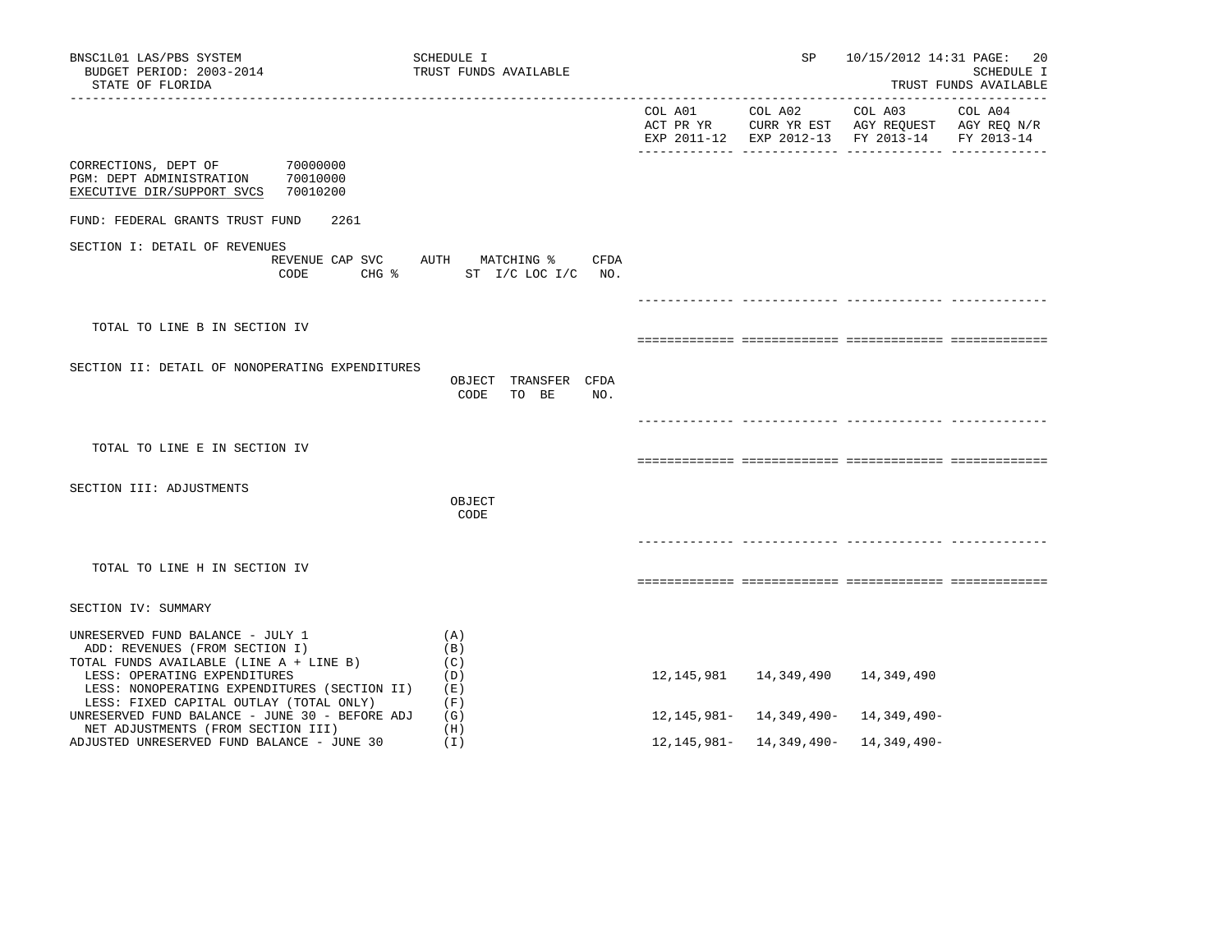| BNSC1L01 LAS/PBS SYSTEM<br>BUDGET PERIOD: 2003-2014<br>STATE OF FLORIDA                                                                                            | SCHEDULE I<br>TRUST FUNDS AVAILABLE                  |            | SP         | 10/15/2012 14:31 PAGE:             | -21<br>SCHEDULE I<br>TRUST FUNDS AVAILABLE |
|--------------------------------------------------------------------------------------------------------------------------------------------------------------------|------------------------------------------------------|------------|------------|------------------------------------|--------------------------------------------|
|                                                                                                                                                                    |                                                      |            |            | EXP 2011-12 EXP 2012-13 FY 2013-14 | FY 2013-14                                 |
| 70000000<br>CORRECTIONS, DEPT OF<br>PGM: DEPT ADMINISTRATION<br>70010000<br>70010400<br>INFORMATION TECHNOLOGY                                                     |                                                      |            |            |                                    |                                            |
| FUND: ADMINISTRATIVE TRUST FUND<br>2021                                                                                                                            |                                                      |            |            |                                    |                                            |
| SECTION I: DETAIL OF REVENUES<br>REVENUE CAP SVC<br>CODE<br>$CHG$ $\frac{1}{6}$                                                                                    | AUTH MATCHING %<br><b>CFDA</b><br>ST I/C LOC I/C NO. |            |            |                                    |                                            |
|                                                                                                                                                                    |                                                      |            |            |                                    |                                            |
| TOTAL TO LINE B IN SECTION IV                                                                                                                                      |                                                      |            |            |                                    |                                            |
| SECTION II: DETAIL OF NONOPERATING EXPENDITURES                                                                                                                    | OBJECT TRANSFER CFDA<br>TO BE<br>NO.<br>CODE         |            |            |                                    |                                            |
|                                                                                                                                                                    |                                                      |            |            |                                    |                                            |
| TOTAL TO LINE E IN SECTION IV                                                                                                                                      |                                                      |            |            |                                    |                                            |
| SECTION III: ADJUSTMENTS                                                                                                                                           |                                                      |            |            |                                    |                                            |
|                                                                                                                                                                    | OBJECT<br>CODE                                       |            |            |                                    |                                            |
|                                                                                                                                                                    |                                                      |            |            |                                    |                                            |
| TOTAL TO LINE H IN SECTION IV                                                                                                                                      |                                                      |            |            |                                    |                                            |
| SECTION IV: SUMMARY                                                                                                                                                |                                                      |            |            |                                    |                                            |
| UNRESERVED FUND BALANCE - JULY 1<br>ADD: REVENUES (FROM SECTION I)                                                                                                 | (A)<br>(B)                                           |            |            |                                    |                                            |
| TOTAL FUNDS AVAILABLE (LINE A + LINE B)<br>LESS: OPERATING EXPENDITURES<br>LESS: NONOPERATING EXPENDITURES (SECTION II)<br>LESS: FIXED CAPITAL OUTLAY (TOTAL ONLY) | (C)<br>(D)<br>(E)<br>(F)                             | 215,282    | 1,117,234  | 1,128,804                          |                                            |
| UNRESERVED FUND BALANCE - JUNE 30 - BEFORE ADJ                                                                                                                     | (G)                                                  | $215,282-$ | 1,117,234- | 1,128,804-                         |                                            |
| NET ADJUSTMENTS (FROM SECTION III)<br>ADJUSTED UNRESERVED FUND BALANCE - JUNE 30                                                                                   | (H)<br>(T)                                           | 215,282-   | 1,117,234- | 1,128,804-                         |                                            |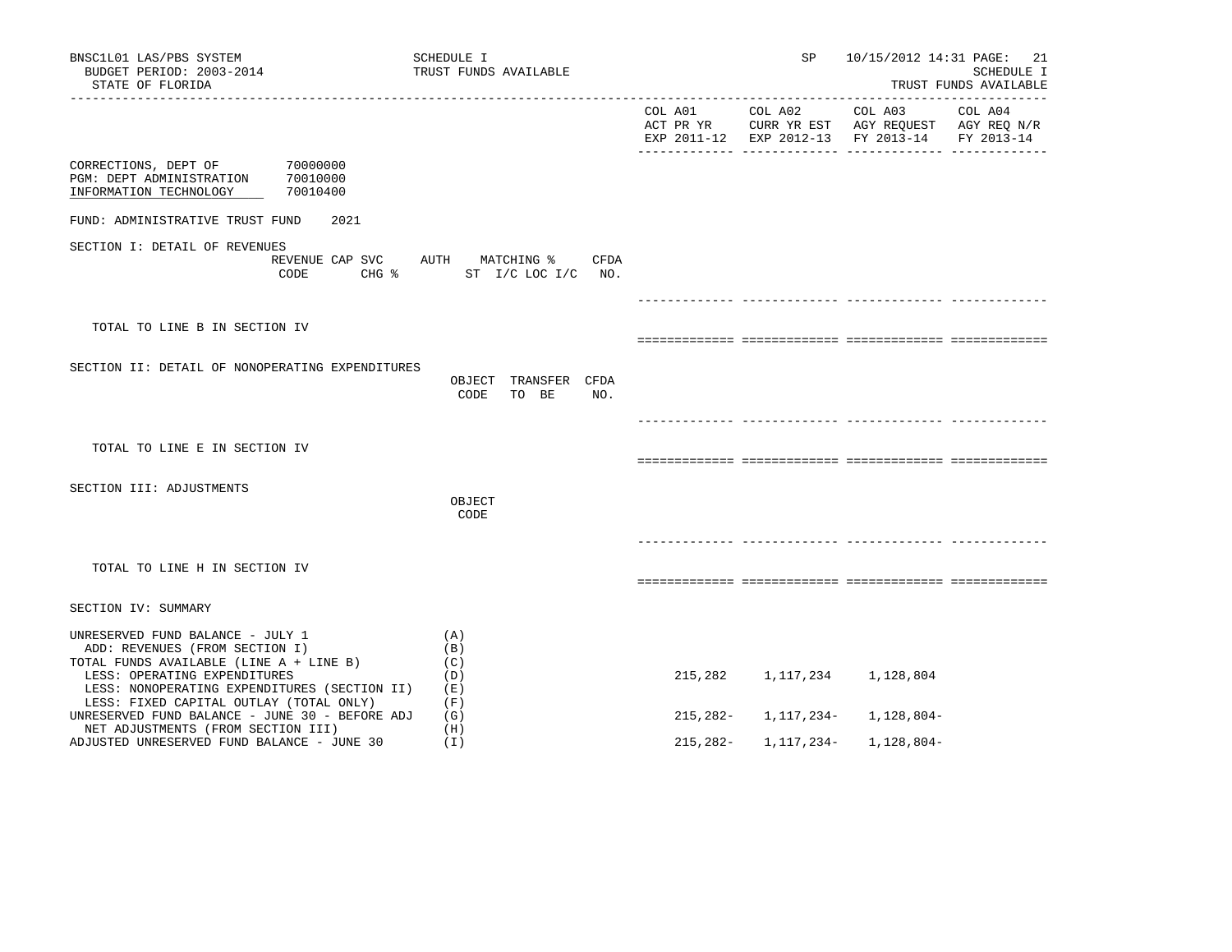| BNSC1L01 LAS/PBS SYSTEM<br>BUDGET PERIOD: 2003-2014<br>STATE OF FLORIDA                                                                                                                       | SCHEDULE I<br>TRUST FUNDS AVAILABLE                              | SP |                                                                                                                                   | 10/15/2012 14:31 PAGE: 22<br>SCHEDULE I<br>TRUST FUNDS AVAILABLE |
|-----------------------------------------------------------------------------------------------------------------------------------------------------------------------------------------------|------------------------------------------------------------------|----|-----------------------------------------------------------------------------------------------------------------------------------|------------------------------------------------------------------|
|                                                                                                                                                                                               |                                                                  |    | COL A01 COL A02 COL A03 COL A04<br>ACT PR YR CURR YR EST AGY REQUEST AGY REQ N/R<br>EXP 2011-12 EXP 2012-13 FY 2013-14 FY 2013-14 |                                                                  |
| CORRECTIONS, DEPT OF 70000000<br>PGM: SECURITY/INSTIT OPER 70030000<br>CUSTODY OPERATIONS<br>70031000                                                                                         |                                                                  |    |                                                                                                                                   |                                                                  |
| FUND: CORRECTION WORK PROGRAM TF 2151                                                                                                                                                         |                                                                  |    |                                                                                                                                   |                                                                  |
| SECTION I: DETAIL OF REVENUES<br>CODE                                                                                                                                                         | REVENUE CAP SVC AUTH MATCHING % CFDA<br>CHG % ST I/C LOC I/C NO. |    |                                                                                                                                   |                                                                  |
|                                                                                                                                                                                               |                                                                  |    |                                                                                                                                   |                                                                  |
| TOTAL TO LINE B IN SECTION IV                                                                                                                                                                 |                                                                  |    |                                                                                                                                   |                                                                  |
| SECTION II: DETAIL OF NONOPERATING EXPENDITURES                                                                                                                                               | OBJECT TRANSFER CFDA<br>CODE<br>TO BE<br>NO.                     |    |                                                                                                                                   |                                                                  |
| TOTAL TO LINE E IN SECTION IV                                                                                                                                                                 |                                                                  |    |                                                                                                                                   |                                                                  |
| SECTION III: ADJUSTMENTS                                                                                                                                                                      | OBJECT<br>CODE                                                   |    |                                                                                                                                   |                                                                  |
| TOTAL TO LINE H IN SECTION IV                                                                                                                                                                 |                                                                  |    |                                                                                                                                   |                                                                  |
| SECTION IV: SUMMARY                                                                                                                                                                           |                                                                  |    |                                                                                                                                   |                                                                  |
| UNRESERVED FUND BALANCE - JULY 1<br>ADD: REVENUES (FROM SECTION I)<br>TOTAL FUNDS AVAILABLE (LINE A + LINE B)<br>LESS: OPERATING EXPENDITURES<br>LESS: NONOPERATING EXPENDITURES (SECTION II) | (A)<br>(B)<br>(C)<br>(D)<br>( E )                                |    | 6,492,744                                                                                                                         |                                                                  |
| LESS: FIXED CAPITAL OUTLAY (TOTAL ONLY)<br>UNRESERVED FUND BALANCE - JUNE 30 - BEFORE ADJ                                                                                                     | (F)<br>(G)                                                       |    | $6,492,744-$                                                                                                                      |                                                                  |
| NET ADJUSTMENTS (FROM SECTION III)<br>ADJUSTED UNRESERVED FUND BALANCE - JUNE 30                                                                                                              | (H)<br>(I)                                                       |    | $6,492,744-$                                                                                                                      |                                                                  |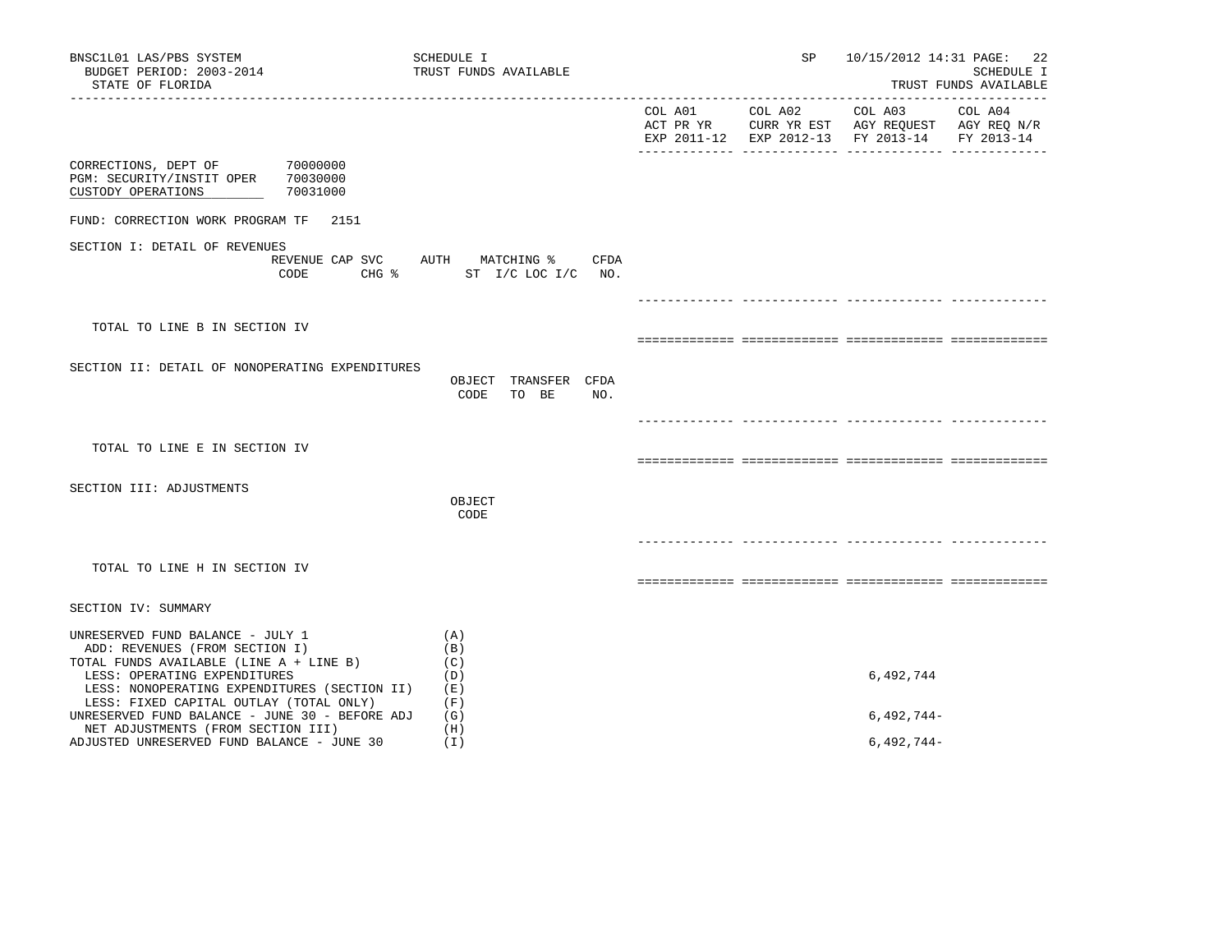| BNSC1L01 LAS/PBS SYSTEM<br>BUDGET PERIOD: 2003-2014<br>STATE OF FLORIDA                                                                                                                       | SCHEDULE I<br>TRUST FUNDS AVAILABLE                                             | SP | 10/15/2012 14:31 PAGE: 23                                                                                                         | SCHEDULE I<br>TRUST FUNDS AVAILABLE |
|-----------------------------------------------------------------------------------------------------------------------------------------------------------------------------------------------|---------------------------------------------------------------------------------|----|-----------------------------------------------------------------------------------------------------------------------------------|-------------------------------------|
|                                                                                                                                                                                               |                                                                                 |    | COL A01 COL A02 COL A03 COL A04<br>ACT PR YR CURR YR EST AGY REQUEST AGY REQ N/R<br>EXP 2011-12 EXP 2012-13 FY 2013-14 FY 2013-14 |                                     |
| CORRECTIONS, DEPT OF 70000000<br>PGM: SECURITY/INSTIT OPER 70030000<br>CUSTODY OPERATIONS<br>70031000                                                                                         |                                                                                 |    |                                                                                                                                   |                                     |
| FUND: FEDERAL GRANTS TRUST FUND<br>2261                                                                                                                                                       |                                                                                 |    |                                                                                                                                   |                                     |
| SECTION I: DETAIL OF REVENUES<br>CODE                                                                                                                                                         | REVENUE CAP SVC AUTH MATCHING %<br>CFDA<br>CHG $\frac{1}{2}$ ST I/C LOC I/C NO. |    |                                                                                                                                   |                                     |
|                                                                                                                                                                                               |                                                                                 |    |                                                                                                                                   |                                     |
| TOTAL TO LINE B IN SECTION IV                                                                                                                                                                 |                                                                                 |    |                                                                                                                                   |                                     |
| SECTION II: DETAIL OF NONOPERATING EXPENDITURES                                                                                                                                               | OBJECT TRANSFER CFDA<br>CODE<br>TO BE<br>NO.                                    |    |                                                                                                                                   |                                     |
|                                                                                                                                                                                               |                                                                                 |    |                                                                                                                                   |                                     |
| TOTAL TO LINE E IN SECTION IV                                                                                                                                                                 |                                                                                 |    |                                                                                                                                   |                                     |
| SECTION III: ADJUSTMENTS                                                                                                                                                                      | OBJECT<br>CODE                                                                  |    |                                                                                                                                   |                                     |
|                                                                                                                                                                                               |                                                                                 |    |                                                                                                                                   |                                     |
| TOTAL TO LINE H IN SECTION IV                                                                                                                                                                 |                                                                                 |    |                                                                                                                                   |                                     |
| SECTION IV: SUMMARY                                                                                                                                                                           |                                                                                 |    |                                                                                                                                   |                                     |
| UNRESERVED FUND BALANCE - JULY 1<br>ADD: REVENUES (FROM SECTION I)<br>TOTAL FUNDS AVAILABLE (LINE A + LINE B)<br>LESS: OPERATING EXPENDITURES<br>LESS: NONOPERATING EXPENDITURES (SECTION II) | (A)<br>(B)<br>(C)<br>(D)<br>(E)                                                 |    | 3, 141, 434                                                                                                                       |                                     |
| LESS: FIXED CAPITAL OUTLAY (TOTAL ONLY)<br>UNRESERVED FUND BALANCE - JUNE 30 - BEFORE ADJ                                                                                                     | (F)<br>(G)                                                                      |    | 3, 141, 434 –                                                                                                                     |                                     |
| NET ADJUSTMENTS (FROM SECTION III)<br>ADJUSTED UNRESERVED FUND BALANCE - JUNE 30                                                                                                              | (H)<br>(I)                                                                      |    | $3,141,434-$                                                                                                                      |                                     |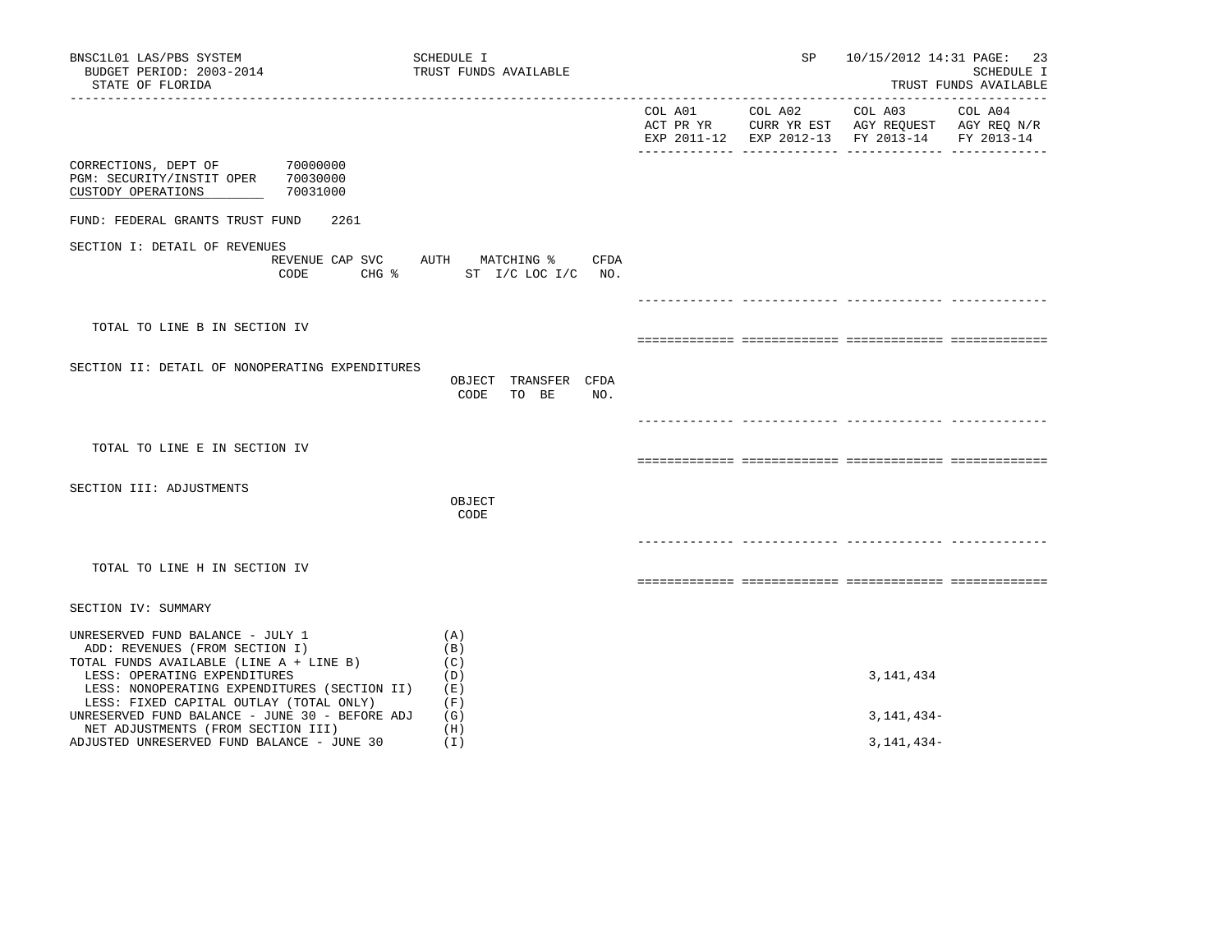| BNSC1L01 LAS/PBS SYSTEM<br>BUDGET PERIOD: 2003-2014<br>STATE OF FLORIDA                                                                                                                       | SCHEDULE I<br>TRUST FUNDS AVAILABLE                              | SP | 10/15/2012 14:31 PAGE: 24                                                                                                                                                                                                                                                              | SCHEDULE I<br>TRUST FUNDS AVAILABLE |
|-----------------------------------------------------------------------------------------------------------------------------------------------------------------------------------------------|------------------------------------------------------------------|----|----------------------------------------------------------------------------------------------------------------------------------------------------------------------------------------------------------------------------------------------------------------------------------------|-------------------------------------|
|                                                                                                                                                                                               |                                                                  |    | $\begin{tabular}{lllllllllll} \multicolumn{2}{l}{{\text{COL A02}}} & \multicolumn{2}{c}{\text{COL A03}} & \multicolumn{2}{c}{\text{COL A04}} \end{tabular}$<br>ACT PR YR $\,$ CURR YR EST $\,$ AGY REQUEST $\,$ AGY REQ $\,$ N/R $\,$<br>EXP 2011-12 EXP 2012-13 FY 2013-14 FY 2013-14 |                                     |
| CORRECTIONS, DEPT OF 70000000<br>PGM: SECURITY/INSTIT OPER 70030000<br>CUSTODY OPERATIONS<br>70031000                                                                                         |                                                                  |    |                                                                                                                                                                                                                                                                                        |                                     |
| FUND: GRANTS AND DONATIONS TF<br>2339                                                                                                                                                         |                                                                  |    |                                                                                                                                                                                                                                                                                        |                                     |
| SECTION I: DETAIL OF REVENUES<br>CODE                                                                                                                                                         | REVENUE CAP SVC AUTH MATCHING % CFDA<br>CHG % ST I/C LOC I/C NO. |    |                                                                                                                                                                                                                                                                                        |                                     |
|                                                                                                                                                                                               |                                                                  |    |                                                                                                                                                                                                                                                                                        |                                     |
| TOTAL TO LINE B IN SECTION IV                                                                                                                                                                 |                                                                  |    |                                                                                                                                                                                                                                                                                        |                                     |
| SECTION II: DETAIL OF NONOPERATING EXPENDITURES                                                                                                                                               | OBJECT TRANSFER CFDA<br>CODE<br>TO BE<br>NO.                     |    |                                                                                                                                                                                                                                                                                        |                                     |
| TOTAL TO LINE E IN SECTION IV                                                                                                                                                                 |                                                                  |    |                                                                                                                                                                                                                                                                                        |                                     |
| SECTION III: ADJUSTMENTS                                                                                                                                                                      |                                                                  |    |                                                                                                                                                                                                                                                                                        |                                     |
|                                                                                                                                                                                               | OBJECT<br>CODE                                                   |    |                                                                                                                                                                                                                                                                                        |                                     |
|                                                                                                                                                                                               |                                                                  |    |                                                                                                                                                                                                                                                                                        |                                     |
| TOTAL TO LINE H IN SECTION IV                                                                                                                                                                 |                                                                  |    |                                                                                                                                                                                                                                                                                        |                                     |
| SECTION IV: SUMMARY                                                                                                                                                                           |                                                                  |    |                                                                                                                                                                                                                                                                                        |                                     |
| UNRESERVED FUND BALANCE - JULY 1<br>ADD: REVENUES (FROM SECTION I)<br>TOTAL FUNDS AVAILABLE (LINE A + LINE B)<br>LESS: OPERATING EXPENDITURES<br>LESS: NONOPERATING EXPENDITURES (SECTION II) | (A)<br>(B)<br>(C)<br>(D)<br>(E)                                  |    | 825,656                                                                                                                                                                                                                                                                                |                                     |
| LESS: FIXED CAPITAL OUTLAY (TOTAL ONLY)<br>UNRESERVED FUND BALANCE - JUNE 30 - BEFORE ADJ                                                                                                     | (F)<br>(G)                                                       |    | $825,656-$                                                                                                                                                                                                                                                                             |                                     |
| NET ADJUSTMENTS (FROM SECTION III)<br>ADJUSTED UNRESERVED FUND BALANCE - JUNE 30                                                                                                              | (H)<br>(I)                                                       |    | $825,656-$                                                                                                                                                                                                                                                                             |                                     |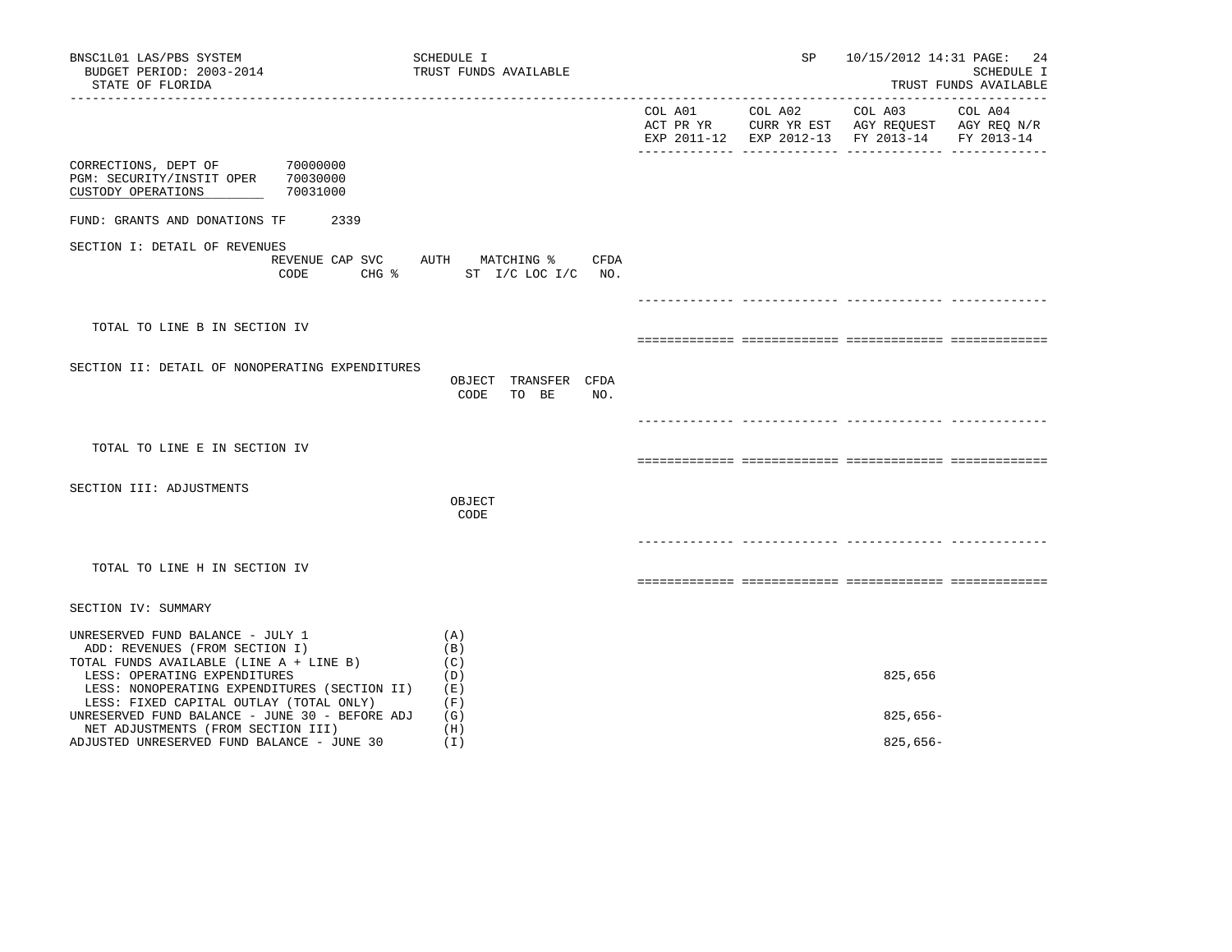| BNSC1L01 LAS/PBS SYSTEM<br>BUDGET PERIOD: 2003-2014<br>STATE OF FLORIDA                                                                                                                       |          | SCHEDULE I<br>TRUST FUNDS AVAILABLE                              | SP |                                                                                                                                                                                                                                                               | 10/15/2012 14:31 PAGE: 25<br>SCHEDULE I<br>TRUST FUNDS AVAILABLE |
|-----------------------------------------------------------------------------------------------------------------------------------------------------------------------------------------------|----------|------------------------------------------------------------------|----|---------------------------------------------------------------------------------------------------------------------------------------------------------------------------------------------------------------------------------------------------------------|------------------------------------------------------------------|
|                                                                                                                                                                                               |          |                                                                  |    | $\begin{tabular}{lllllllllll} \multicolumn{2}{l}{{\text{COL A02}}} & \multicolumn{2}{c}{\text{COL A03}} & \multicolumn{2}{c}{\text{COL A04}} \end{tabular}$<br>ACT PR YR CURR YR EST AGY REQUEST AGY REQ N/R<br>EXP 2011-12 EXP 2012-13 FY 2013-14 FY 2013-14 |                                                                  |
| CORRECTIONS, DEPT OF 70000000<br>PGM: SECURITY/INSTIT OPER 70030000<br>CUSTODY OPERATIONS                                                                                                     | 70031000 |                                                                  |    |                                                                                                                                                                                                                                                               |                                                                  |
| FUND: SALE/GOODS & SERVICES TF                                                                                                                                                                | 2606     |                                                                  |    |                                                                                                                                                                                                                                                               |                                                                  |
| SECTION I: DETAIL OF REVENUES                                                                                                                                                                 | CODE     | REVENUE CAP SVC AUTH MATCHING % CFDA<br>CHG % ST I/C LOC I/C NO. |    |                                                                                                                                                                                                                                                               |                                                                  |
|                                                                                                                                                                                               |          |                                                                  |    |                                                                                                                                                                                                                                                               |                                                                  |
| TOTAL TO LINE B IN SECTION IV                                                                                                                                                                 |          |                                                                  |    |                                                                                                                                                                                                                                                               |                                                                  |
| SECTION II: DETAIL OF NONOPERATING EXPENDITURES                                                                                                                                               |          | OBJECT TRANSFER CFDA<br>CODE<br>TO BE<br>NO.                     |    |                                                                                                                                                                                                                                                               |                                                                  |
| TOTAL TO LINE E IN SECTION IV                                                                                                                                                                 |          |                                                                  |    |                                                                                                                                                                                                                                                               |                                                                  |
| SECTION III: ADJUSTMENTS                                                                                                                                                                      |          | OBJECT<br>CODE                                                   |    |                                                                                                                                                                                                                                                               |                                                                  |
| TOTAL TO LINE H IN SECTION IV                                                                                                                                                                 |          |                                                                  |    |                                                                                                                                                                                                                                                               |                                                                  |
| SECTION IV: SUMMARY                                                                                                                                                                           |          |                                                                  |    |                                                                                                                                                                                                                                                               |                                                                  |
| UNRESERVED FUND BALANCE - JULY 1<br>ADD: REVENUES (FROM SECTION I)<br>TOTAL FUNDS AVAILABLE (LINE A + LINE B)<br>LESS: OPERATING EXPENDITURES<br>LESS: NONOPERATING EXPENDITURES (SECTION II) |          | (A)<br>(B)<br>(C)<br>(D)<br>( E )                                |    | 1,048,049                                                                                                                                                                                                                                                     |                                                                  |
| LESS: FIXED CAPITAL OUTLAY (TOTAL ONLY)<br>UNRESERVED FUND BALANCE - JUNE 30 - BEFORE ADJ                                                                                                     |          | (F)<br>(G)                                                       |    | 1,048,049-                                                                                                                                                                                                                                                    |                                                                  |
| NET ADJUSTMENTS (FROM SECTION III)<br>ADJUSTED UNRESERVED FUND BALANCE - JUNE 30                                                                                                              |          | (H)<br>(I)                                                       |    | 1,048,049-                                                                                                                                                                                                                                                    |                                                                  |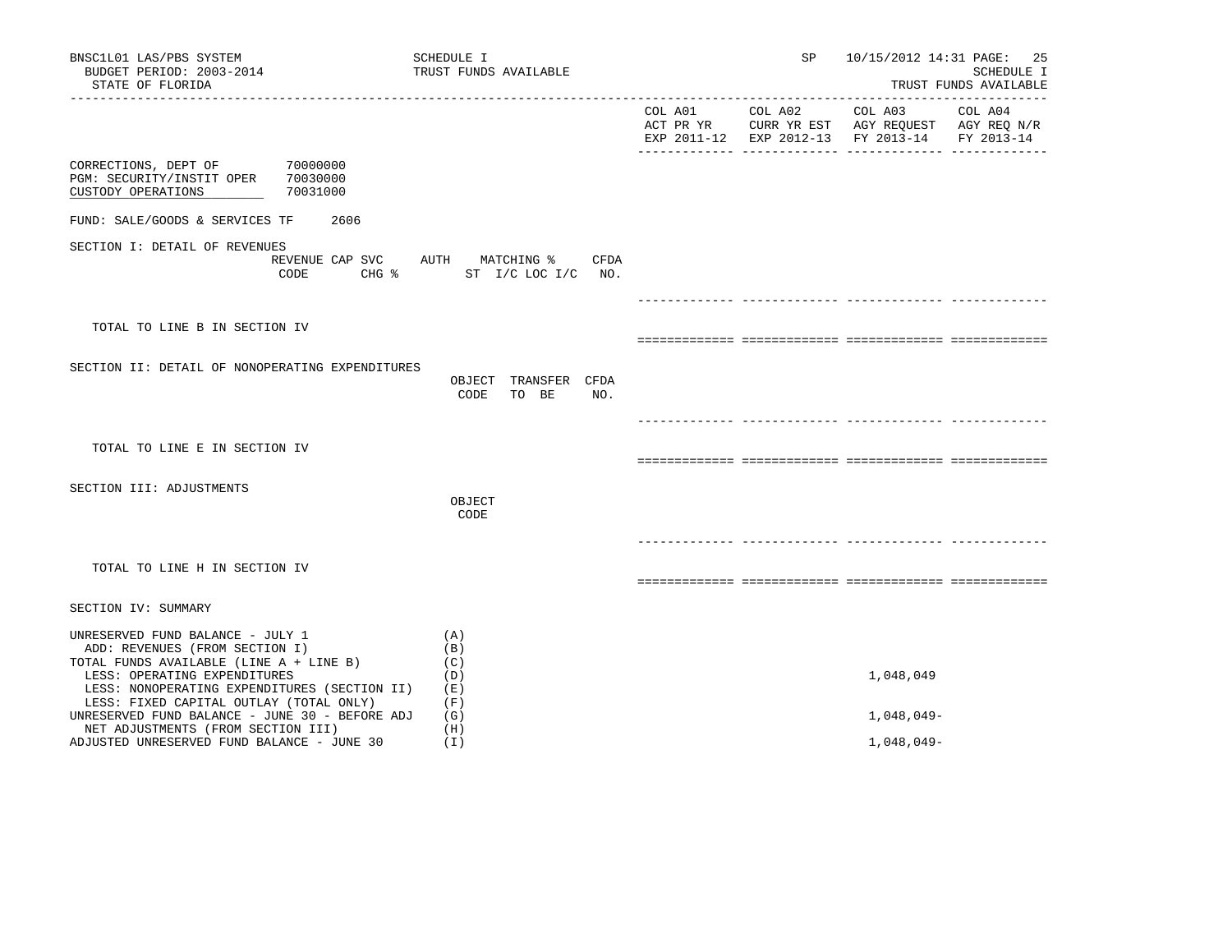| BNSC1L01 LAS/PBS SYSTEM<br>BUDGET PERIOD: 2003-2014<br>STATE OF FLORIDA                                                                                                                       | SCHEDULE I<br>TRUST FUNDS AVAILABLE                                 | SP              |                                                                                                                   | 10/15/2012 14:31 PAGE: 26<br>SCHEDULE I<br>TRUST FUNDS AVAILABLE |
|-----------------------------------------------------------------------------------------------------------------------------------------------------------------------------------------------|---------------------------------------------------------------------|-----------------|-------------------------------------------------------------------------------------------------------------------|------------------------------------------------------------------|
|                                                                                                                                                                                               |                                                                     | COL A01 COL A02 | COL A03 COL A04<br>ACT PR YR CURR YR EST AGY REQUEST AGY REQ N/R<br>EXP 2011-12 EXP 2012-13 FY 2013-14 FY 2013-14 |                                                                  |
| CORRECTIONS, DEPT OF 70000000<br>PGM: SECURITY/INSTIT OPER 70030000<br>CUSTODY OPERATIONS<br>70031000                                                                                         |                                                                     |                 |                                                                                                                   |                                                                  |
| FUND: PRIVATE INMATE WELFARE TF<br>2623                                                                                                                                                       |                                                                     |                 |                                                                                                                   |                                                                  |
| SECTION I: DETAIL OF REVENUES<br>CODE                                                                                                                                                         | REVENUE CAP SVC AUTH MATCHING %<br>CFDA<br>CHG % ST I/C LOC I/C NO. |                 |                                                                                                                   |                                                                  |
|                                                                                                                                                                                               |                                                                     |                 |                                                                                                                   |                                                                  |
| TOTAL TO LINE B IN SECTION IV                                                                                                                                                                 |                                                                     |                 |                                                                                                                   |                                                                  |
| SECTION II: DETAIL OF NONOPERATING EXPENDITURES                                                                                                                                               | OBJECT TRANSFER CFDA<br>CODE<br>TO BE<br>NO.                        |                 |                                                                                                                   |                                                                  |
|                                                                                                                                                                                               |                                                                     |                 |                                                                                                                   |                                                                  |
| TOTAL TO LINE E IN SECTION IV                                                                                                                                                                 |                                                                     |                 |                                                                                                                   |                                                                  |
| SECTION III: ADJUSTMENTS                                                                                                                                                                      | OBJECT<br>CODE                                                      |                 |                                                                                                                   |                                                                  |
|                                                                                                                                                                                               |                                                                     |                 |                                                                                                                   |                                                                  |
| TOTAL TO LINE H IN SECTION IV                                                                                                                                                                 |                                                                     |                 |                                                                                                                   |                                                                  |
| SECTION IV: SUMMARY                                                                                                                                                                           |                                                                     |                 |                                                                                                                   |                                                                  |
| UNRESERVED FUND BALANCE - JULY 1<br>ADD: REVENUES (FROM SECTION I)<br>TOTAL FUNDS AVAILABLE (LINE A + LINE B)<br>LESS: OPERATING EXPENDITURES<br>LESS: NONOPERATING EXPENDITURES (SECTION II) | (A)<br>(B)<br>(C)<br>(D)<br>(E)                                     |                 | 2,093,348                                                                                                         |                                                                  |
| LESS: FIXED CAPITAL OUTLAY (TOTAL ONLY)<br>UNRESERVED FUND BALANCE - JUNE 30 - BEFORE ADJ                                                                                                     | (F)<br>(G)                                                          |                 | $2,093,348-$                                                                                                      |                                                                  |
| NET ADJUSTMENTS (FROM SECTION III)<br>ADJUSTED UNRESERVED FUND BALANCE - JUNE 30                                                                                                              | (H)<br>(I)                                                          |                 | $2,093,348-$                                                                                                      |                                                                  |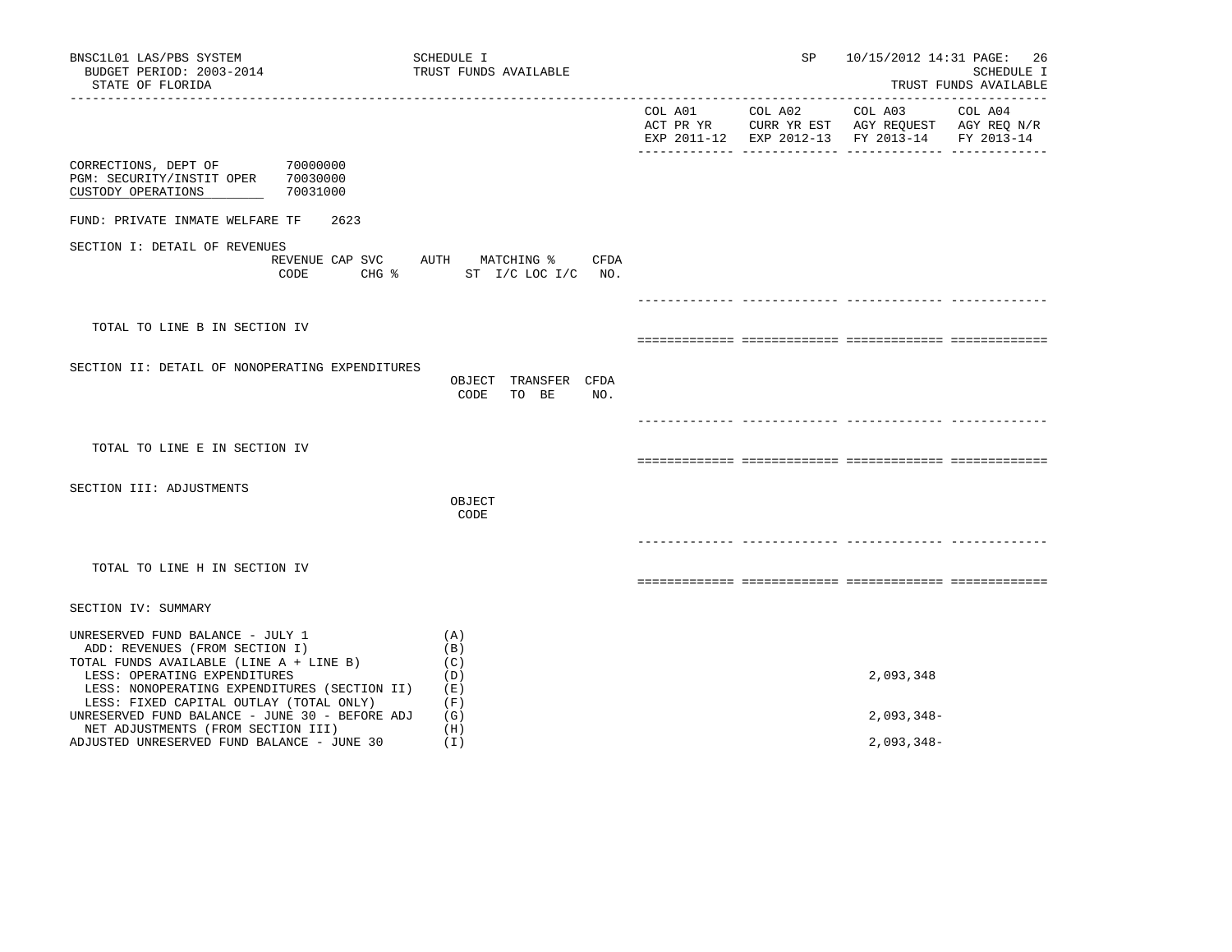| BNSC1L01 LAS/PBS SYSTEM<br>BUDGET PERIOD: 2003-2014<br>STATE OF FLORIDA                                                                                                                       | SCHEDULE I<br>TRUST FUNDS AVAILABLE                                             |            | SP                    | 10/15/2012 14:31 PAGE:                                                                         | 27<br>SCHEDULE I<br>TRUST FUNDS AVAILABLE |
|-----------------------------------------------------------------------------------------------------------------------------------------------------------------------------------------------|---------------------------------------------------------------------------------|------------|-----------------------|------------------------------------------------------------------------------------------------|-------------------------------------------|
|                                                                                                                                                                                               |                                                                                 |            | COL A01 COL A02       | COL A03<br>ACT PR YR CURR YR EST AGY REQUEST AGY REQ N/R<br>EXP 2011-12 EXP 2012-13 FY 2013-14 | COL A04<br>FY 2013-14                     |
| CORRECTIONS, DEPT OF<br>70000000<br>PGM: SECURITY/INSTIT OPER<br>70030000<br>ADULT MALE CUSTODY OPER<br>70031100                                                                              |                                                                                 |            |                       |                                                                                                |                                           |
| FUND: FEDERAL GRANTS TRUST FUND<br>2261                                                                                                                                                       |                                                                                 |            |                       |                                                                                                |                                           |
| SECTION I: DETAIL OF REVENUES<br>CODE                                                                                                                                                         | REVENUE CAP SVC AUTH MATCHING %<br>CFDA<br>CHG $\frac{1}{2}$ ST I/C LOC I/C NO. |            |                       |                                                                                                |                                           |
|                                                                                                                                                                                               |                                                                                 |            |                       |                                                                                                |                                           |
| TOTAL TO LINE B IN SECTION IV                                                                                                                                                                 |                                                                                 |            |                       |                                                                                                |                                           |
| SECTION II: DETAIL OF NONOPERATING EXPENDITURES                                                                                                                                               | OBJECT TRANSFER CFDA<br>CODE<br>TO BE<br>NO.                                    |            |                       |                                                                                                |                                           |
|                                                                                                                                                                                               |                                                                                 |            |                       |                                                                                                |                                           |
| TOTAL TO LINE E IN SECTION IV                                                                                                                                                                 |                                                                                 |            |                       |                                                                                                |                                           |
| SECTION III: ADJUSTMENTS                                                                                                                                                                      | OBJECT<br>CODE                                                                  |            |                       |                                                                                                |                                           |
|                                                                                                                                                                                               |                                                                                 |            |                       |                                                                                                |                                           |
| TOTAL TO LINE H IN SECTION IV                                                                                                                                                                 |                                                                                 |            |                       |                                                                                                |                                           |
| SECTION IV: SUMMARY                                                                                                                                                                           |                                                                                 |            |                       |                                                                                                |                                           |
| UNRESERVED FUND BALANCE - JULY 1<br>ADD: REVENUES (FROM SECTION I)<br>TOTAL FUNDS AVAILABLE (LINE A + LINE B)<br>LESS: OPERATING EXPENDITURES<br>LESS: NONOPERATING EXPENDITURES (SECTION II) | (A)<br>(B)<br>(C)<br>(D)<br>(E)                                                 |            | 1,772,518 1,785,790   |                                                                                                |                                           |
| LESS: FIXED CAPITAL OUTLAY (TOTAL ONLY)<br>UNRESERVED FUND BALANCE - JUNE 30 - BEFORE ADJ                                                                                                     | (F)<br>(G)                                                                      |            | 1,772,518- 1,785,790- |                                                                                                |                                           |
| NET ADJUSTMENTS (FROM SECTION III)<br>ADJUSTED UNRESERVED FUND BALANCE - JUNE 30                                                                                                              | (H)<br>(I)                                                                      | 1,772,518– | 1,785,790-            |                                                                                                |                                           |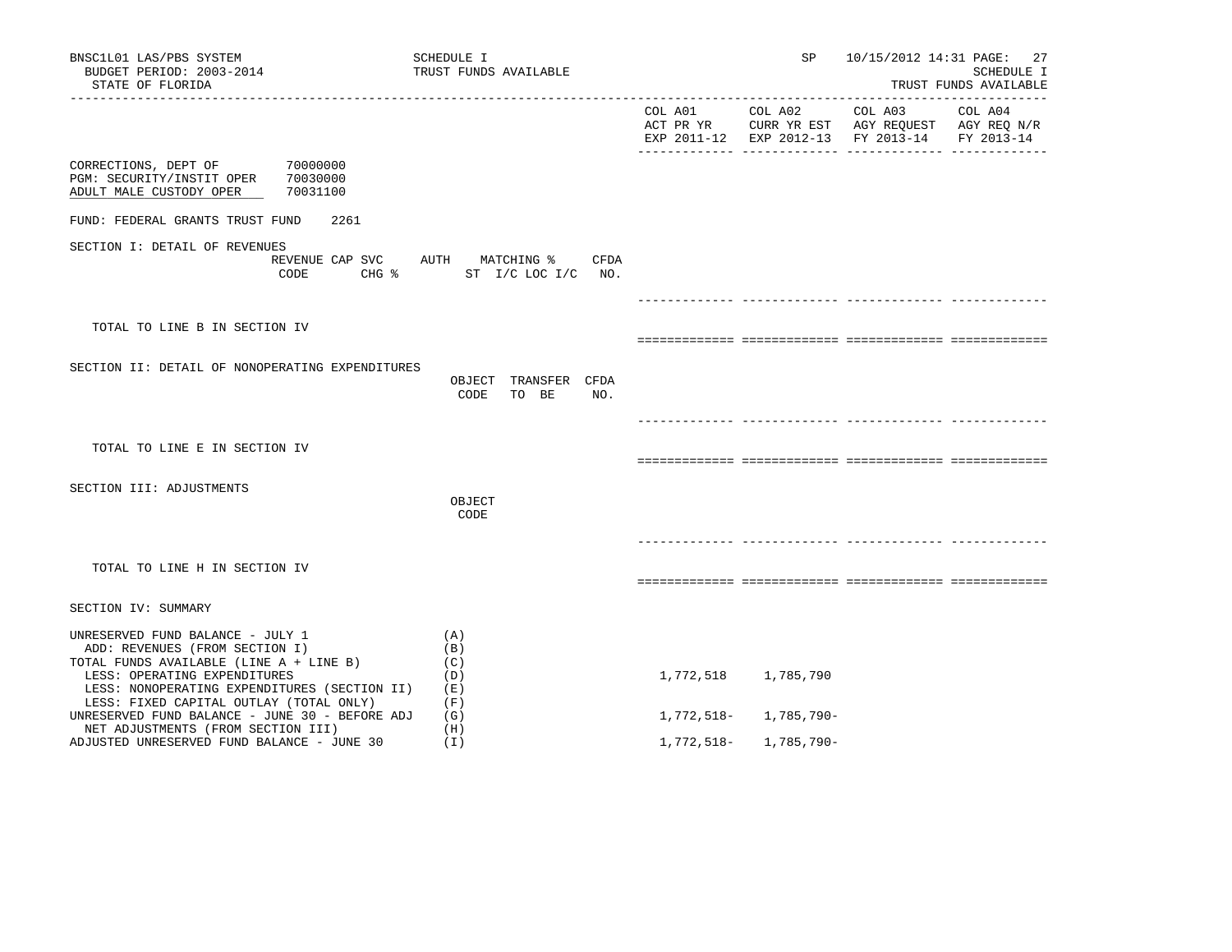| BNSC1L01 LAS/PBS SYSTEM<br>BUDGET PERIOD: 2003-2014<br>STATE OF FLORIDA                                                 | SCHEDULE I<br>TRUST FUNDS AVAILABLE                 |          | SP              | 10/15/2012 14:31 PAGE:                                                                                    | 28<br>SCHEDULE I<br>TRUST FUNDS AVAILABLE |
|-------------------------------------------------------------------------------------------------------------------------|-----------------------------------------------------|----------|-----------------|-----------------------------------------------------------------------------------------------------------|-------------------------------------------|
|                                                                                                                         |                                                     |          | COL A01 COL A02 | COL A03<br>ACT PR YR CURR YR EST AGY REQUEST AGY REQ N/R<br>EXP 2011-12 EXP 2012-13 FY 2013-14 FY 2013-14 | COL A04                                   |
| 70000000<br>CORRECTIONS, DEPT OF<br>PGM: SECURITY/INSTIT OPER<br>70030000<br>70031100<br>ADULT MALE CUSTODY OPER        |                                                     |          |                 |                                                                                                           |                                           |
| FUND: GRANTS AND DONATIONS TF<br>2339                                                                                   |                                                     |          |                 |                                                                                                           |                                           |
| SECTION I: DETAIL OF REVENUES<br>REVENUE CAP SVC<br>CODE                                                                | AUTH MATCHING %<br>CFDA<br>CHG % ST I/C LOC I/C NO. |          |                 |                                                                                                           |                                           |
|                                                                                                                         |                                                     |          |                 |                                                                                                           |                                           |
| TOTAL TO LINE B IN SECTION IV                                                                                           |                                                     |          |                 |                                                                                                           |                                           |
| SECTION II: DETAIL OF NONOPERATING EXPENDITURES                                                                         | OBJECT TRANSFER CFDA<br>TO BE<br>NO.<br>CODE        |          |                 |                                                                                                           |                                           |
|                                                                                                                         |                                                     |          |                 |                                                                                                           |                                           |
| TOTAL TO LINE E IN SECTION IV                                                                                           |                                                     |          |                 |                                                                                                           |                                           |
| SECTION III: ADJUSTMENTS                                                                                                |                                                     |          |                 |                                                                                                           |                                           |
|                                                                                                                         | OBJECT<br>CODE                                      |          |                 |                                                                                                           |                                           |
|                                                                                                                         |                                                     |          |                 |                                                                                                           |                                           |
| TOTAL TO LINE H IN SECTION IV                                                                                           |                                                     |          |                 |                                                                                                           |                                           |
| SECTION IV: SUMMARY                                                                                                     |                                                     |          |                 |                                                                                                           |                                           |
| UNRESERVED FUND BALANCE - JULY 1<br>ADD: REVENUES (FROM SECTION I)<br>TOTAL FUNDS AVAILABLE (LINE A + LINE B)           | (A)<br>(B)<br>(C)                                   |          |                 |                                                                                                           |                                           |
| LESS: OPERATING EXPENDITURES<br>LESS: NONOPERATING EXPENDITURES (SECTION II)<br>LESS: FIXED CAPITAL OUTLAY (TOTAL ONLY) | (D)<br>(E)<br>(F)                                   | 6,250    | 581,389         |                                                                                                           |                                           |
| UNRESERVED FUND BALANCE - JUNE 30 - BEFORE ADJ<br>NET ADJUSTMENTS (FROM SECTION III)                                    | (G)<br>(H)                                          | $6,250-$ | 581,389-        |                                                                                                           |                                           |
| ADJUSTED UNRESERVED FUND BALANCE - JUNE 30                                                                              | (I)                                                 | $6,250-$ | 581,389-        |                                                                                                           |                                           |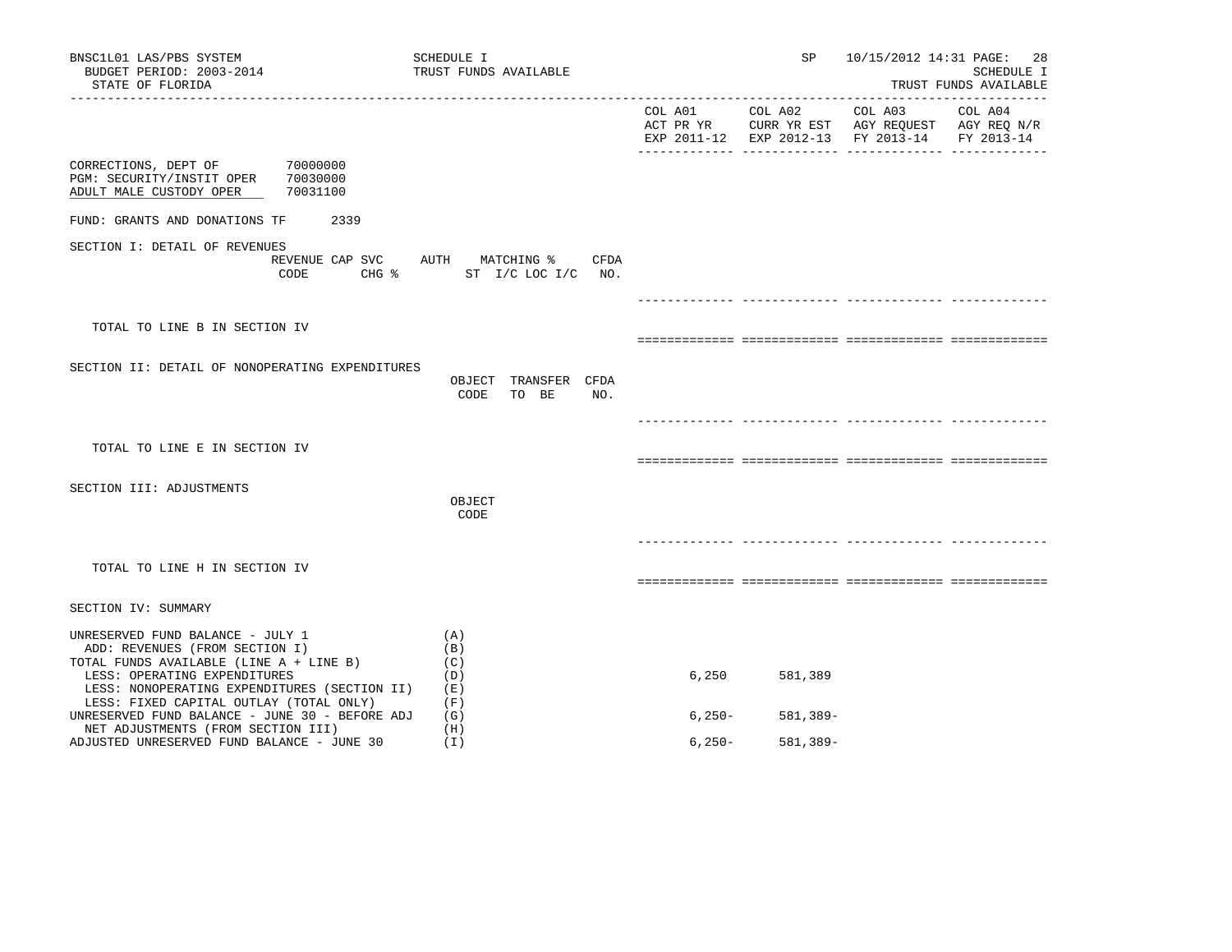| BNSC1L01 LAS/PBS SYSTEM<br>BUDGET PERIOD: 2003-2014<br>STATE OF FLORIDA                                                                                                                       | SCHEDULE I<br>TRUST FUNDS AVAILABLE                                             |            | SP                     | 10/15/2012 14:31 PAGE:                                                                                    | -29<br>SCHEDULE I<br>TRUST FUNDS AVAILABLE |
|-----------------------------------------------------------------------------------------------------------------------------------------------------------------------------------------------|---------------------------------------------------------------------------------|------------|------------------------|-----------------------------------------------------------------------------------------------------------|--------------------------------------------|
|                                                                                                                                                                                               |                                                                                 |            | COL A01 COL A02        | COL A03<br>ACT PR YR CURR YR EST AGY REQUEST AGY REQ N/R<br>EXP 2011-12 EXP 2012-13 FY 2013-14 FY 2013-14 | COL A04                                    |
| CORRECTIONS, DEPT OF<br>70000000<br>PGM: SECURITY/INSTIT OPER<br>70030000<br>ADULT MALE CUSTODY OPER<br>70031100                                                                              |                                                                                 |            |                        |                                                                                                           |                                            |
| FUND: SALE/GOODS & SERVICES TF<br>2606                                                                                                                                                        |                                                                                 |            |                        |                                                                                                           |                                            |
| SECTION I: DETAIL OF REVENUES<br>CODE                                                                                                                                                         | REVENUE CAP SVC AUTH MATCHING %<br>CFDA<br>CHG $\frac{1}{2}$ ST I/C LOC I/C NO. |            |                        |                                                                                                           |                                            |
|                                                                                                                                                                                               |                                                                                 |            |                        |                                                                                                           |                                            |
| TOTAL TO LINE B IN SECTION IV                                                                                                                                                                 |                                                                                 |            |                        |                                                                                                           |                                            |
| SECTION II: DETAIL OF NONOPERATING EXPENDITURES                                                                                                                                               | OBJECT TRANSFER CFDA<br>CODE<br>TO BE<br>NO.                                    |            |                        |                                                                                                           |                                            |
|                                                                                                                                                                                               |                                                                                 |            |                        |                                                                                                           |                                            |
| TOTAL TO LINE E IN SECTION IV                                                                                                                                                                 |                                                                                 |            |                        |                                                                                                           |                                            |
| SECTION III: ADJUSTMENTS                                                                                                                                                                      |                                                                                 |            |                        |                                                                                                           |                                            |
|                                                                                                                                                                                               | OBJECT<br>CODE                                                                  |            |                        |                                                                                                           |                                            |
|                                                                                                                                                                                               |                                                                                 |            |                        |                                                                                                           |                                            |
| TOTAL TO LINE H IN SECTION IV                                                                                                                                                                 |                                                                                 |            |                        |                                                                                                           |                                            |
| SECTION IV: SUMMARY                                                                                                                                                                           |                                                                                 |            |                        |                                                                                                           |                                            |
| UNRESERVED FUND BALANCE - JULY 1<br>ADD: REVENUES (FROM SECTION I)<br>TOTAL FUNDS AVAILABLE (LINE A + LINE B)<br>LESS: OPERATING EXPENDITURES<br>LESS: NONOPERATING EXPENDITURES (SECTION II) | (A)<br>(B)<br>(C)<br>(D)<br>(E)                                                 |            | 1,048,049 1,048,049    |                                                                                                           |                                            |
| LESS: FIXED CAPITAL OUTLAY (TOTAL ONLY)<br>UNRESERVED FUND BALANCE - JUNE 30 - BEFORE ADJ                                                                                                     | (F)<br>(G)                                                                      |            | $1,048,049-1,048,049-$ |                                                                                                           |                                            |
| NET ADJUSTMENTS (FROM SECTION III)<br>ADJUSTED UNRESERVED FUND BALANCE - JUNE 30                                                                                                              | (H)<br>(I)                                                                      | 1,048,049- | 1,048,049-             |                                                                                                           |                                            |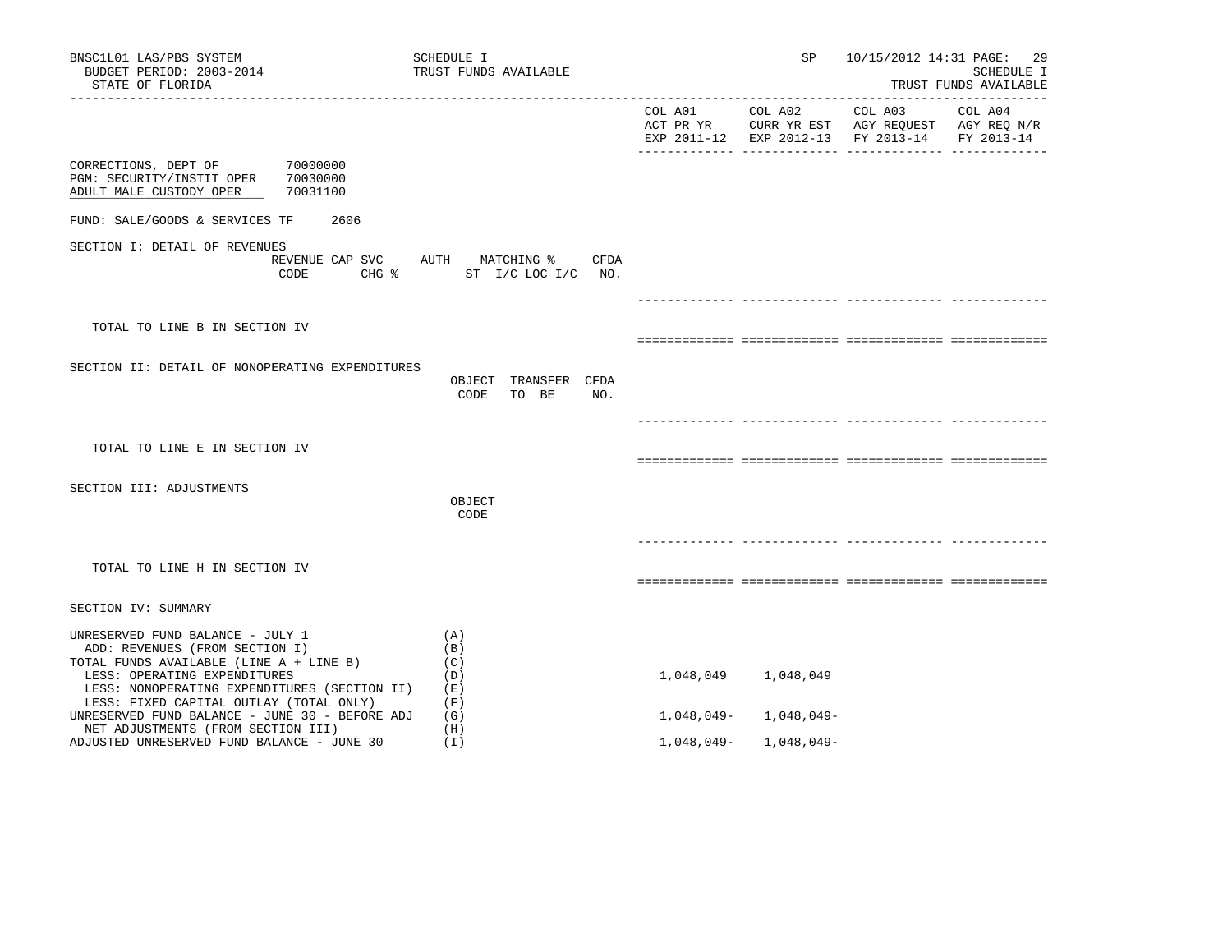| BNSC1L01 LAS/PBS SYSTEM<br>BUDGET PERIOD: 2003-2014<br>STATE OF FLORIDA<br>------------------                                                 | SCHEDULE I<br>TRUST FUNDS AVAILABLE                             |                      | SP                       | 10/15/2012 14:31 PAGE:             | 30<br>SCHEDULE I<br>TRUST FUNDS AVAILABLE |
|-----------------------------------------------------------------------------------------------------------------------------------------------|-----------------------------------------------------------------|----------------------|--------------------------|------------------------------------|-------------------------------------------|
|                                                                                                                                               |                                                                 |                      |                          | EXP 2011-12 EXP 2012-13 FY 2013-14 | FY 2013-14                                |
| 70000000<br>CORRECTIONS, DEPT OF<br>PGM: SECURITY/INSTIT OPER<br>70030000<br>ADULT MALE CUSTODY OPER<br>70031100                              |                                                                 |                      |                          |                                    |                                           |
| FUND: PRIVATE INMATE WELFARE TF<br>2623                                                                                                       |                                                                 |                      |                          |                                    |                                           |
| SECTION I: DETAIL OF REVENUES<br>REVENUE CAP SVC<br>CODE                                                                                      | AUTH MATCHING %<br>CFDA<br>CHG $\frac{1}{2}$ ST I/C LOC I/C NO. |                      |                          |                                    |                                           |
|                                                                                                                                               |                                                                 |                      |                          |                                    |                                           |
| TOTAL TO LINE B IN SECTION IV                                                                                                                 |                                                                 |                      |                          |                                    |                                           |
| SECTION II: DETAIL OF NONOPERATING EXPENDITURES                                                                                               | OBJECT TRANSFER CFDA<br>TO BE<br>CODE<br>NO.                    |                      |                          |                                    |                                           |
| TOTAL TO LINE E IN SECTION IV                                                                                                                 |                                                                 |                      |                          |                                    |                                           |
|                                                                                                                                               |                                                                 |                      |                          |                                    |                                           |
| SECTION III: ADJUSTMENTS                                                                                                                      | OBJECT<br>CODE                                                  |                      |                          |                                    |                                           |
| TOTAL TO LINE H IN SECTION IV                                                                                                                 |                                                                 |                      |                          |                                    |                                           |
| SECTION IV: SUMMARY                                                                                                                           |                                                                 |                      |                          |                                    |                                           |
| UNRESERVED FUND BALANCE - JULY 1<br>ADD: REVENUES (FROM SECTION I)<br>TOTAL FUNDS AVAILABLE (LINE A + LINE B)<br>LESS: OPERATING EXPENDITURES | (A)<br>(B)<br>(C)<br>(D)                                        | 142,988              | 1,300,586                |                                    |                                           |
| LESS: NONOPERATING EXPENDITURES (SECTION II)<br>LESS: FIXED CAPITAL OUTLAY (TOTAL ONLY)                                                       | (E)<br>(F)                                                      |                      |                          |                                    |                                           |
| UNRESERVED FUND BALANCE - JUNE 30 - BEFORE ADJ<br>NET ADJUSTMENTS (FROM SECTION III)<br>ADJUSTED UNRESERVED FUND BALANCE - JUNE 30            | (G)<br>(H)<br>(I)                                               | 142,988-<br>142,988- | 1,300,586-<br>1,300,586- |                                    |                                           |
|                                                                                                                                               |                                                                 |                      |                          |                                    |                                           |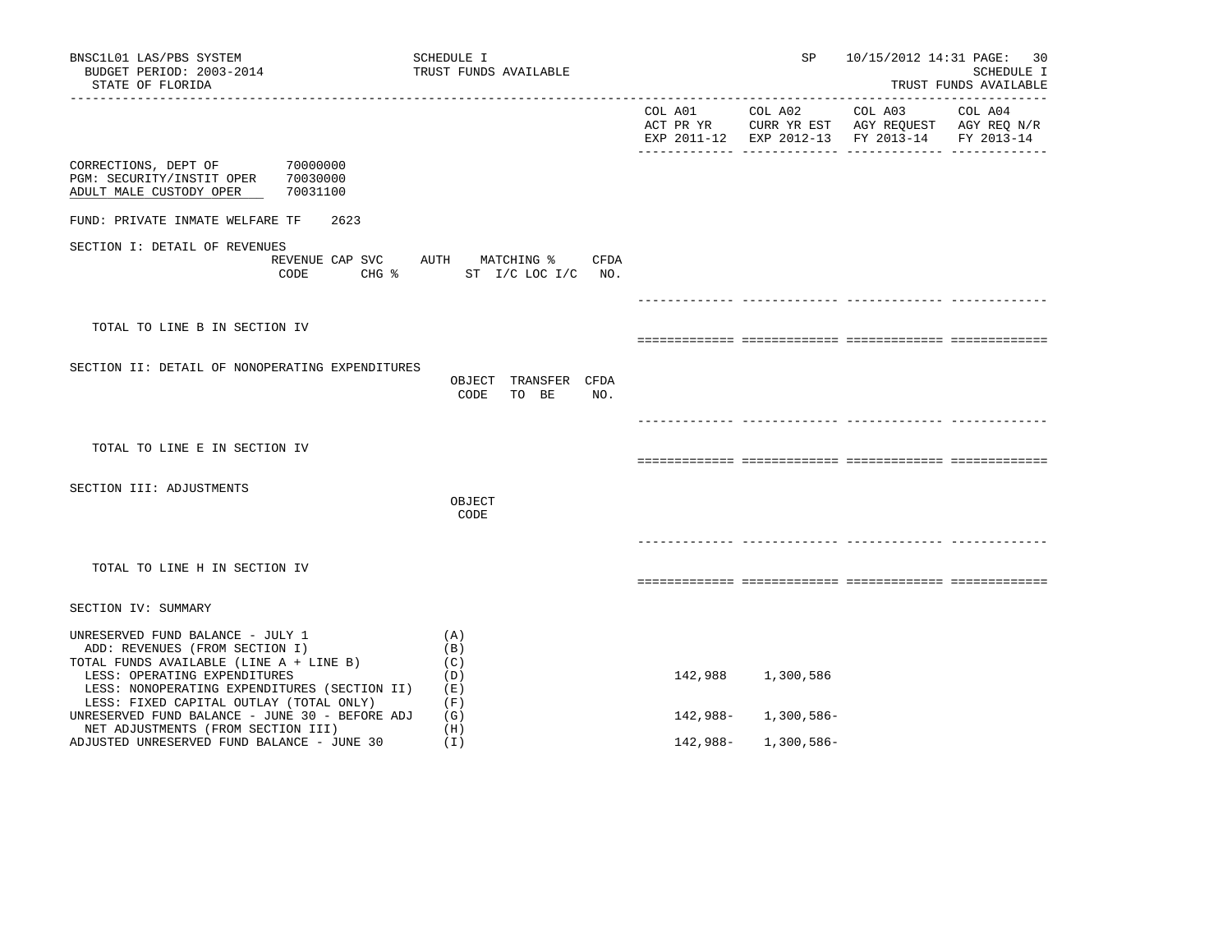| BNSC1L01 LAS/PBS SYSTEM<br>BUDGET PERIOD: 2003-2014<br>STATE OF FLORIDA                                                 | SCHEDULE I<br>TRUST FUNDS AVAILABLE                                 |         | SP.             |                                                                                                | 10/15/2012 14:31 PAGE: 31<br><b>SCHEDULE I</b><br>TRUST FUNDS AVAILABLE |
|-------------------------------------------------------------------------------------------------------------------------|---------------------------------------------------------------------|---------|-----------------|------------------------------------------------------------------------------------------------|-------------------------------------------------------------------------|
|                                                                                                                         |                                                                     |         | COL A01 COL A02 | COL A03<br>ACT PR YR CURR YR EST AGY REQUEST AGY REQ N/R<br>EXP 2011-12 EXP 2012-13 FY 2013-14 | COL A04<br>FY 2013-14                                                   |
| 70000000<br>CORRECTIONS, DEPT OF<br>PGM: SECURITY/INSTIT OPER<br>70030000<br>FEMALE CUSTODY OPERATIONS<br>70031200      |                                                                     |         |                 |                                                                                                |                                                                         |
| FUND: GRANTS AND DONATIONS TF<br>2339                                                                                   |                                                                     |         |                 |                                                                                                |                                                                         |
| SECTION I: DETAIL OF REVENUES<br>CODE                                                                                   | REVENUE CAP SVC AUTH MATCHING %<br>CFDA<br>CHG % ST I/C LOC I/C NO. |         |                 |                                                                                                |                                                                         |
|                                                                                                                         |                                                                     |         |                 |                                                                                                |                                                                         |
| TOTAL TO LINE B IN SECTION IV                                                                                           |                                                                     |         |                 |                                                                                                |                                                                         |
| SECTION II: DETAIL OF NONOPERATING EXPENDITURES                                                                         | OBJECT TRANSFER CFDA<br>CODE<br>TO BE<br>NO.                        |         |                 |                                                                                                |                                                                         |
|                                                                                                                         |                                                                     |         |                 |                                                                                                |                                                                         |
| TOTAL TO LINE E IN SECTION IV                                                                                           |                                                                     |         |                 |                                                                                                |                                                                         |
| SECTION III: ADJUSTMENTS                                                                                                |                                                                     |         |                 |                                                                                                |                                                                         |
|                                                                                                                         | OBJECT<br>CODE                                                      |         |                 |                                                                                                |                                                                         |
|                                                                                                                         |                                                                     |         |                 |                                                                                                |                                                                         |
| TOTAL TO LINE H IN SECTION IV                                                                                           |                                                                     |         |                 |                                                                                                |                                                                         |
| SECTION IV: SUMMARY                                                                                                     |                                                                     |         |                 |                                                                                                |                                                                         |
| UNRESERVED FUND BALANCE - JULY 1<br>ADD: REVENUES (FROM SECTION I)<br>TOTAL FUNDS AVAILABLE (LINE A + LINE B)           | (A)<br>(B)<br>(C)                                                   |         |                 |                                                                                                |                                                                         |
| LESS: OPERATING EXPENDITURES<br>LESS: NONOPERATING EXPENDITURES (SECTION II)<br>LESS: FIXED CAPITAL OUTLAY (TOTAL ONLY) | (D)<br>(E)<br>(F)                                                   | 15,841  | 242,242         |                                                                                                |                                                                         |
| UNRESERVED FUND BALANCE - JUNE 30 - BEFORE ADJ<br>NET ADJUSTMENTS (FROM SECTION III)                                    | (G)<br>(H)                                                          | 15,841– | 242,242-        |                                                                                                |                                                                         |
| ADJUSTED UNRESERVED FUND BALANCE - JUNE 30                                                                              | (I)                                                                 | 15,841- | 242,242-        |                                                                                                |                                                                         |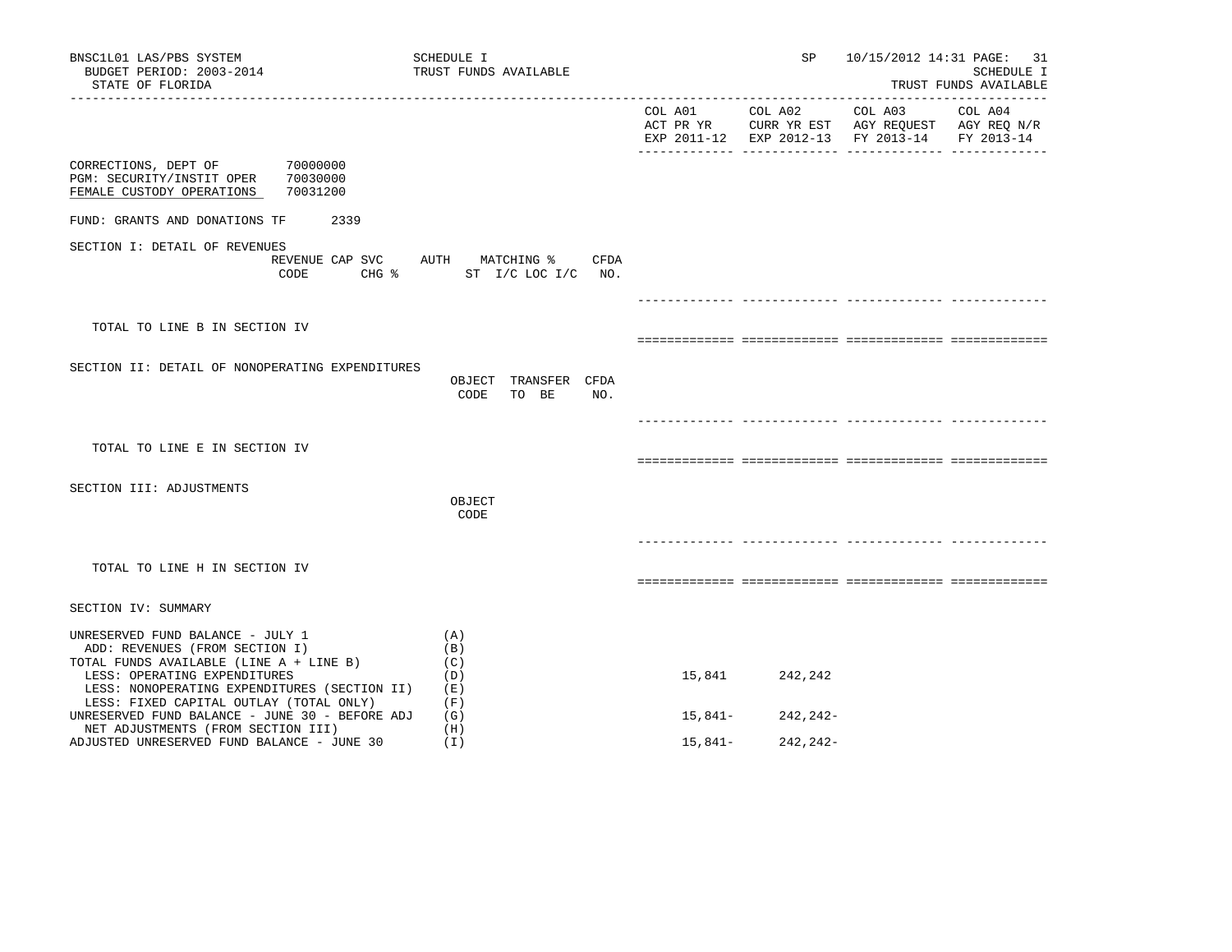| BNSC1L01 LAS/PBS SYSTEM<br>BUDGET PERIOD: 2003-2014<br>STATE OF FLORIDA                                                                                                                                                                  | SCHEDULE I<br>TRUST FUNDS AVAILABLE                           |                      | SP           |                                                                                                         | 10/15/2012 14:31 PAGE: 32<br>SCHEDULE I<br>TRUST FUNDS AVAILABLE |
|------------------------------------------------------------------------------------------------------------------------------------------------------------------------------------------------------------------------------------------|---------------------------------------------------------------|----------------------|--------------|---------------------------------------------------------------------------------------------------------|------------------------------------------------------------------|
|                                                                                                                                                                                                                                          |                                                               | COL A01<br>ACT PR YR | COL A02      | COL A03 COL A04<br>CURR YR EST AGY REQUEST AGY REQ N/R<br>EXP 2011-12 EXP 2012-13 FY 2013-14 FY 2013-14 |                                                                  |
| CORRECTIONS, DEPT OF<br>70000000<br>PGM: SECURITY/INSTIT OPER<br>70030000<br>70031200<br>FEMALE CUSTODY OPERATIONS                                                                                                                       |                                                               |                      |              |                                                                                                         |                                                                  |
| FUND: PRIVATE INMATE WELFARE TF<br>2623                                                                                                                                                                                                  |                                                               |                      |              |                                                                                                         |                                                                  |
| SECTION I: DETAIL OF REVENUES<br>CODE<br>$CHG$ $\approx$                                                                                                                                                                                 | REVENUE CAP SVC AUTH MATCHING %<br>CFDA<br>ST I/C LOC I/C NO. |                      |              |                                                                                                         |                                                                  |
|                                                                                                                                                                                                                                          |                                                               |                      |              |                                                                                                         |                                                                  |
| TOTAL TO LINE B IN SECTION IV                                                                                                                                                                                                            |                                                               |                      |              |                                                                                                         |                                                                  |
| SECTION II: DETAIL OF NONOPERATING EXPENDITURES                                                                                                                                                                                          | OBJECT TRANSFER CFDA<br>CODE<br>TO BE<br>NO.                  |                      |              |                                                                                                         |                                                                  |
|                                                                                                                                                                                                                                          |                                                               |                      |              |                                                                                                         |                                                                  |
| TOTAL TO LINE E IN SECTION IV                                                                                                                                                                                                            |                                                               |                      |              |                                                                                                         |                                                                  |
| SECTION III: ADJUSTMENTS                                                                                                                                                                                                                 |                                                               |                      |              |                                                                                                         |                                                                  |
|                                                                                                                                                                                                                                          | OBJECT<br>CODE                                                |                      |              |                                                                                                         |                                                                  |
|                                                                                                                                                                                                                                          |                                                               |                      |              |                                                                                                         |                                                                  |
| TOTAL TO LINE H IN SECTION IV                                                                                                                                                                                                            |                                                               |                      |              |                                                                                                         |                                                                  |
| SECTION IV: SUMMARY                                                                                                                                                                                                                      |                                                               |                      |              |                                                                                                         |                                                                  |
| UNRESERVED FUND BALANCE - JULY 1<br>ADD: REVENUES (FROM SECTION I)<br>TOTAL FUNDS AVAILABLE (LINE A + LINE B)<br>LESS: OPERATING EXPENDITURES<br>LESS: NONOPERATING EXPENDITURES (SECTION II)<br>LESS: FIXED CAPITAL OUTLAY (TOTAL ONLY) | (A)<br>(B)<br>(C)<br>(D)<br>(E)<br>(F)                        | 86,283               | 597,359      |                                                                                                         |                                                                  |
| UNRESERVED FUND BALANCE - JUNE 30 - BEFORE ADJ<br>NET ADJUSTMENTS (FROM SECTION III)                                                                                                                                                     | (G)                                                           | 86,283-              | 597,359-     |                                                                                                         |                                                                  |
| ADJUSTED UNRESERVED FUND BALANCE - JUNE 30                                                                                                                                                                                               | (H)<br>(I)                                                    | $86, 283 -$          | $597, 359 -$ |                                                                                                         |                                                                  |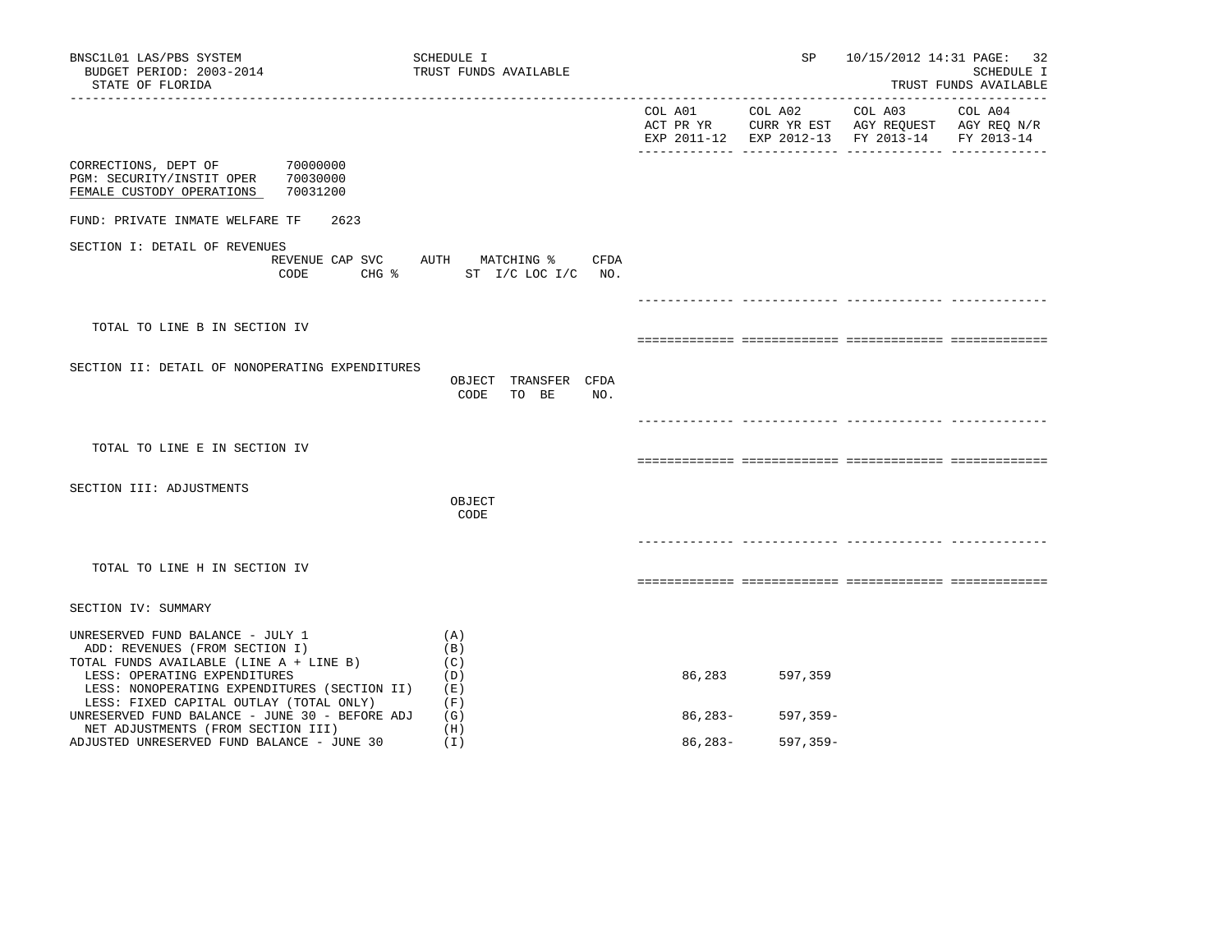| BNSC1L01 LAS/PBS SYSTEM<br>BUDGET PERIOD: 2003-2014<br>STATE OF FLORIDA                                                                                                                       | SCHEDULE I<br>TRUST FUNDS AVAILABLE                              |              | SP                        | 10/15/2012 14:31 PAGE: 33                     | SCHEDULE I<br>TRUST FUNDS AVAILABLE |
|-----------------------------------------------------------------------------------------------------------------------------------------------------------------------------------------------|------------------------------------------------------------------|--------------|---------------------------|-----------------------------------------------|-------------------------------------|
|                                                                                                                                                                                               |                                                                  |              |                           | EXP 2011-12 EXP 2012-13 FY 2013-14 FY 2013-14 |                                     |
| CORRECTIONS, DEPT OF 70000000<br>PGM: SECURITY/INSTIT OPER 70030000<br>MALE/YOUTH OFFENDER CUST<br>70031300                                                                                   |                                                                  |              |                           |                                               |                                     |
| FUND: FEDERAL GRANTS TRUST FUND<br>2261                                                                                                                                                       |                                                                  |              |                           |                                               |                                     |
| SECTION I: DETAIL OF REVENUES<br>CODE                                                                                                                                                         | REVENUE CAP SVC AUTH MATCHING % CFDA<br>CHG % ST I/C LOC I/C NO. |              |                           |                                               |                                     |
|                                                                                                                                                                                               |                                                                  |              |                           |                                               |                                     |
| TOTAL TO LINE B IN SECTION IV                                                                                                                                                                 |                                                                  |              |                           |                                               |                                     |
| SECTION II: DETAIL OF NONOPERATING EXPENDITURES                                                                                                                                               | OBJECT TRANSFER CFDA<br>CODE<br>TO BE<br>NO.                     |              |                           |                                               |                                     |
|                                                                                                                                                                                               |                                                                  |              |                           |                                               |                                     |
| TOTAL TO LINE E IN SECTION IV                                                                                                                                                                 |                                                                  |              |                           |                                               |                                     |
| SECTION III: ADJUSTMENTS                                                                                                                                                                      | OBJECT<br>CODE                                                   |              |                           |                                               |                                     |
|                                                                                                                                                                                               |                                                                  |              |                           |                                               |                                     |
| TOTAL TO LINE H IN SECTION IV                                                                                                                                                                 |                                                                  |              |                           |                                               |                                     |
| SECTION IV: SUMMARY                                                                                                                                                                           |                                                                  |              |                           |                                               |                                     |
| UNRESERVED FUND BALANCE - JULY 1<br>ADD: REVENUES (FROM SECTION I)<br>TOTAL FUNDS AVAILABLE (LINE A + LINE B)<br>LESS: OPERATING EXPENDITURES<br>LESS: NONOPERATING EXPENDITURES (SECTION II) | (A)<br>(B)<br>(C)<br>(D)<br>(E)                                  |              | 2,086,501 1,697,185       |                                               |                                     |
| LESS: FIXED CAPITAL OUTLAY (TOTAL ONLY)<br>UNRESERVED FUND BALANCE - JUNE 30 - BEFORE ADJ                                                                                                     | (F)<br>(G)                                                       |              | $2,086,501 - 1,697,185 -$ |                                               |                                     |
| NET ADJUSTMENTS (FROM SECTION III)<br>ADJUSTED UNRESERVED FUND BALANCE - JUNE 30                                                                                                              | (H)<br>(I)                                                       | $2,086,501-$ | 1,697,185-                |                                               |                                     |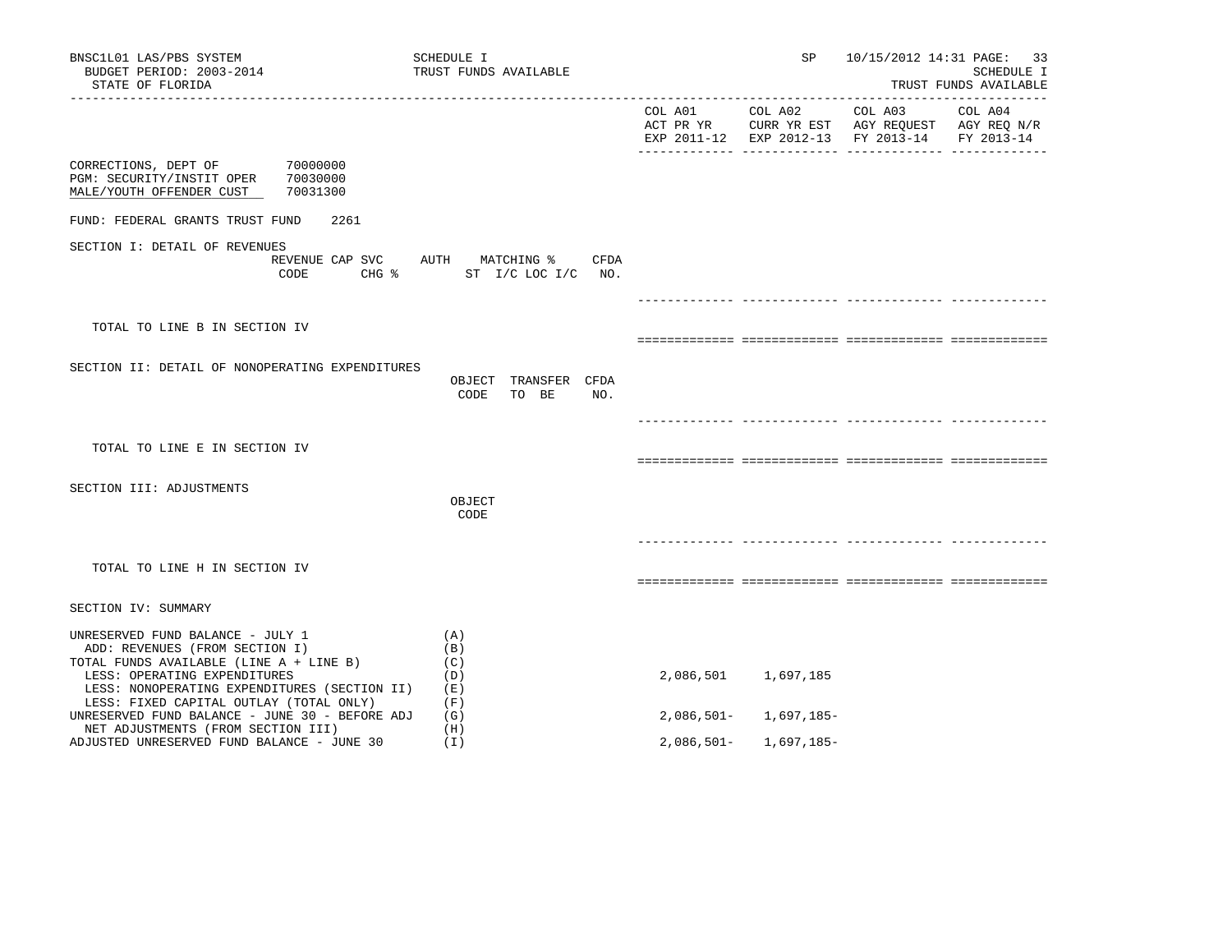| BNSC1L01 LAS/PBS SYSTEM<br>BUDGET PERIOD: 2003-2014<br>STATE OF FLORIDA                                                                                                                                                                  | SCHEDULE I<br>TRUST FUNDS AVAILABLE                              |          | SP                 | 10/15/2012 14:31 PAGE: 34                     | SCHEDULE I<br>TRUST FUNDS AVAILABLE |
|------------------------------------------------------------------------------------------------------------------------------------------------------------------------------------------------------------------------------------------|------------------------------------------------------------------|----------|--------------------|-----------------------------------------------|-------------------------------------|
|                                                                                                                                                                                                                                          |                                                                  |          |                    | EXP 2011-12 EXP 2012-13 FY 2013-14 FY 2013-14 |                                     |
| CORRECTIONS, DEPT OF 70000000<br>PGM: SECURITY/INSTIT OPER<br>70030000<br>MALE/YOUTH OFFENDER CUST<br>70031300                                                                                                                           |                                                                  |          |                    |                                               |                                     |
| FUND: PRIVATE INMATE WELFARE TF<br>2623                                                                                                                                                                                                  |                                                                  |          |                    |                                               |                                     |
| SECTION I: DETAIL OF REVENUES<br>CODE                                                                                                                                                                                                    | REVENUE CAP SVC AUTH MATCHING % CFDA<br>CHG % ST I/C LOC I/C NO. |          |                    |                                               |                                     |
|                                                                                                                                                                                                                                          |                                                                  |          |                    |                                               |                                     |
| TOTAL TO LINE B IN SECTION IV                                                                                                                                                                                                            |                                                                  |          |                    |                                               |                                     |
| SECTION II: DETAIL OF NONOPERATING EXPENDITURES                                                                                                                                                                                          | OBJECT TRANSFER CFDA<br>CODE<br>TO BE<br>NO.                     |          |                    |                                               |                                     |
|                                                                                                                                                                                                                                          |                                                                  |          |                    |                                               |                                     |
| TOTAL TO LINE E IN SECTION IV                                                                                                                                                                                                            |                                                                  |          |                    |                                               |                                     |
| SECTION III: ADJUSTMENTS                                                                                                                                                                                                                 | OBJECT<br>CODE                                                   |          |                    |                                               |                                     |
| TOTAL TO LINE H IN SECTION IV                                                                                                                                                                                                            |                                                                  |          |                    |                                               |                                     |
| SECTION IV: SUMMARY                                                                                                                                                                                                                      |                                                                  |          |                    |                                               |                                     |
| UNRESERVED FUND BALANCE - JULY 1<br>ADD: REVENUES (FROM SECTION I)<br>TOTAL FUNDS AVAILABLE (LINE A + LINE B)<br>LESS: OPERATING EXPENDITURES<br>LESS: NONOPERATING EXPENDITURES (SECTION II)<br>LESS: FIXED CAPITAL OUTLAY (TOTAL ONLY) | (A)<br>(B)<br>(C)<br>(D)<br>(E)<br>(F)                           |          | 117,667 195,403    |                                               |                                     |
| UNRESERVED FUND BALANCE - JUNE 30 - BEFORE ADJ<br>NET ADJUSTMENTS (FROM SECTION III)                                                                                                                                                     | (G)<br>(H)                                                       |          | $117,667-195,403-$ |                                               |                                     |
| ADJUSTED UNRESERVED FUND BALANCE - JUNE 30                                                                                                                                                                                               | (I)                                                              | 117,667– | 195,403-           |                                               |                                     |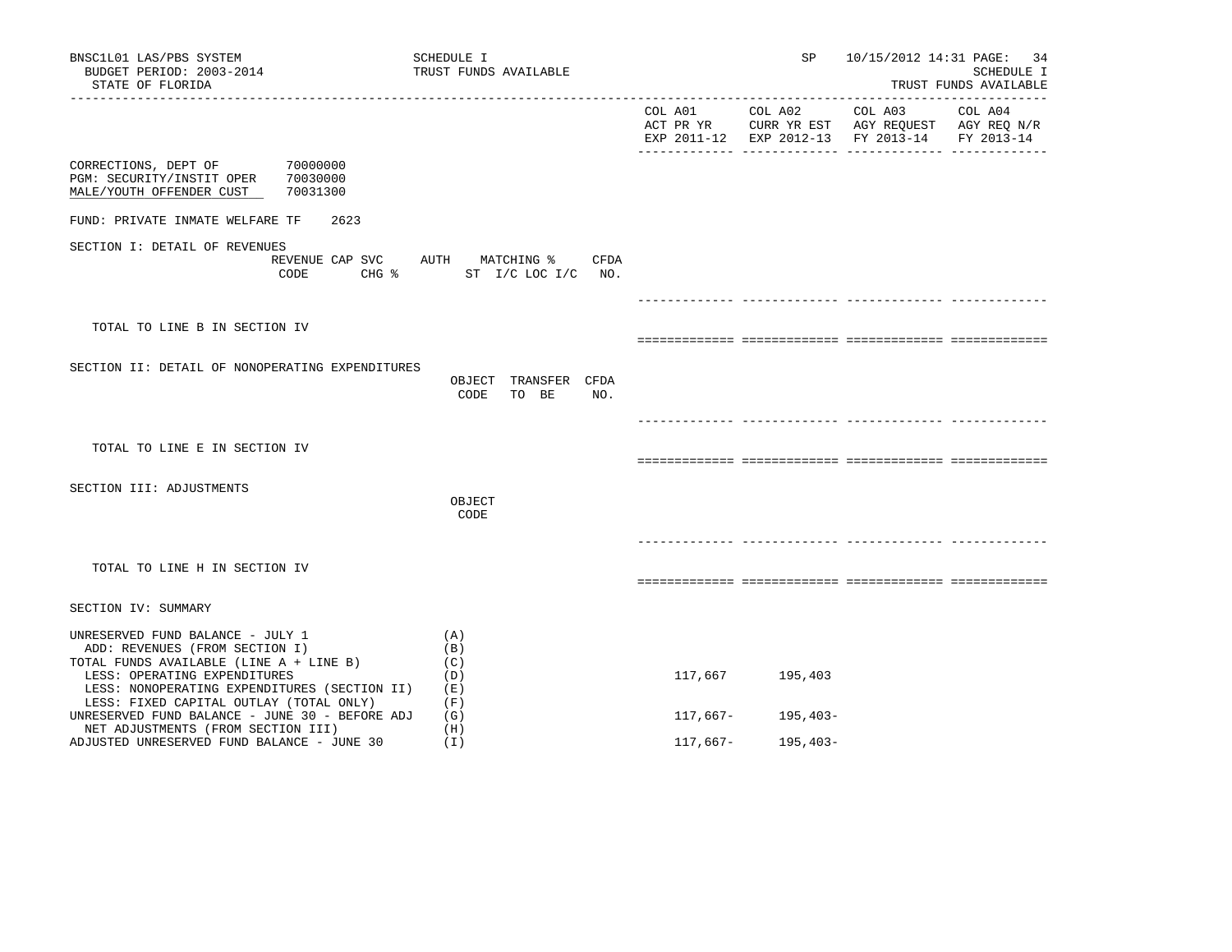| BNSC1L01 LAS/PBS SYSTEM<br>BUDGET PERIOD: 2003-2014<br>STATE OF FLORIDA                                                         | SCHEDULE I<br>TRUST FUNDS AVAILABLE                                 |          | SP              |                                                                                                | 10/15/2012 14:31 PAGE: 35<br>SCHEDULE I<br>TRUST FUNDS AVAILABLE |
|---------------------------------------------------------------------------------------------------------------------------------|---------------------------------------------------------------------|----------|-----------------|------------------------------------------------------------------------------------------------|------------------------------------------------------------------|
|                                                                                                                                 |                                                                     |          | COL A01 COL A02 | COL A03<br>ACT PR YR CURR YR EST AGY REQUEST AGY REQ N/R<br>EXP 2011-12 EXP 2012-13 FY 2013-14 | COL A04<br>FY 2013-14                                            |
| 70000000<br>CORRECTIONS, DEPT OF<br>PGM: SECURITY/INSTIT OPER<br>70030000<br>RECEPTION CNTR OPERATIONS<br>70031500              |                                                                     |          |                 |                                                                                                |                                                                  |
| FUND: FEDERAL GRANTS TRUST FUND<br>2261                                                                                         |                                                                     |          |                 |                                                                                                |                                                                  |
| SECTION I: DETAIL OF REVENUES<br>CODE                                                                                           | REVENUE CAP SVC AUTH MATCHING %<br>CFDA<br>CHG % ST I/C LOC I/C NO. |          |                 |                                                                                                |                                                                  |
|                                                                                                                                 |                                                                     |          |                 |                                                                                                |                                                                  |
| TOTAL TO LINE B IN SECTION IV                                                                                                   |                                                                     |          |                 |                                                                                                |                                                                  |
| SECTION II: DETAIL OF NONOPERATING EXPENDITURES                                                                                 | OBJECT TRANSFER CFDA<br>CODE<br>TO BE<br>NO.                        |          |                 |                                                                                                |                                                                  |
|                                                                                                                                 |                                                                     |          |                 |                                                                                                |                                                                  |
| TOTAL TO LINE E IN SECTION IV                                                                                                   |                                                                     |          |                 |                                                                                                |                                                                  |
| SECTION III: ADJUSTMENTS                                                                                                        |                                                                     |          |                 |                                                                                                |                                                                  |
|                                                                                                                                 | OBJECT<br>CODE                                                      |          |                 |                                                                                                |                                                                  |
|                                                                                                                                 |                                                                     |          |                 |                                                                                                |                                                                  |
| TOTAL TO LINE H IN SECTION IV                                                                                                   |                                                                     |          |                 |                                                                                                |                                                                  |
| SECTION IV: SUMMARY                                                                                                             |                                                                     |          |                 |                                                                                                |                                                                  |
| UNRESERVED FUND BALANCE - JULY 1<br>ADD: REVENUES (FROM SECTION I)<br>TOTAL FUNDS AVAILABLE (LINE A + LINE B)                   | (A)<br>(B)<br>(C)                                                   |          |                 |                                                                                                |                                                                  |
| LESS: OPERATING EXPENDITURES<br>LESS: NONOPERATING EXPENDITURES (SECTION II)                                                    | (D)<br>(E)                                                          | 488,039  | 368,765         | 368,885                                                                                        |                                                                  |
| LESS: FIXED CAPITAL OUTLAY (TOTAL ONLY)<br>UNRESERVED FUND BALANCE - JUNE 30 - BEFORE ADJ<br>NET ADJUSTMENTS (FROM SECTION III) | (F)<br>(G)<br>(H)                                                   | 488,039- | 368,765-        | 368,885-                                                                                       |                                                                  |
| ADJUSTED UNRESERVED FUND BALANCE - JUNE 30                                                                                      | (I)                                                                 | 488,039- | 368,765-        | $368,885-$                                                                                     |                                                                  |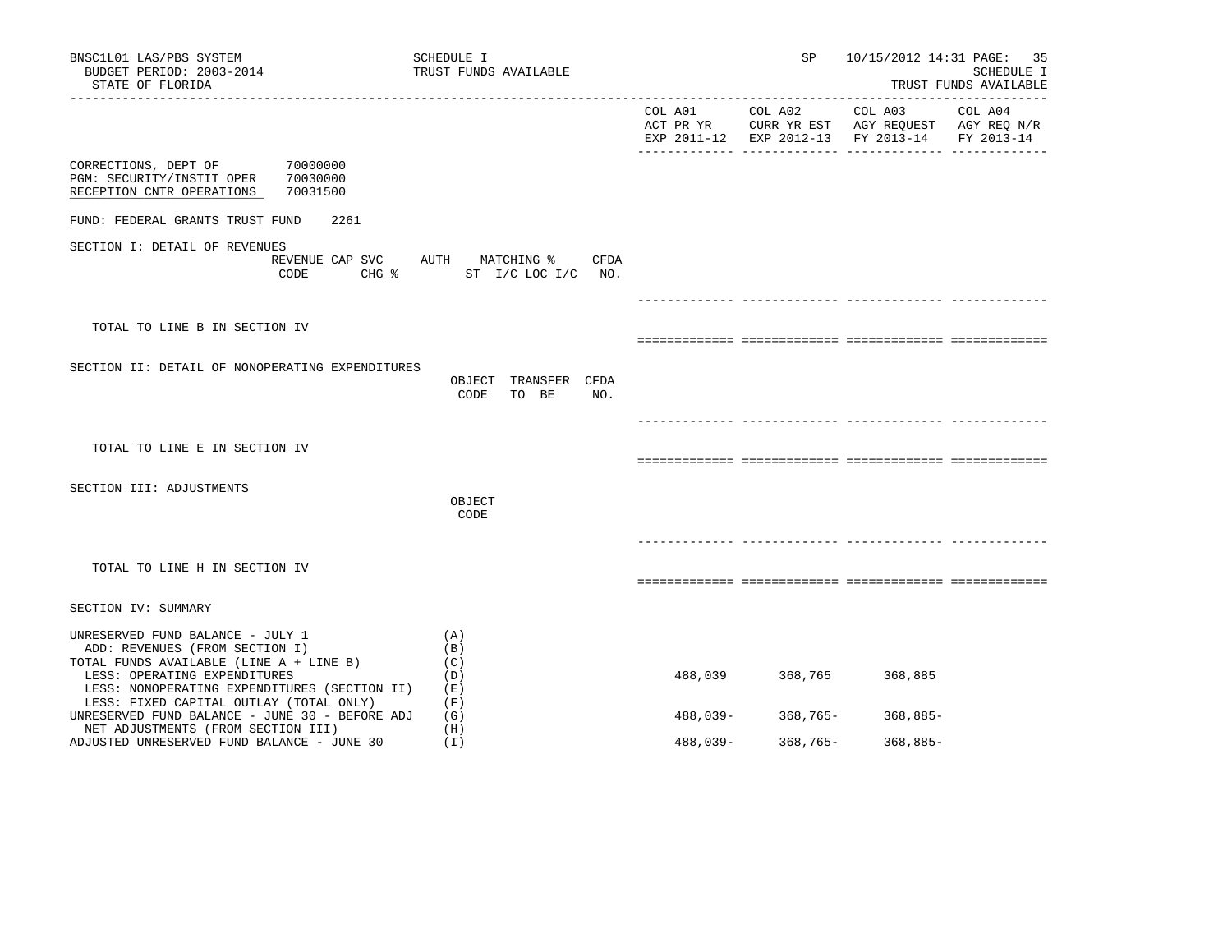| BNSC1L01 LAS/PBS SYSTEM<br>BUDGET PERIOD: 2003-2014<br>STATE OF FLORIDA                                                                                                                       | SCHEDULE I<br>TRUST FUNDS AVAILABLE           |                      | SP                     | 10/15/2012 14:31 PAGE:                                                                          | -36<br>SCHEDULE I<br>TRUST FUNDS AVAILABLE |
|-----------------------------------------------------------------------------------------------------------------------------------------------------------------------------------------------|-----------------------------------------------|----------------------|------------------------|-------------------------------------------------------------------------------------------------|--------------------------------------------|
|                                                                                                                                                                                               |                                               | COL A01<br>ACT PR YR | COL A02                | COL A03<br>CURR YR EST AGY REQUEST AGY REQ N/R<br>EXP 2011-12 EXP 2012-13 FY 2013-14 FY 2013-14 | COL A04                                    |
| CORRECTIONS, DEPT OF<br>70000000<br>PGM: SECURITY/INSTIT OPER<br>70030000<br>PUB SVC SQUADS/WRK RELEASE<br>70031600                                                                           |                                               |                      |                        |                                                                                                 |                                            |
| FUND: CORRECTION WORK PROGRAM TF<br>2151                                                                                                                                                      |                                               |                      |                        |                                                                                                 |                                            |
| SECTION I: DETAIL OF REVENUES<br>REVENUE CAP SVC<br>CODE<br>CHG %                                                                                                                             | AUTH MATCHING %<br>CFDA<br>ST I/C LOC I/C NO. |                      |                        |                                                                                                 |                                            |
|                                                                                                                                                                                               |                                               |                      |                        |                                                                                                 |                                            |
| TOTAL TO LINE B IN SECTION IV                                                                                                                                                                 |                                               |                      |                        |                                                                                                 |                                            |
| SECTION II: DETAIL OF NONOPERATING EXPENDITURES                                                                                                                                               | OBJECT TRANSFER CFDA<br>CODE<br>TO BE<br>NO.  |                      |                        |                                                                                                 |                                            |
|                                                                                                                                                                                               |                                               |                      |                        |                                                                                                 |                                            |
| TOTAL TO LINE E IN SECTION IV                                                                                                                                                                 |                                               |                      |                        |                                                                                                 |                                            |
| SECTION III: ADJUSTMENTS                                                                                                                                                                      | OBJECT<br>CODE                                |                      |                        |                                                                                                 |                                            |
|                                                                                                                                                                                               |                                               |                      |                        |                                                                                                 |                                            |
| TOTAL TO LINE H IN SECTION IV                                                                                                                                                                 |                                               |                      |                        |                                                                                                 |                                            |
| SECTION IV: SUMMARY                                                                                                                                                                           |                                               |                      |                        |                                                                                                 |                                            |
| UNRESERVED FUND BALANCE - JULY 1<br>ADD: REVENUES (FROM SECTION I)<br>TOTAL FUNDS AVAILABLE (LINE A + LINE B)<br>LESS: OPERATING EXPENDITURES<br>LESS: NONOPERATING EXPENDITURES (SECTION II) | (A)<br>(B)<br>(C)<br>(D)<br>(E)               | 19,981,741           | 21,712,929             | 21,958,439                                                                                      |                                            |
| LESS: FIXED CAPITAL OUTLAY (TOTAL ONLY)<br>UNRESERVED FUND BALANCE - JUNE 30 - BEFORE ADJ                                                                                                     | (F)<br>(G)                                    |                      | 19,981,741-21,712,929- | 21,958,439-                                                                                     |                                            |
| NET ADJUSTMENTS (FROM SECTION III)<br>ADJUSTED UNRESERVED FUND BALANCE - JUNE 30                                                                                                              | (H)<br>(1)                                    |                      | 19,981,741-21,712,929- | 21,958,439-                                                                                     |                                            |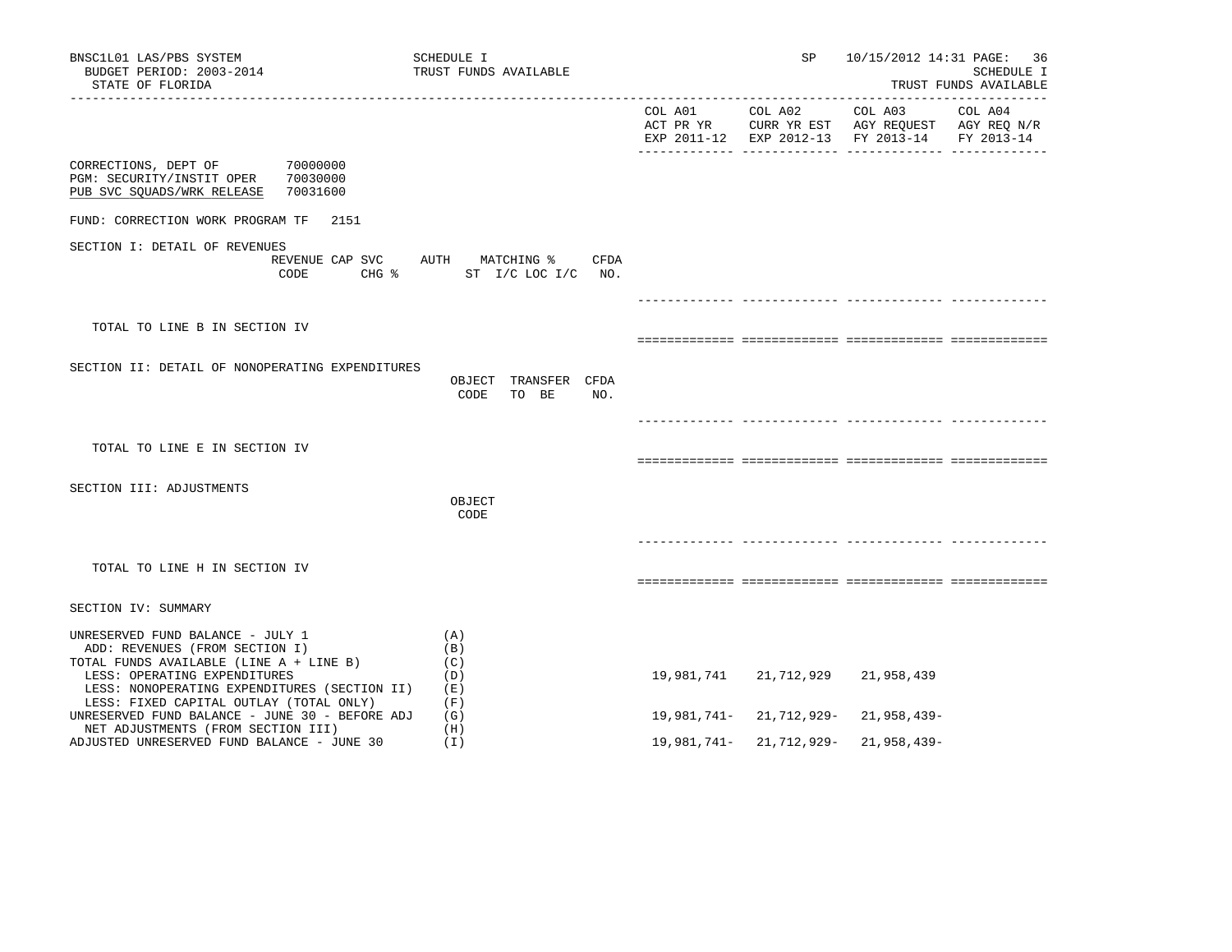| BNSC1L01 LAS/PBS SYSTEM<br>BUDGET PERIOD: 2003-2014<br>STATE OF FLORIDA                                                                                   | SCHEDULE I<br>TRUST FUNDS AVAILABLE                 | SP              |                                                                                                | 10/15/2012 14:31 PAGE: 37<br>SCHEDULE I<br>TRUST FUNDS AVAILABLE |
|-----------------------------------------------------------------------------------------------------------------------------------------------------------|-----------------------------------------------------|-----------------|------------------------------------------------------------------------------------------------|------------------------------------------------------------------|
|                                                                                                                                                           |                                                     | COL A01 COL A02 | COL A03<br>ACT PR YR CURR YR EST AGY REQUEST AGY REQ N/R<br>EXP 2011-12 EXP 2012-13 FY 2013-14 | COL A04<br>FY 2013-14                                            |
| 70000000<br>CORRECTIONS, DEPT OF<br>70030000<br>PGM: SECURITY/INSTIT OPER<br>70031600<br>PUB SVC SQUADS/WRK RELEASE                                       |                                                     |                 |                                                                                                |                                                                  |
| FUND: GRANTS AND DONATIONS TF<br>2339                                                                                                                     |                                                     |                 |                                                                                                |                                                                  |
| SECTION I: DETAIL OF REVENUES<br>REVENUE CAP SVC<br>CODE                                                                                                  | AUTH MATCHING %<br>CFDA<br>CHG % ST I/C LOC I/C NO. |                 |                                                                                                |                                                                  |
|                                                                                                                                                           |                                                     |                 |                                                                                                |                                                                  |
| TOTAL TO LINE B IN SECTION IV                                                                                                                             |                                                     |                 |                                                                                                |                                                                  |
| SECTION II: DETAIL OF NONOPERATING EXPENDITURES                                                                                                           | OBJECT TRANSFER CFDA<br>CODE<br>TO BE<br>NO.        |                 |                                                                                                |                                                                  |
|                                                                                                                                                           |                                                     |                 |                                                                                                |                                                                  |
| TOTAL TO LINE E IN SECTION IV                                                                                                                             |                                                     |                 |                                                                                                |                                                                  |
| SECTION III: ADJUSTMENTS                                                                                                                                  |                                                     |                 |                                                                                                |                                                                  |
|                                                                                                                                                           | OBJECT<br>CODE                                      |                 |                                                                                                |                                                                  |
|                                                                                                                                                           |                                                     |                 |                                                                                                |                                                                  |
| TOTAL TO LINE H IN SECTION IV                                                                                                                             |                                                     |                 |                                                                                                |                                                                  |
| SECTION IV: SUMMARY                                                                                                                                       |                                                     |                 |                                                                                                |                                                                  |
| UNRESERVED FUND BALANCE - JULY 1                                                                                                                          | (A)                                                 |                 |                                                                                                |                                                                  |
| ADD: REVENUES (FROM SECTION I)<br>TOTAL FUNDS AVAILABLE (LINE A + LINE B)<br>LESS: OPERATING EXPENDITURES<br>LESS: NONOPERATING EXPENDITURES (SECTION II) | (B)<br>(C)<br>(D)<br>(E)                            | 81,833          | 82,443                                                                                         |                                                                  |
| LESS: FIXED CAPITAL OUTLAY (TOTAL ONLY)<br>UNRESERVED FUND BALANCE - JUNE 30 - BEFORE ADJ                                                                 | (F)<br>(G)                                          | 81,833-         | $82,443-$                                                                                      |                                                                  |
| NET ADJUSTMENTS (FROM SECTION III)<br>ADJUSTED UNRESERVED FUND BALANCE - JUNE 30                                                                          | (H)<br>(I)                                          | $81,833-$       | $82,443-$                                                                                      |                                                                  |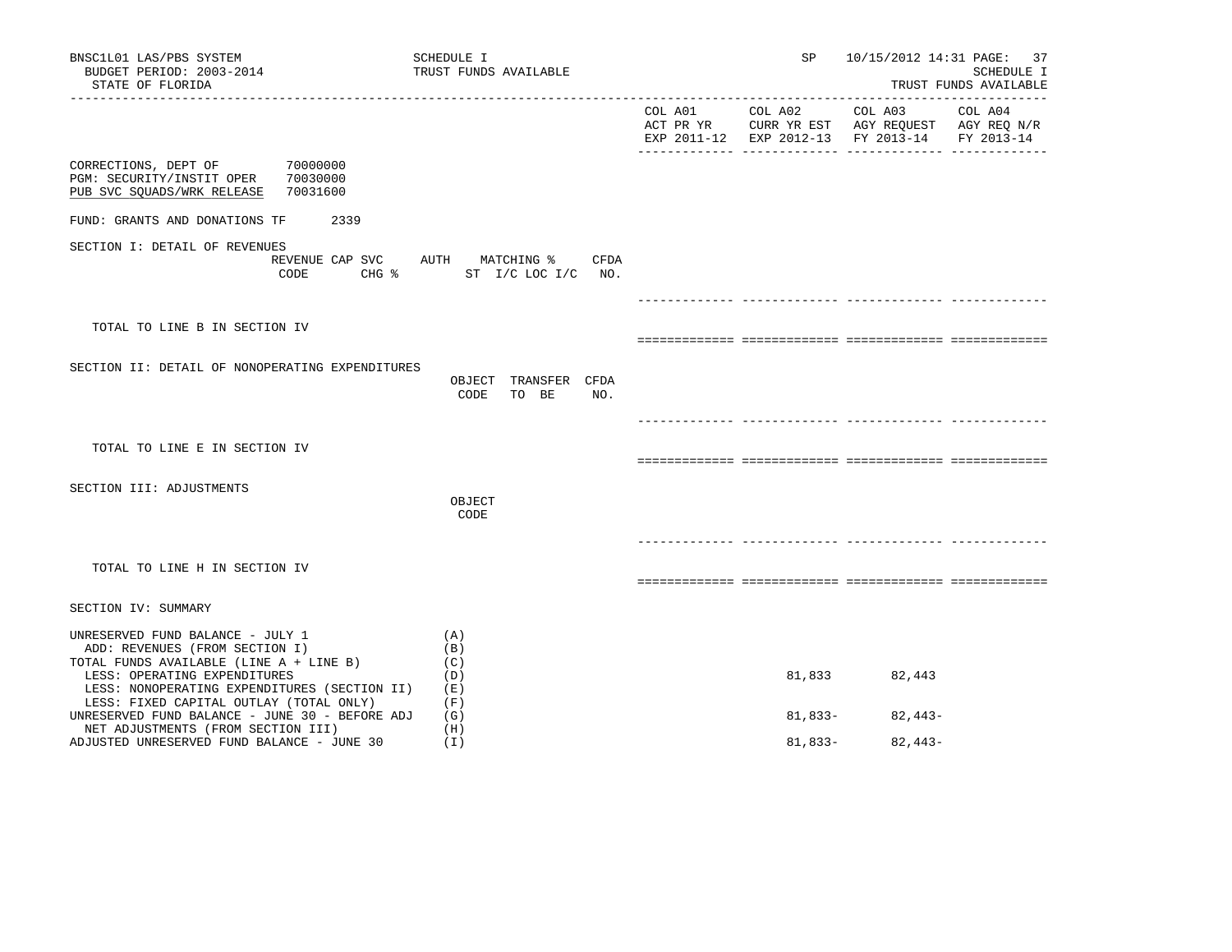| BNSC1L01 LAS/PBS SYSTEM<br>BUDGET PERIOD: 2003-2014<br>STATE OF FLORIDA<br>----------------                                                                                                   | SCHEDULE I<br>TRUST FUNDS AVAILABLE                              |            | SP and the set of the set of the set of the set of the set of the set of the set of the set of the set of the set of the set of the set of the set of the set of the set of the set of the set of the set of the set of the se | 10/15/2012 14:31 PAGE: 38                                                                                                                                                                                                                                     | SCHEDULE I<br>TRUST FUNDS AVAILABLE |
|-----------------------------------------------------------------------------------------------------------------------------------------------------------------------------------------------|------------------------------------------------------------------|------------|--------------------------------------------------------------------------------------------------------------------------------------------------------------------------------------------------------------------------------|---------------------------------------------------------------------------------------------------------------------------------------------------------------------------------------------------------------------------------------------------------------|-------------------------------------|
|                                                                                                                                                                                               |                                                                  |            |                                                                                                                                                                                                                                | $\begin{tabular}{lllllllllll} \multicolumn{2}{l}{{\text{COL A02}}} & \multicolumn{2}{c}{\text{COL A03}} & \multicolumn{2}{c}{\text{COL A04}} \end{tabular}$<br>ACT PR YR CURR YR EST AGY REQUEST AGY REQ N/R<br>EXP 2011-12 EXP 2012-13 FY 2013-14 FY 2013-14 |                                     |
| CORRECTIONS, DEPT OF 70000000<br>PGM: SECURITY/INSTIT OPER 70030000<br>ROAD PRISON OPERATIONS<br>70031700                                                                                     |                                                                  |            |                                                                                                                                                                                                                                |                                                                                                                                                                                                                                                               |                                     |
| FUND: CORRECTION WORK PROGRAM TF 2151                                                                                                                                                         |                                                                  |            |                                                                                                                                                                                                                                |                                                                                                                                                                                                                                                               |                                     |
| SECTION I: DETAIL OF REVENUES<br>CODE                                                                                                                                                         | REVENUE CAP SVC AUTH MATCHING % CFDA<br>CHG % ST I/C LOC I/C NO. |            |                                                                                                                                                                                                                                |                                                                                                                                                                                                                                                               |                                     |
|                                                                                                                                                                                               |                                                                  |            |                                                                                                                                                                                                                                |                                                                                                                                                                                                                                                               |                                     |
| TOTAL TO LINE B IN SECTION IV                                                                                                                                                                 |                                                                  |            |                                                                                                                                                                                                                                |                                                                                                                                                                                                                                                               |                                     |
| SECTION II: DETAIL OF NONOPERATING EXPENDITURES                                                                                                                                               | OBJECT TRANSFER CFDA<br>CODE<br>TO BE<br>NO.                     |            |                                                                                                                                                                                                                                |                                                                                                                                                                                                                                                               |                                     |
|                                                                                                                                                                                               |                                                                  |            |                                                                                                                                                                                                                                |                                                                                                                                                                                                                                                               |                                     |
| TOTAL TO LINE E IN SECTION IV                                                                                                                                                                 |                                                                  |            |                                                                                                                                                                                                                                |                                                                                                                                                                                                                                                               |                                     |
| SECTION III: ADJUSTMENTS                                                                                                                                                                      | OBJECT<br>CODE                                                   |            |                                                                                                                                                                                                                                |                                                                                                                                                                                                                                                               |                                     |
|                                                                                                                                                                                               |                                                                  |            |                                                                                                                                                                                                                                |                                                                                                                                                                                                                                                               |                                     |
| TOTAL TO LINE H IN SECTION IV                                                                                                                                                                 |                                                                  |            |                                                                                                                                                                                                                                |                                                                                                                                                                                                                                                               |                                     |
| SECTION IV: SUMMARY                                                                                                                                                                           |                                                                  |            |                                                                                                                                                                                                                                |                                                                                                                                                                                                                                                               |                                     |
| UNRESERVED FUND BALANCE - JULY 1<br>ADD: REVENUES (FROM SECTION I)<br>TOTAL FUNDS AVAILABLE (LINE A + LINE B)<br>LESS: OPERATING EXPENDITURES<br>LESS: NONOPERATING EXPENDITURES (SECTION II) | (A)<br>(B)<br>(C)<br>(D)<br>(E)                                  |            | 5, 242, 780 6, 434, 939                                                                                                                                                                                                        |                                                                                                                                                                                                                                                               |                                     |
| LESS: FIXED CAPITAL OUTLAY (TOTAL ONLY)<br>UNRESERVED FUND BALANCE - JUNE 30 - BEFORE ADJ                                                                                                     | (F)<br>(G)                                                       |            | $5,242,780 - 6,434,939 -$                                                                                                                                                                                                      |                                                                                                                                                                                                                                                               |                                     |
| NET ADJUSTMENTS (FROM SECTION III)<br>ADJUSTED UNRESERVED FUND BALANCE - JUNE 30                                                                                                              | (H)<br>(I)                                                       | 5,242,780- | $6,434,939-$                                                                                                                                                                                                                   |                                                                                                                                                                                                                                                               |                                     |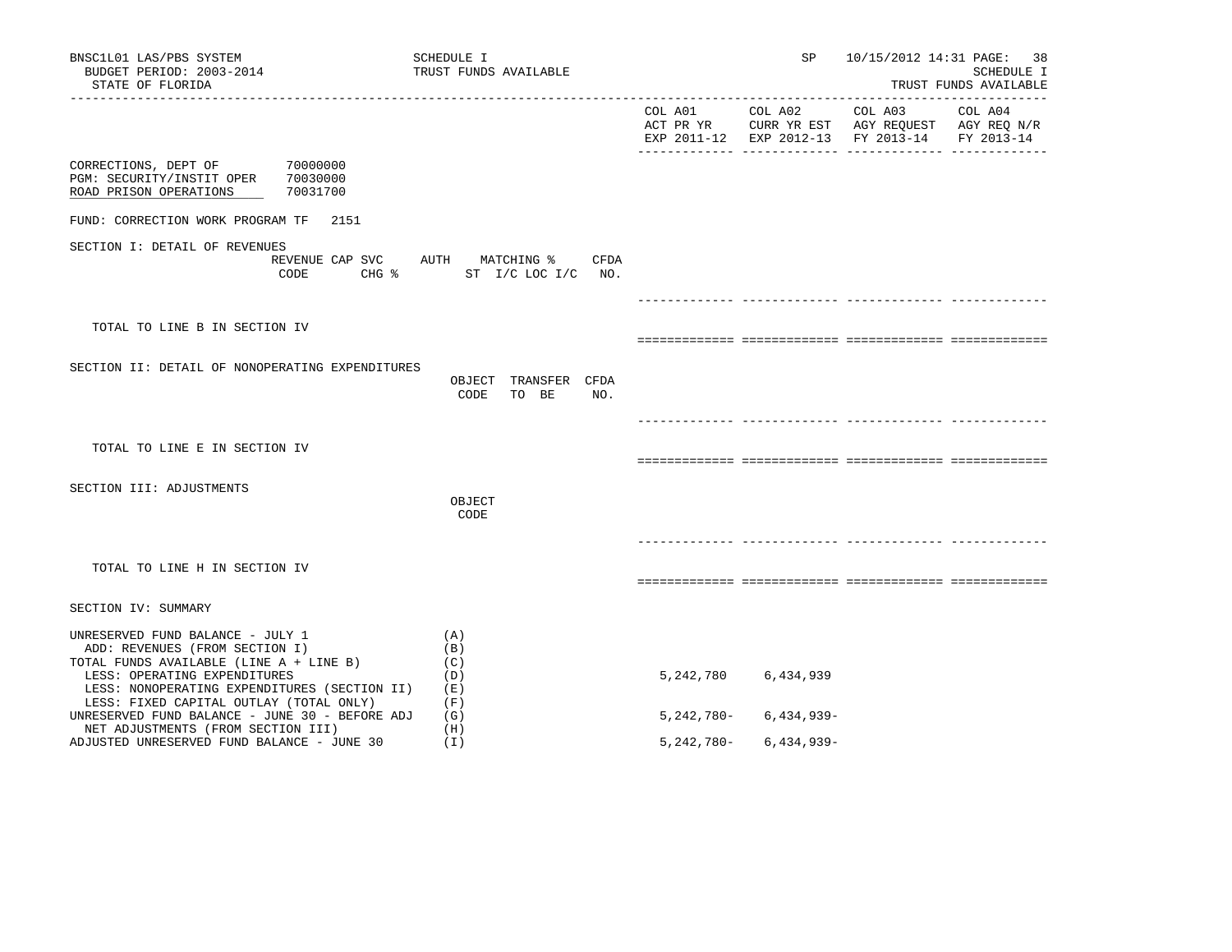| BNSC1L01 LAS/PBS SYSTEM<br>BUDGET PERIOD: 2003-2014<br>STATE OF FLORIDA                                                                                                                                                                  | SCHEDULE I<br>TRUST FUNDS AVAILABLE                              | SP        |                                                                                                | 10/15/2012 14:31 PAGE: 39<br>SCHEDULE I<br>TRUST FUNDS AVAILABLE |
|------------------------------------------------------------------------------------------------------------------------------------------------------------------------------------------------------------------------------------------|------------------------------------------------------------------|-----------|------------------------------------------------------------------------------------------------|------------------------------------------------------------------|
|                                                                                                                                                                                                                                          |                                                                  |           | ACT PR YR CURR YR EST AGY REQUEST AGY REQ N/R<br>EXP 2011-12 EXP 2012-13 FY 2013-14 FY 2013-14 |                                                                  |
| CORRECTIONS, DEPT OF 70000000<br>PGM: SECURITY/INSTIT OPER 70030000<br>OFFENDER MGMT/CONTROL<br>70031800                                                                                                                                 |                                                                  |           |                                                                                                |                                                                  |
| FUND: CORRECTION WORK PROGRAM TF 2151                                                                                                                                                                                                    |                                                                  |           |                                                                                                |                                                                  |
| SECTION I: DETAIL OF REVENUES<br>CODE                                                                                                                                                                                                    | REVENUE CAP SVC AUTH MATCHING % CFDA<br>CHG % ST I/C LOC I/C NO. |           |                                                                                                |                                                                  |
|                                                                                                                                                                                                                                          |                                                                  |           |                                                                                                |                                                                  |
| TOTAL TO LINE B IN SECTION IV                                                                                                                                                                                                            |                                                                  |           |                                                                                                |                                                                  |
| SECTION II: DETAIL OF NONOPERATING EXPENDITURES                                                                                                                                                                                          | OBJECT TRANSFER CFDA<br>CODE<br>TO BE<br>NO.                     |           |                                                                                                |                                                                  |
| TOTAL TO LINE E IN SECTION IV                                                                                                                                                                                                            |                                                                  |           |                                                                                                |                                                                  |
|                                                                                                                                                                                                                                          |                                                                  |           |                                                                                                |                                                                  |
| SECTION III: ADJUSTMENTS                                                                                                                                                                                                                 | OBJECT<br>CODE                                                   |           |                                                                                                |                                                                  |
| TOTAL TO LINE H IN SECTION IV                                                                                                                                                                                                            |                                                                  |           |                                                                                                |                                                                  |
| SECTION IV: SUMMARY                                                                                                                                                                                                                      |                                                                  |           |                                                                                                |                                                                  |
| UNRESERVED FUND BALANCE - JULY 1<br>ADD: REVENUES (FROM SECTION I)<br>TOTAL FUNDS AVAILABLE (LINE A + LINE B)<br>LESS: OPERATING EXPENDITURES<br>LESS: NONOPERATING EXPENDITURES (SECTION II)<br>LESS: FIXED CAPITAL OUTLAY (TOTAL ONLY) | (A)<br>(B)<br>(C)<br>(D)<br>( E )<br>(F)                         | 67,606    |                                                                                                |                                                                  |
| UNRESERVED FUND BALANCE - JUNE 30 - BEFORE ADJ<br>NET ADJUSTMENTS (FROM SECTION III)                                                                                                                                                     | (G)<br>(H)                                                       | $67,606-$ |                                                                                                |                                                                  |
| ADJUSTED UNRESERVED FUND BALANCE - JUNE 30                                                                                                                                                                                               | (I)                                                              | $67,606-$ |                                                                                                |                                                                  |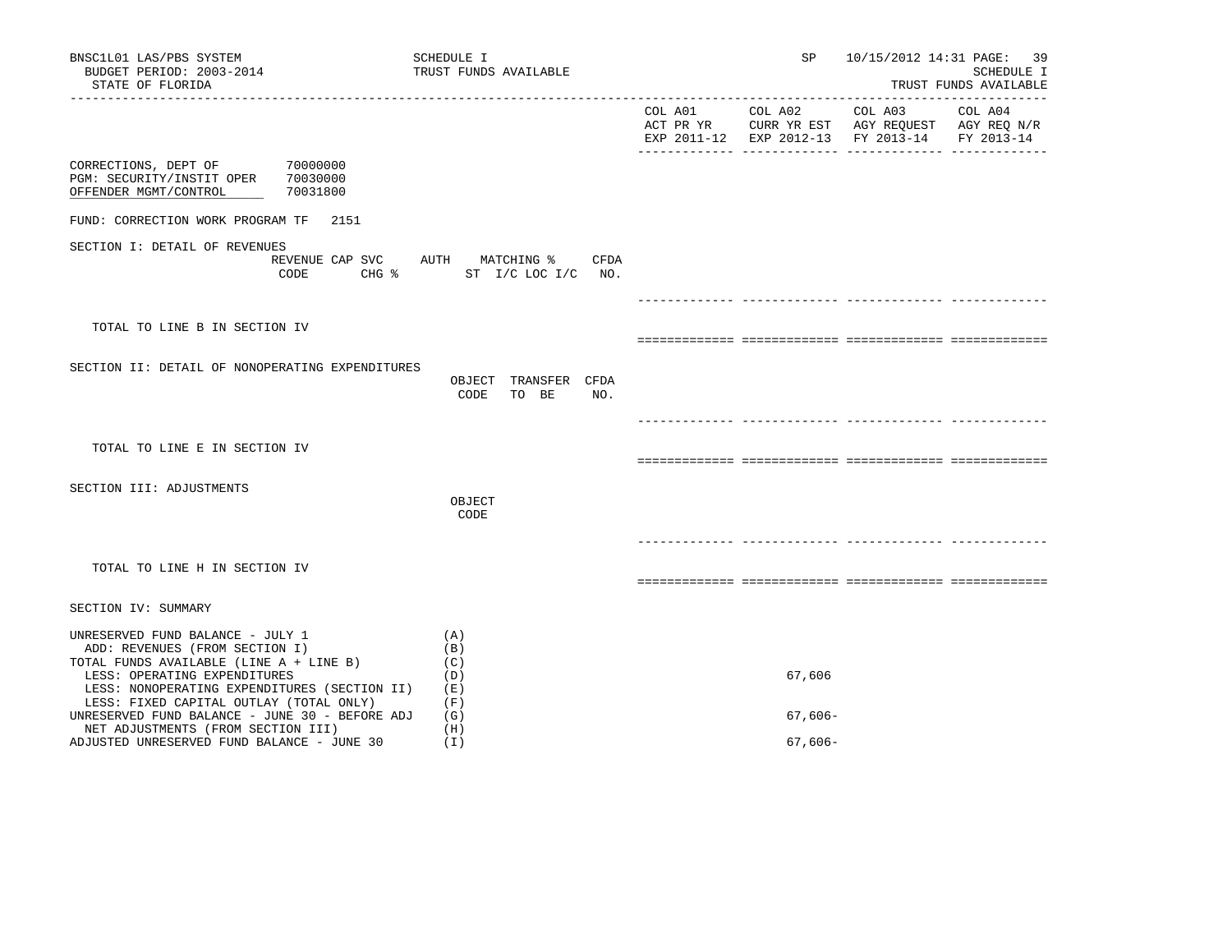| BNSC1L01 LAS/PBS SYSTEM<br>BUDGET PERIOD: 2003-2014<br>STATE OF FLORIDA                                                                                                                       | SCHEDULE I<br>TRUST FUNDS AVAILABLE                                 |          | SP              |                                                                                                | 10/15/2012 14:31 PAGE: 40<br>SCHEDULE I<br>TRUST FUNDS AVAILABLE |
|-----------------------------------------------------------------------------------------------------------------------------------------------------------------------------------------------|---------------------------------------------------------------------|----------|-----------------|------------------------------------------------------------------------------------------------|------------------------------------------------------------------|
|                                                                                                                                                                                               |                                                                     |          | COL A01 COL A02 | COL A03<br>ACT PR YR CURR YR EST AGY REQUEST AGY REQ N/R<br>EXP 2011-12 EXP 2012-13 FY 2013-14 | COL A04<br>FY 2013-14                                            |
| 70000000<br>CORRECTIONS, DEPT OF<br>70030000<br>PGM: SECURITY/INSTIT OPER<br>70031900<br>EXEC DIRECTION/SUPPORT                                                                               |                                                                     |          |                 |                                                                                                |                                                                  |
| FUND: GRANTS AND DONATIONS TF<br>2339                                                                                                                                                         |                                                                     |          |                 |                                                                                                |                                                                  |
| SECTION I: DETAIL OF REVENUES<br>CODE                                                                                                                                                         | REVENUE CAP SVC AUTH MATCHING %<br>CFDA<br>CHG % ST I/C LOC I/C NO. |          |                 |                                                                                                |                                                                  |
|                                                                                                                                                                                               |                                                                     |          |                 |                                                                                                |                                                                  |
| TOTAL TO LINE B IN SECTION IV                                                                                                                                                                 |                                                                     |          |                 |                                                                                                |                                                                  |
| SECTION II: DETAIL OF NONOPERATING EXPENDITURES                                                                                                                                               | OBJECT TRANSFER CFDA<br>TO BE<br>NO.<br>CODE                        |          |                 |                                                                                                |                                                                  |
|                                                                                                                                                                                               |                                                                     |          |                 |                                                                                                |                                                                  |
| TOTAL TO LINE E IN SECTION IV                                                                                                                                                                 |                                                                     |          |                 |                                                                                                |                                                                  |
| SECTION III: ADJUSTMENTS                                                                                                                                                                      | OBJECT<br>CODE                                                      |          |                 |                                                                                                |                                                                  |
|                                                                                                                                                                                               |                                                                     |          |                 |                                                                                                |                                                                  |
| TOTAL TO LINE H IN SECTION IV                                                                                                                                                                 |                                                                     |          |                 |                                                                                                |                                                                  |
| SECTION IV: SUMMARY                                                                                                                                                                           |                                                                     |          |                 |                                                                                                |                                                                  |
| UNRESERVED FUND BALANCE - JULY 1<br>ADD: REVENUES (FROM SECTION I)<br>TOTAL FUNDS AVAILABLE (LINE A + LINE B)<br>LESS: OPERATING EXPENDITURES<br>LESS: NONOPERATING EXPENDITURES (SECTION II) | (A)<br>(B)<br>(C)<br>(D)<br>(E)<br>(F)                              | 1,866    | 301,785         |                                                                                                |                                                                  |
| LESS: FIXED CAPITAL OUTLAY (TOTAL ONLY)<br>UNRESERVED FUND BALANCE - JUNE 30 - BEFORE ADJ                                                                                                     | (G)                                                                 | 1,866-   | 301,785-        |                                                                                                |                                                                  |
| NET ADJUSTMENTS (FROM SECTION III)<br>ADJUSTED UNRESERVED FUND BALANCE - JUNE 30                                                                                                              | (H)<br>(I)                                                          | $1,866-$ | $301,785-$      |                                                                                                |                                                                  |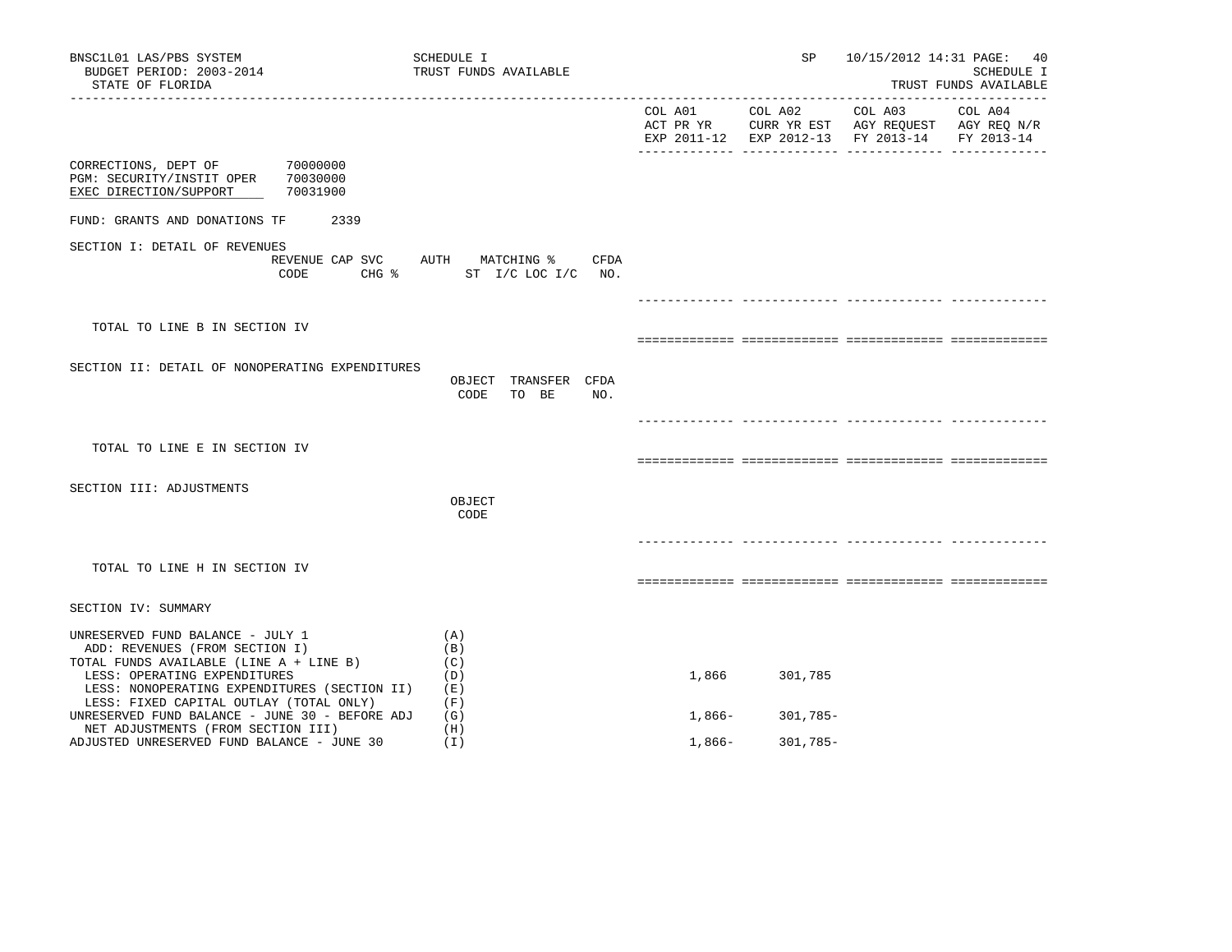| BNSC1L01 LAS/PBS SYSTEM<br>BUDGET PERIOD: 2003-2014<br>STATE OF FLORIDA                                                                                                                                                                  | SCHEDULE I<br>TRUST FUNDS AVAILABLE                              |             | SP              |                                                                                                                   | 10/15/2012 14:31 PAGE: 41<br>SCHEDULE I<br>TRUST FUNDS AVAILABLE |
|------------------------------------------------------------------------------------------------------------------------------------------------------------------------------------------------------------------------------------------|------------------------------------------------------------------|-------------|-----------------|-------------------------------------------------------------------------------------------------------------------|------------------------------------------------------------------|
|                                                                                                                                                                                                                                          |                                                                  |             | COL A01 COL A02 | COL A03 COL A04<br>ACT PR YR CURR YR EST AGY REQUEST AGY REQ N/R<br>EXP 2011-12 EXP 2012-13 FY 2013-14 FY 2013-14 |                                                                  |
| 70000000<br>CORRECTIONS, DEPT OF<br>PGM: SECURITY/INSTIT OPER 70030000<br>70031900<br>EXEC DIRECTION/SUPPORT                                                                                                                             |                                                                  |             |                 |                                                                                                                   |                                                                  |
| FUND: SALE/GOODS & SERVICES TF                                                                                                                                                                                                           | 2606                                                             |             |                 |                                                                                                                   |                                                                  |
| SECTION I: DETAIL OF REVENUES<br>CODE                                                                                                                                                                                                    | REVENUE CAP SVC AUTH MATCHING % CFDA<br>CHG % ST I/C LOC I/C NO. |             |                 |                                                                                                                   |                                                                  |
|                                                                                                                                                                                                                                          |                                                                  |             |                 |                                                                                                                   |                                                                  |
| TOTAL TO LINE B IN SECTION IV                                                                                                                                                                                                            |                                                                  |             |                 |                                                                                                                   |                                                                  |
| SECTION II: DETAIL OF NONOPERATING EXPENDITURES                                                                                                                                                                                          | OBJECT TRANSFER CFDA<br>NO.<br>CODE<br>TO BE                     |             |                 |                                                                                                                   |                                                                  |
|                                                                                                                                                                                                                                          |                                                                  |             |                 |                                                                                                                   |                                                                  |
| TOTAL TO LINE E IN SECTION IV                                                                                                                                                                                                            |                                                                  |             |                 |                                                                                                                   |                                                                  |
| SECTION III: ADJUSTMENTS                                                                                                                                                                                                                 | OBJECT<br>CODE                                                   |             |                 |                                                                                                                   |                                                                  |
| TOTAL TO LINE H IN SECTION IV                                                                                                                                                                                                            |                                                                  |             |                 |                                                                                                                   |                                                                  |
| SECTION IV: SUMMARY                                                                                                                                                                                                                      |                                                                  |             |                 |                                                                                                                   |                                                                  |
| UNRESERVED FUND BALANCE - JULY 1<br>ADD: REVENUES (FROM SECTION I)<br>TOTAL FUNDS AVAILABLE (LINE A + LINE B)<br>LESS: OPERATING EXPENDITURES<br>LESS: NONOPERATING EXPENDITURES (SECTION II)<br>LESS: FIXED CAPITAL OUTLAY (TOTAL ONLY) | (A)<br>(B)<br>(C)<br>(D)<br>(E)<br>(F)                           | 200,000     | 1,678,250       |                                                                                                                   |                                                                  |
| UNRESERVED FUND BALANCE - JUNE 30 - BEFORE ADJ<br>NET ADJUSTMENTS (FROM SECTION III)                                                                                                                                                     | (G)<br>(H)                                                       | $200,000 -$ | 1,678,250-      |                                                                                                                   |                                                                  |
| ADJUSTED UNRESERVED FUND BALANCE - JUNE 30                                                                                                                                                                                               | (I)                                                              | $200,000 -$ | 1,678,250-      |                                                                                                                   |                                                                  |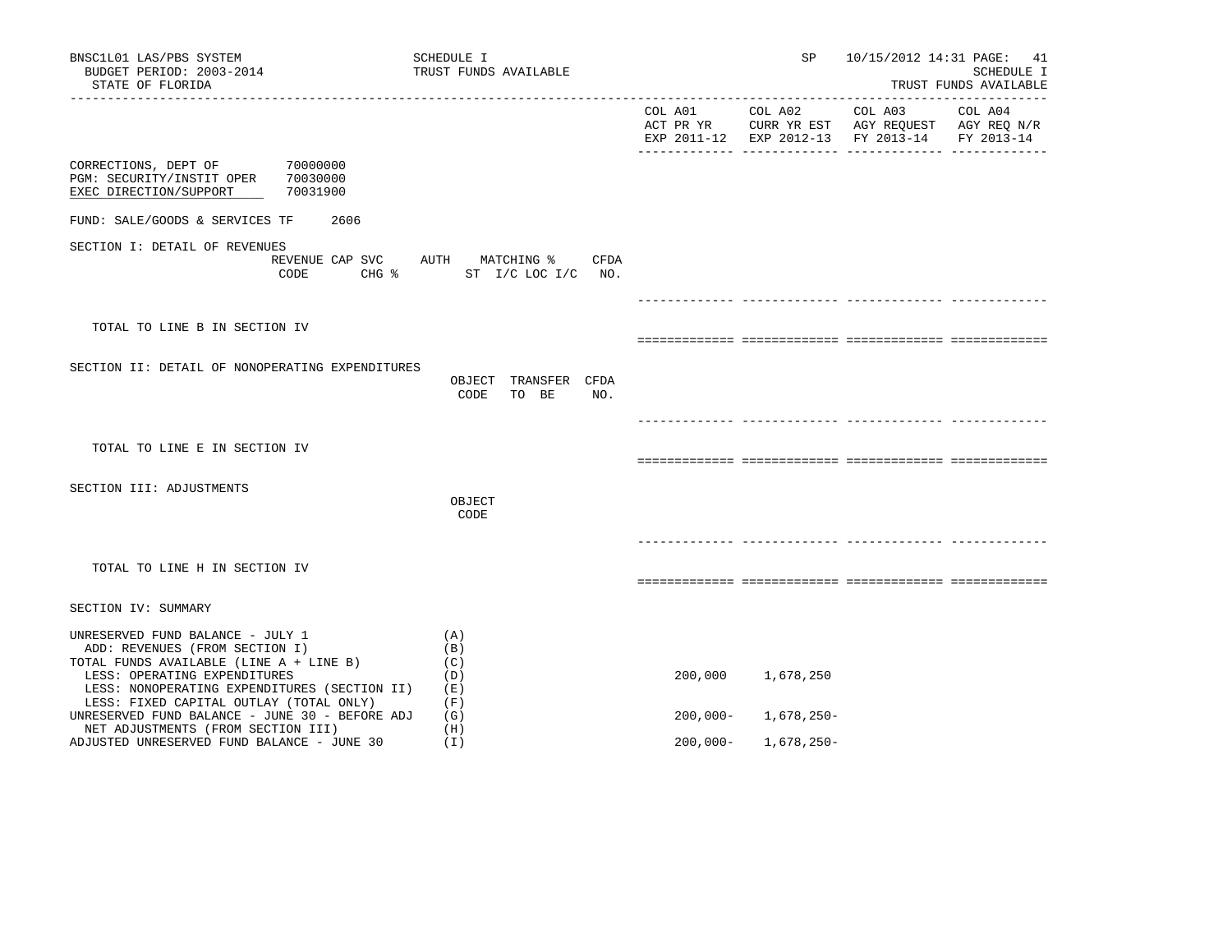| BNSC1L01 LAS/PBS SYSTEM<br>BUDGET PERIOD: 2003-2014<br>STATE OF FLORIDA                                                                                                                       |          | SCHEDULE I<br>TRUST FUNDS AVAILABLE                              | SP |                                                                                                                                   | 10/15/2012 14:31 PAGE: 42<br>SCHEDULE I<br>TRUST FUNDS AVAILABLE |
|-----------------------------------------------------------------------------------------------------------------------------------------------------------------------------------------------|----------|------------------------------------------------------------------|----|-----------------------------------------------------------------------------------------------------------------------------------|------------------------------------------------------------------|
|                                                                                                                                                                                               |          |                                                                  |    | COL A01 COL A02 COL A03 COL A04<br>ACT PR YR CURR YR EST AGY REQUEST AGY REQ N/R<br>EXP 2011-12 EXP 2012-13 FY 2013-14 FY 2013-14 |                                                                  |
| CORRECTIONS, DEPT OF 70000000<br>PGM: SECURITY/INSTIT OPER 70030000<br>SECURITY MANAGEMENT                                                                                                    | 70033000 |                                                                  |    |                                                                                                                                   |                                                                  |
| FUND: CORRECTION WORK PROGRAM TF 2151                                                                                                                                                         |          |                                                                  |    |                                                                                                                                   |                                                                  |
| SECTION I: DETAIL OF REVENUES                                                                                                                                                                 | CODE     | REVENUE CAP SVC AUTH MATCHING % CFDA<br>CHG % ST I/C LOC I/C NO. |    |                                                                                                                                   |                                                                  |
|                                                                                                                                                                                               |          |                                                                  |    |                                                                                                                                   |                                                                  |
| TOTAL TO LINE B IN SECTION IV                                                                                                                                                                 |          |                                                                  |    |                                                                                                                                   |                                                                  |
| SECTION II: DETAIL OF NONOPERATING EXPENDITURES                                                                                                                                               |          | OBJECT TRANSFER CFDA<br>CODE<br>TO BE<br>NO.                     |    |                                                                                                                                   |                                                                  |
| TOTAL TO LINE E IN SECTION IV                                                                                                                                                                 |          |                                                                  |    |                                                                                                                                   |                                                                  |
| SECTION III: ADJUSTMENTS                                                                                                                                                                      |          | OBJECT<br>CODE                                                   |    |                                                                                                                                   |                                                                  |
| TOTAL TO LINE H IN SECTION IV                                                                                                                                                                 |          |                                                                  |    |                                                                                                                                   |                                                                  |
| SECTION IV: SUMMARY                                                                                                                                                                           |          |                                                                  |    |                                                                                                                                   |                                                                  |
| UNRESERVED FUND BALANCE - JULY 1<br>ADD: REVENUES (FROM SECTION I)<br>TOTAL FUNDS AVAILABLE (LINE A + LINE B)<br>LESS: OPERATING EXPENDITURES<br>LESS: NONOPERATING EXPENDITURES (SECTION II) |          | (A)<br>(B)<br>(C)<br>(D)<br>( E )                                |    | 68,476                                                                                                                            |                                                                  |
| LESS: FIXED CAPITAL OUTLAY (TOTAL ONLY)<br>UNRESERVED FUND BALANCE - JUNE 30 - BEFORE ADJ                                                                                                     |          | (F)<br>(G)<br>(H)                                                |    | $68,476-$                                                                                                                         |                                                                  |
| NET ADJUSTMENTS (FROM SECTION III)<br>ADJUSTED UNRESERVED FUND BALANCE - JUNE 30                                                                                                              |          | (I)                                                              |    | $68,476-$                                                                                                                         |                                                                  |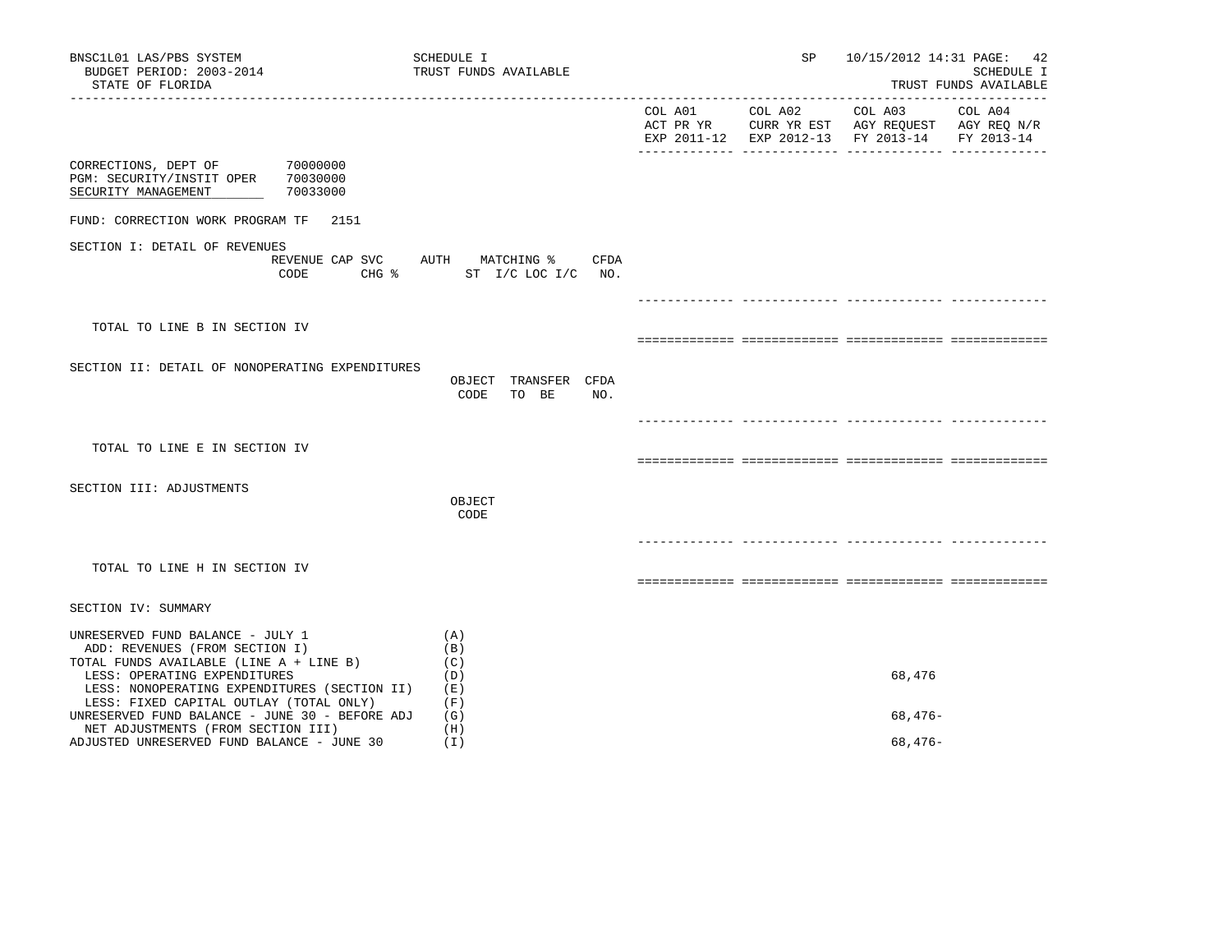| BNSC1L01 LAS/PBS SYSTEM<br>BUDGET PERIOD: 2003-2014<br>STATE OF FLORIDA                                                                                                                       |          | SCHEDULE I<br>TRUST FUNDS AVAILABLE                                 | SP | 10/15/2012 14:31 PAGE: 43                                                                                                         | SCHEDULE I<br>TRUST FUNDS AVAILABLE |
|-----------------------------------------------------------------------------------------------------------------------------------------------------------------------------------------------|----------|---------------------------------------------------------------------|----|-----------------------------------------------------------------------------------------------------------------------------------|-------------------------------------|
|                                                                                                                                                                                               |          |                                                                     |    | COL A01 COL A02 COL A03 COL A04<br>ACT PR YR CURR YR EST AGY REQUEST AGY REQ N/R<br>EXP 2011-12 EXP 2012-13 FY 2013-14 FY 2013-14 |                                     |
| CORRECTIONS, DEPT OF 70000000<br>PGM: SECURITY/INSTIT OPER 70030000<br>SECURITY MANAGEMENT                                                                                                    | 70033000 |                                                                     |    |                                                                                                                                   |                                     |
| FUND: FEDERAL GRANTS TRUST FUND                                                                                                                                                               | 2261     |                                                                     |    |                                                                                                                                   |                                     |
| SECTION I: DETAIL OF REVENUES                                                                                                                                                                 | CODE     | REVENUE CAP SVC AUTH MATCHING %<br>CFDA<br>CHG % ST I/C LOC I/C NO. |    |                                                                                                                                   |                                     |
|                                                                                                                                                                                               |          |                                                                     |    |                                                                                                                                   |                                     |
| TOTAL TO LINE B IN SECTION IV                                                                                                                                                                 |          |                                                                     |    |                                                                                                                                   |                                     |
| SECTION II: DETAIL OF NONOPERATING EXPENDITURES                                                                                                                                               |          | OBJECT TRANSFER CFDA<br>CODE<br>TO BE<br>NO.                        |    |                                                                                                                                   |                                     |
|                                                                                                                                                                                               |          |                                                                     |    |                                                                                                                                   |                                     |
| TOTAL TO LINE E IN SECTION IV                                                                                                                                                                 |          |                                                                     |    |                                                                                                                                   |                                     |
| SECTION III: ADJUSTMENTS                                                                                                                                                                      |          | OBJECT<br>CODE                                                      |    |                                                                                                                                   |                                     |
| TOTAL TO LINE H IN SECTION IV                                                                                                                                                                 |          |                                                                     |    |                                                                                                                                   |                                     |
| SECTION IV: SUMMARY                                                                                                                                                                           |          |                                                                     |    |                                                                                                                                   |                                     |
| UNRESERVED FUND BALANCE - JULY 1<br>ADD: REVENUES (FROM SECTION I)<br>TOTAL FUNDS AVAILABLE (LINE A + LINE B)<br>LESS: OPERATING EXPENDITURES<br>LESS: NONOPERATING EXPENDITURES (SECTION II) |          | (A)<br>(B)<br>(C)<br>(D)<br>(E)                                     |    | 352,991                                                                                                                           |                                     |
| LESS: FIXED CAPITAL OUTLAY (TOTAL ONLY)<br>UNRESERVED FUND BALANCE - JUNE 30 - BEFORE ADJ                                                                                                     |          | (F)<br>(G)                                                          |    | $352,991 -$                                                                                                                       |                                     |
| NET ADJUSTMENTS (FROM SECTION III)<br>ADJUSTED UNRESERVED FUND BALANCE - JUNE 30                                                                                                              |          | (H)<br>(I)                                                          |    | $352,991 -$                                                                                                                       |                                     |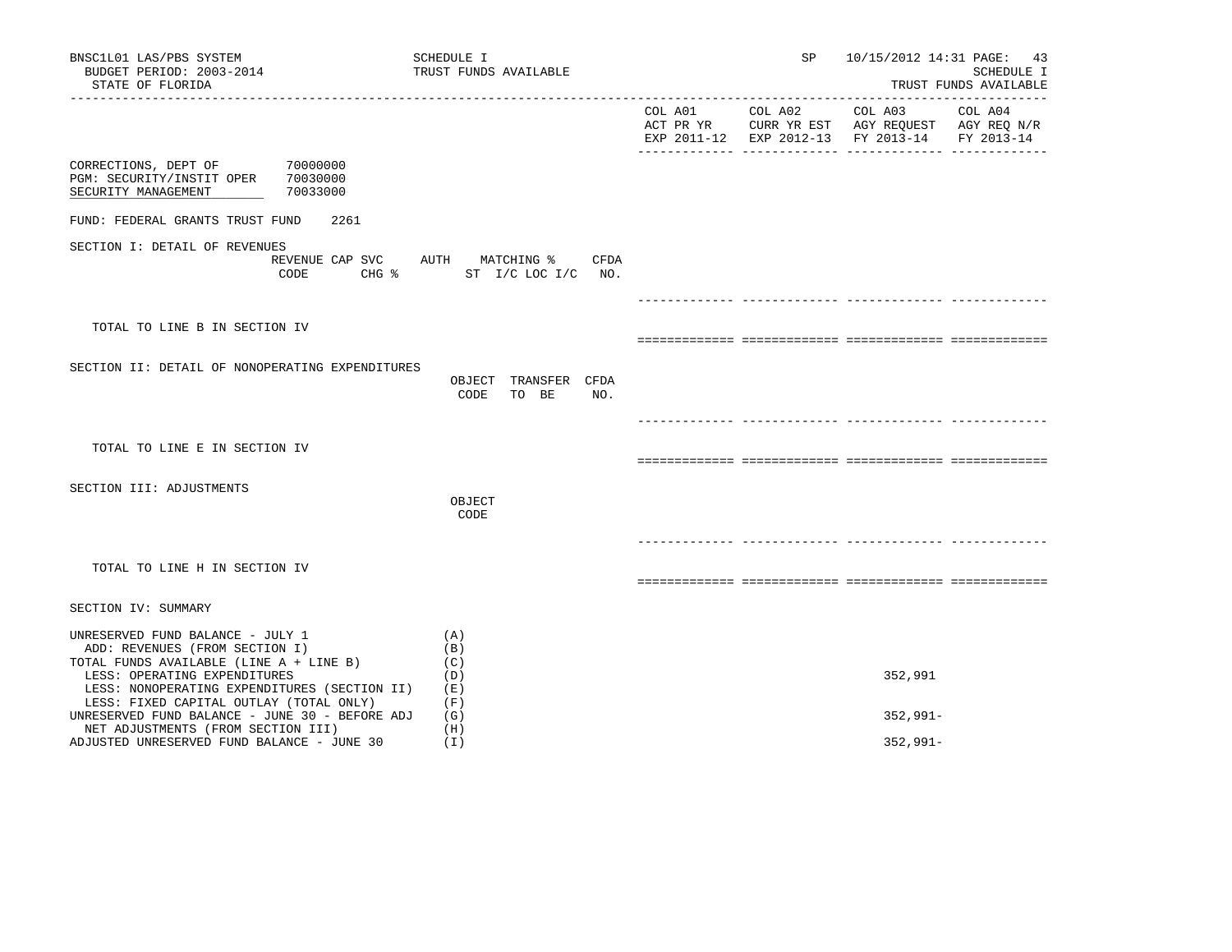| BNSC1L01 LAS/PBS SYSTEM<br>BUDGET PERIOD: 2003-2014<br>STATE OF FLORIDA                                                                                                                       | SCHEDULE I<br>TRUST FUNDS AVAILABLE                              | SP              |                                                                                                                   | 10/15/2012 14:31 PAGE: 44<br>SCHEDULE I<br>TRUST FUNDS AVAILABLE |
|-----------------------------------------------------------------------------------------------------------------------------------------------------------------------------------------------|------------------------------------------------------------------|-----------------|-------------------------------------------------------------------------------------------------------------------|------------------------------------------------------------------|
|                                                                                                                                                                                               |                                                                  | COL A01 COL A02 | COL A03 COL A04<br>ACT PR YR CURR YR EST AGY REQUEST AGY REQ N/R<br>EXP 2011-12 EXP 2012-13 FY 2013-14 FY 2013-14 |                                                                  |
| CORRECTIONS, DEPT OF 70000000<br>PGM: SECURITY/INSTIT OPER 70030000<br>70033000<br>SECURITY MANAGEMENT                                                                                        |                                                                  |                 |                                                                                                                   |                                                                  |
| FUND: GRANTS AND DONATIONS TF<br>2339                                                                                                                                                         |                                                                  |                 |                                                                                                                   |                                                                  |
| SECTION I: DETAIL OF REVENUES<br>CODE                                                                                                                                                         | REVENUE CAP SVC AUTH MATCHING % CFDA<br>CHG % ST I/C LOC I/C NO. |                 |                                                                                                                   |                                                                  |
|                                                                                                                                                                                               |                                                                  |                 |                                                                                                                   |                                                                  |
| TOTAL TO LINE B IN SECTION IV                                                                                                                                                                 |                                                                  |                 |                                                                                                                   |                                                                  |
| SECTION II: DETAIL OF NONOPERATING EXPENDITURES                                                                                                                                               | OBJECT TRANSFER CFDA<br>TO BE<br>NO.<br>CODE                     |                 |                                                                                                                   |                                                                  |
|                                                                                                                                                                                               |                                                                  |                 |                                                                                                                   |                                                                  |
| TOTAL TO LINE E IN SECTION IV                                                                                                                                                                 |                                                                  |                 |                                                                                                                   |                                                                  |
| SECTION III: ADJUSTMENTS                                                                                                                                                                      | OBJECT<br>CODE                                                   |                 |                                                                                                                   |                                                                  |
| TOTAL TO LINE H IN SECTION IV                                                                                                                                                                 |                                                                  |                 |                                                                                                                   |                                                                  |
| SECTION IV: SUMMARY                                                                                                                                                                           |                                                                  |                 |                                                                                                                   |                                                                  |
| UNRESERVED FUND BALANCE - JULY 1<br>ADD: REVENUES (FROM SECTION I)<br>TOTAL FUNDS AVAILABLE (LINE A + LINE B)<br>LESS: OPERATING EXPENDITURES<br>LESS: NONOPERATING EXPENDITURES (SECTION II) | (A)<br>(B)<br>(C)<br>(D)<br>(E)                                  |                 | 301,785                                                                                                           |                                                                  |
| LESS: FIXED CAPITAL OUTLAY (TOTAL ONLY)<br>UNRESERVED FUND BALANCE - JUNE 30 - BEFORE ADJ                                                                                                     | (F)<br>(G)                                                       |                 | $301,785-$                                                                                                        |                                                                  |
| NET ADJUSTMENTS (FROM SECTION III)<br>ADJUSTED UNRESERVED FUND BALANCE - JUNE 30                                                                                                              | (H)<br>(I)                                                       |                 | $301,785-$                                                                                                        |                                                                  |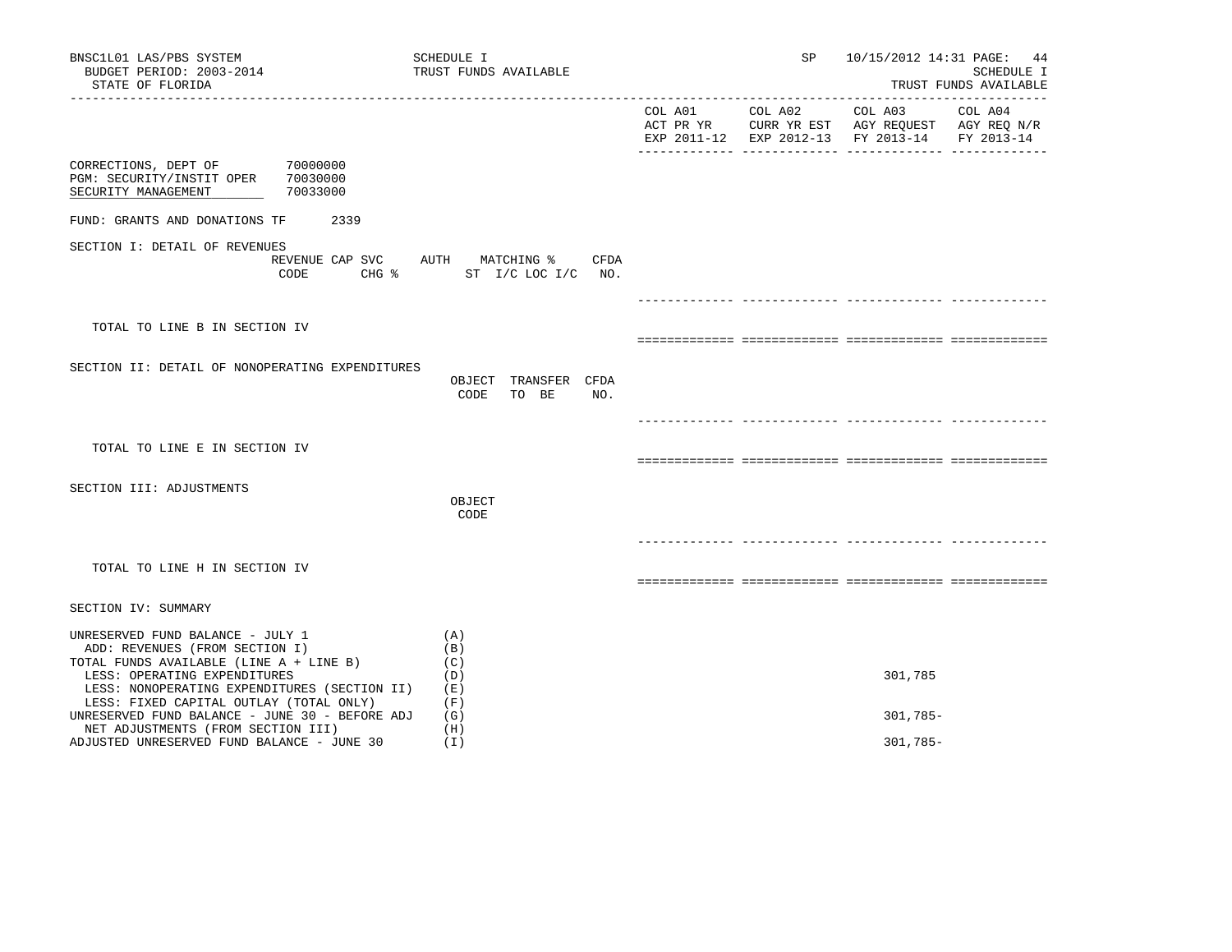| BNSC1L01 LAS/PBS SYSTEM<br>BUDGET PERIOD: 2003-2014<br>STATE OF FLORIDA                                                                                                                       |          | SCHEDULE I<br>TRUST FUNDS AVAILABLE                              | SP              |                                                                                                                   | 10/15/2012 14:31 PAGE: 45<br>SCHEDULE I<br>TRUST FUNDS AVAILABLE |
|-----------------------------------------------------------------------------------------------------------------------------------------------------------------------------------------------|----------|------------------------------------------------------------------|-----------------|-------------------------------------------------------------------------------------------------------------------|------------------------------------------------------------------|
|                                                                                                                                                                                               |          |                                                                  | COL A01 COL A02 | COL A03 COL A04<br>ACT PR YR CURR YR EST AGY REQUEST AGY REQ N/R<br>EXP 2011-12 EXP 2012-13 FY 2013-14 FY 2013-14 |                                                                  |
| CORRECTIONS, DEPT OF 70000000<br>PGM: SECURITY/INSTIT OPER 70030000<br>SECURITY MANAGEMENT                                                                                                    | 70033000 |                                                                  |                 |                                                                                                                   |                                                                  |
| FUND: SALE/GOODS & SERVICES TF                                                                                                                                                                | 2606     |                                                                  |                 |                                                                                                                   |                                                                  |
| SECTION I: DETAIL OF REVENUES                                                                                                                                                                 | CODE     | REVENUE CAP SVC AUTH MATCHING % CFDA<br>CHG % ST I/C LOC I/C NO. |                 |                                                                                                                   |                                                                  |
|                                                                                                                                                                                               |          |                                                                  |                 |                                                                                                                   |                                                                  |
| TOTAL TO LINE B IN SECTION IV                                                                                                                                                                 |          |                                                                  |                 |                                                                                                                   |                                                                  |
| SECTION II: DETAIL OF NONOPERATING EXPENDITURES                                                                                                                                               |          | OBJECT TRANSFER CFDA<br>CODE<br>TO BE<br>NO.                     |                 |                                                                                                                   |                                                                  |
| TOTAL TO LINE E IN SECTION IV                                                                                                                                                                 |          |                                                                  |                 |                                                                                                                   |                                                                  |
| SECTION III: ADJUSTMENTS                                                                                                                                                                      |          | OBJECT<br>CODE                                                   |                 |                                                                                                                   |                                                                  |
| TOTAL TO LINE H IN SECTION IV                                                                                                                                                                 |          |                                                                  |                 |                                                                                                                   |                                                                  |
| SECTION IV: SUMMARY                                                                                                                                                                           |          |                                                                  |                 |                                                                                                                   |                                                                  |
| UNRESERVED FUND BALANCE - JULY 1<br>ADD: REVENUES (FROM SECTION I)<br>TOTAL FUNDS AVAILABLE (LINE A + LINE B)<br>LESS: OPERATING EXPENDITURES<br>LESS: NONOPERATING EXPENDITURES (SECTION II) |          | (A)<br>(B)<br>(C)<br>(D)<br>( E )                                |                 | 1,678,250                                                                                                         |                                                                  |
| LESS: FIXED CAPITAL OUTLAY (TOTAL ONLY)<br>UNRESERVED FUND BALANCE - JUNE 30 - BEFORE ADJ                                                                                                     |          | (F)<br>(G)                                                       |                 | 1,678,250-                                                                                                        |                                                                  |
| NET ADJUSTMENTS (FROM SECTION III)<br>ADJUSTED UNRESERVED FUND BALANCE - JUNE 30                                                                                                              |          | (H)<br>(I)                                                       |                 | 1,678,250-                                                                                                        |                                                                  |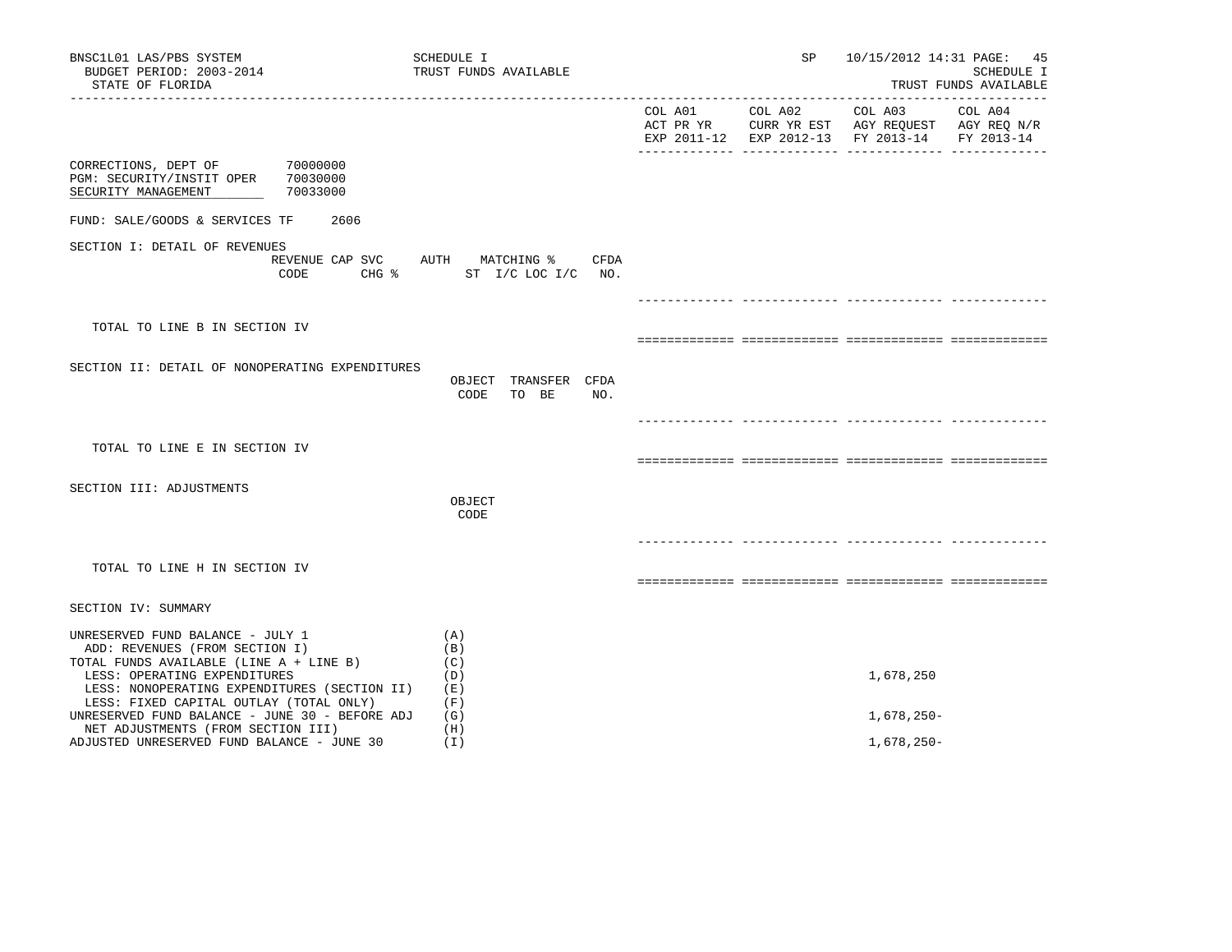| BNSC1L01 LAS/PBS SYSTEM<br>BUDGET PERIOD: 2003-2014<br>STATE OF FLORIDA                                                                                                                       | SCHEDULE I<br>TRUST FUNDS AVAILABLE                              | SP              | 10/15/2012 14:31 PAGE:                                                                                            | 46<br>SCHEDULE I<br>TRUST FUNDS AVAILABLE |
|-----------------------------------------------------------------------------------------------------------------------------------------------------------------------------------------------|------------------------------------------------------------------|-----------------|-------------------------------------------------------------------------------------------------------------------|-------------------------------------------|
|                                                                                                                                                                                               |                                                                  | COL A01 COL A02 | COL A03 COL A04<br>ACT PR YR CURR YR EST AGY REQUEST AGY REQ N/R<br>EXP 2011-12 EXP 2012-13 FY 2013-14 FY 2013-14 |                                           |
| 70000000<br>CORRECTIONS, DEPT OF<br>PGM: COMMUNITY CORRECTIONS 70050000<br>70050100<br>COMMUNITY SUPERVISION                                                                                  |                                                                  |                 |                                                                                                                   |                                           |
| FUND: FEDERAL GRANTS TRUST FUND<br>2261                                                                                                                                                       |                                                                  |                 |                                                                                                                   |                                           |
| SECTION I: DETAIL OF REVENUES<br>CODE                                                                                                                                                         | REVENUE CAP SVC AUTH MATCHING % CFDA<br>CHG % ST I/C LOC I/C NO. |                 |                                                                                                                   |                                           |
|                                                                                                                                                                                               |                                                                  |                 |                                                                                                                   |                                           |
| TOTAL TO LINE B IN SECTION IV                                                                                                                                                                 |                                                                  |                 |                                                                                                                   |                                           |
| SECTION II: DETAIL OF NONOPERATING EXPENDITURES                                                                                                                                               | OBJECT TRANSFER CFDA<br>CODE<br>TO BE<br>NO.                     |                 |                                                                                                                   |                                           |
|                                                                                                                                                                                               |                                                                  |                 |                                                                                                                   |                                           |
| TOTAL TO LINE E IN SECTION IV                                                                                                                                                                 |                                                                  |                 |                                                                                                                   |                                           |
| SECTION III: ADJUSTMENTS                                                                                                                                                                      | OBJECT<br>CODE                                                   |                 |                                                                                                                   |                                           |
| TOTAL TO LINE H IN SECTION IV                                                                                                                                                                 |                                                                  |                 |                                                                                                                   |                                           |
| SECTION IV: SUMMARY                                                                                                                                                                           |                                                                  |                 |                                                                                                                   |                                           |
| UNRESERVED FUND BALANCE - JULY 1<br>ADD: REVENUES (FROM SECTION I)<br>TOTAL FUNDS AVAILABLE (LINE A + LINE B)<br>LESS: OPERATING EXPENDITURES<br>LESS: NONOPERATING EXPENDITURES (SECTION II) | (A)<br>(B)<br>(C)<br>(D)<br>(E)                                  |                 | 1, 186, 633 426, 516                                                                                              |                                           |
| LESS: FIXED CAPITAL OUTLAY (TOTAL ONLY)<br>UNRESERVED FUND BALANCE - JUNE 30 - BEFORE ADJ                                                                                                     | (F)<br>(G)                                                       |                 | $1,186,633-426,516-$                                                                                              |                                           |
| NET ADJUSTMENTS (FROM SECTION III)<br>ADJUSTED UNRESERVED FUND BALANCE - JUNE 30                                                                                                              | (H)<br>(I)                                                       | 1,186,633-      | 426,516-                                                                                                          |                                           |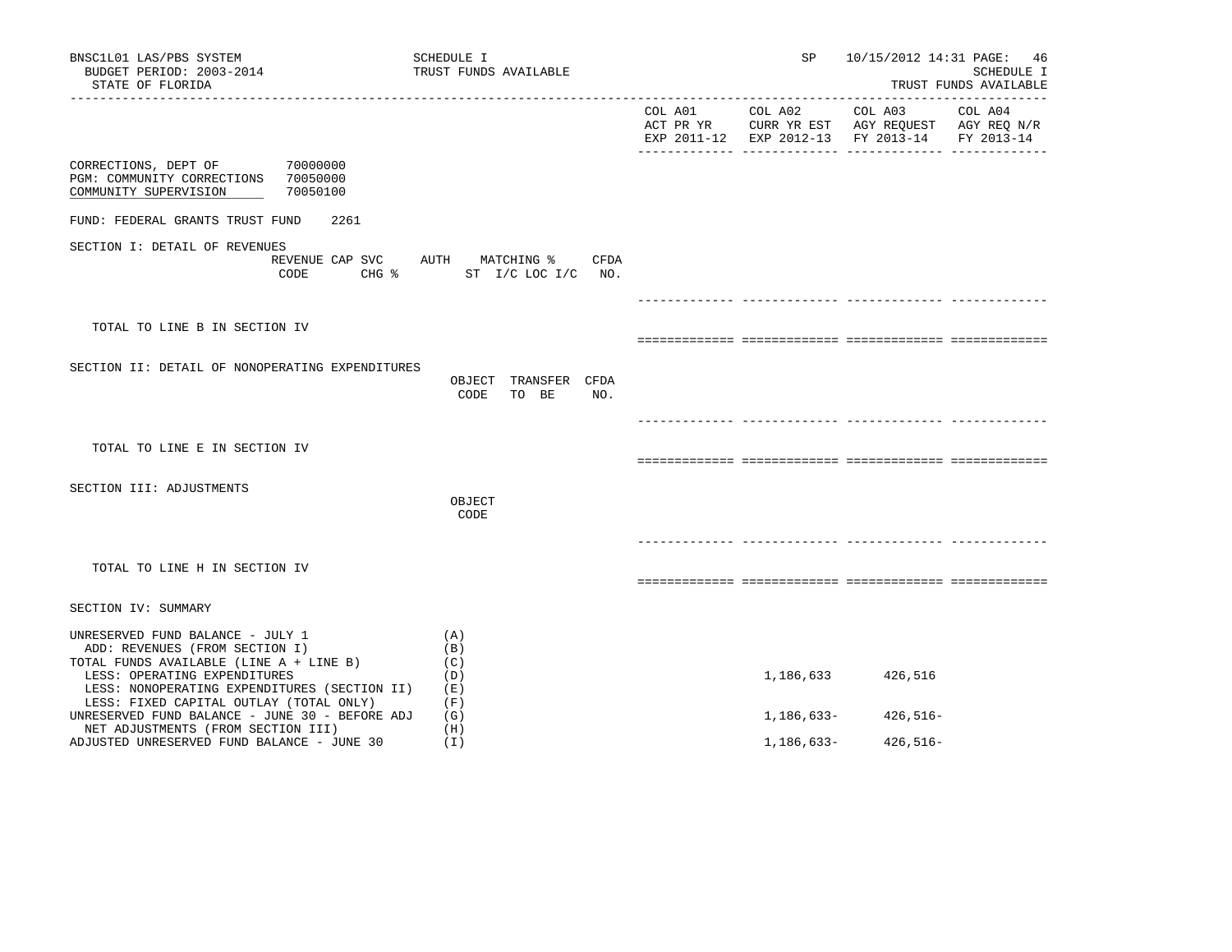| BNSC1L01 LAS/PBS SYSTEM<br>BUDGET PERIOD: 2003-2014<br>STATE OF FLORIDA                                                                                                                                                                  | SCHEDULE I<br>TRUST FUNDS AVAILABLE                              |            | SP              | 10/15/2012 14:31 PAGE: 47                                                                                         | SCHEDULE I<br>TRUST FUNDS AVAILABLE |
|------------------------------------------------------------------------------------------------------------------------------------------------------------------------------------------------------------------------------------------|------------------------------------------------------------------|------------|-----------------|-------------------------------------------------------------------------------------------------------------------|-------------------------------------|
|                                                                                                                                                                                                                                          |                                                                  |            | COL A01 COL A02 | COL A03 COL A04<br>ACT PR YR CURR YR EST AGY REQUEST AGY REQ N/R<br>EXP 2011-12 EXP 2012-13 FY 2013-14 FY 2013-14 |                                     |
| 70000000<br>CORRECTIONS, DEPT OF<br>PGM: COMMUNITY CORRECTIONS 70050000<br>70051000<br>PROBATION SUPERVISION                                                                                                                             |                                                                  |            |                 |                                                                                                                   |                                     |
| FUND: FEDERAL GRANTS TRUST FUND<br>2261                                                                                                                                                                                                  |                                                                  |            |                 |                                                                                                                   |                                     |
| SECTION I: DETAIL OF REVENUES<br>CODE                                                                                                                                                                                                    | REVENUE CAP SVC AUTH MATCHING % CFDA<br>CHG % ST I/C LOC I/C NO. |            |                 |                                                                                                                   |                                     |
|                                                                                                                                                                                                                                          |                                                                  |            |                 |                                                                                                                   |                                     |
| TOTAL TO LINE B IN SECTION IV                                                                                                                                                                                                            |                                                                  |            |                 |                                                                                                                   |                                     |
| SECTION II: DETAIL OF NONOPERATING EXPENDITURES                                                                                                                                                                                          | OBJECT TRANSFER CFDA<br>CODE<br>TO BE<br>NO.                     |            |                 |                                                                                                                   |                                     |
|                                                                                                                                                                                                                                          |                                                                  |            |                 |                                                                                                                   |                                     |
| TOTAL TO LINE E IN SECTION IV                                                                                                                                                                                                            |                                                                  |            |                 |                                                                                                                   |                                     |
| SECTION III: ADJUSTMENTS                                                                                                                                                                                                                 | OBJECT<br>CODE                                                   |            |                 |                                                                                                                   |                                     |
| TOTAL TO LINE H IN SECTION IV                                                                                                                                                                                                            |                                                                  |            |                 |                                                                                                                   |                                     |
| SECTION IV: SUMMARY                                                                                                                                                                                                                      |                                                                  |            |                 |                                                                                                                   |                                     |
| UNRESERVED FUND BALANCE - JULY 1<br>ADD: REVENUES (FROM SECTION I)<br>TOTAL FUNDS AVAILABLE (LINE A + LINE B)<br>LESS: OPERATING EXPENDITURES<br>LESS: NONOPERATING EXPENDITURES (SECTION II)<br>LESS: FIXED CAPITAL OUTLAY (TOTAL ONLY) | (A)<br>(B)<br>(C)<br>(D)<br>(E)<br>(F)                           | 1,718,530  |                 |                                                                                                                   |                                     |
| UNRESERVED FUND BALANCE - JUNE 30 - BEFORE ADJ<br>NET ADJUSTMENTS (FROM SECTION III)                                                                                                                                                     | (G)<br>(H)                                                       | 1,718,530- |                 |                                                                                                                   |                                     |
| ADJUSTED UNRESERVED FUND BALANCE - JUNE 30                                                                                                                                                                                               | (I)                                                              | 1,718,530- |                 |                                                                                                                   |                                     |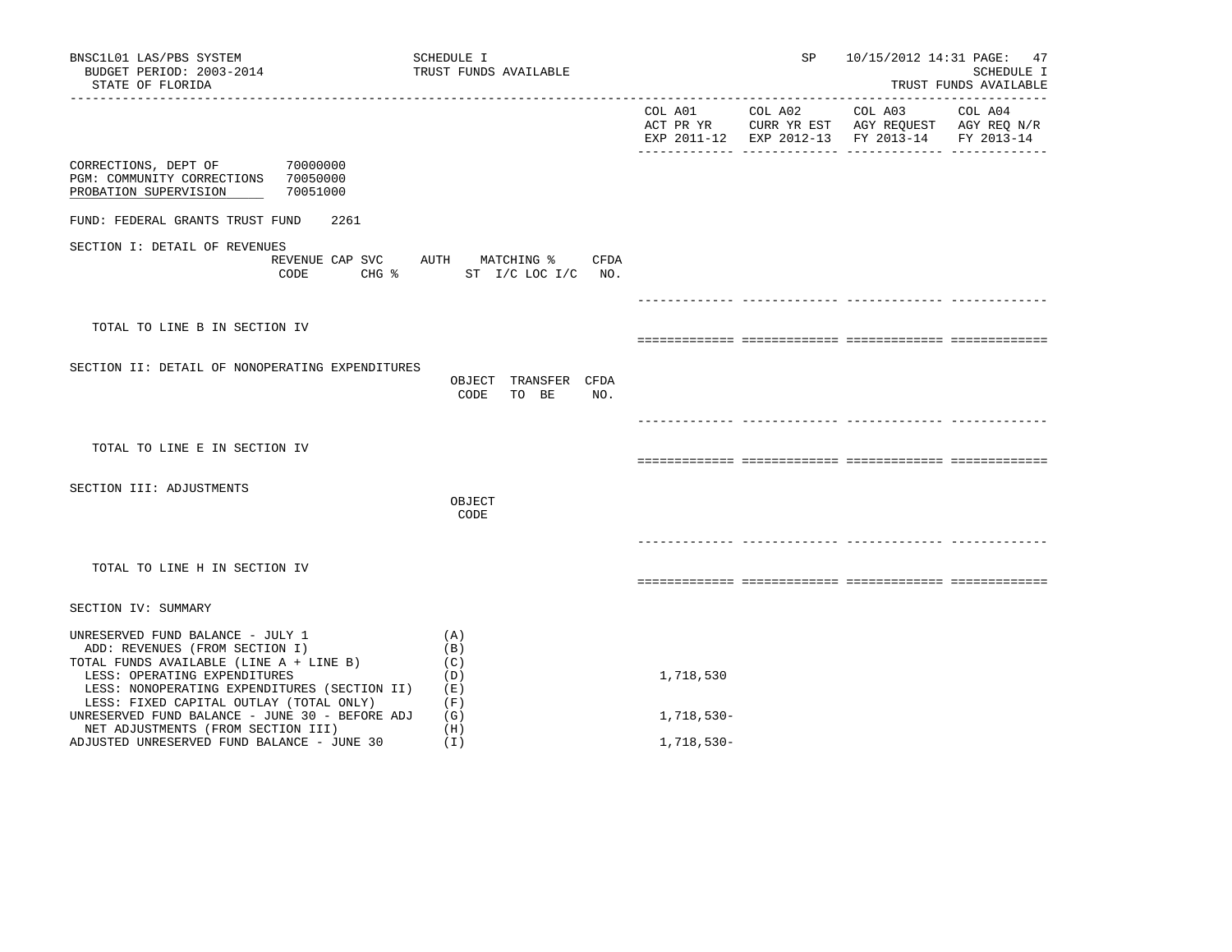| BNSC1L01 LAS/PBS SYSTEM<br>BUDGET PERIOD: 2003-2014<br>STATE OF FLORIDA                                                                                                                                                                  | SCHEDULE I<br>TRUST FUNDS AVAILABLE                              |             | SP              | 10/15/2012 14:31 PAGE: 48                                                                                         | SCHEDULE I<br>TRUST FUNDS AVAILABLE |
|------------------------------------------------------------------------------------------------------------------------------------------------------------------------------------------------------------------------------------------|------------------------------------------------------------------|-------------|-----------------|-------------------------------------------------------------------------------------------------------------------|-------------------------------------|
|                                                                                                                                                                                                                                          |                                                                  |             | COL A01 COL A02 | COL A03 COL A04<br>ACT PR YR CURR YR EST AGY REQUEST AGY REQ N/R<br>EXP 2011-12 EXP 2012-13 FY 2013-14 FY 2013-14 |                                     |
| CORRECTIONS, DEPT OF 70000000<br>PGM: COMMUNITY CORRECTIONS 70050000<br>70053000<br>POST PRISON RELEASE                                                                                                                                  |                                                                  |             |                 |                                                                                                                   |                                     |
| FUND: FEDERAL GRANTS TRUST FUND<br>2261                                                                                                                                                                                                  |                                                                  |             |                 |                                                                                                                   |                                     |
| SECTION I: DETAIL OF REVENUES<br>CODE                                                                                                                                                                                                    | REVENUE CAP SVC AUTH MATCHING % CFDA<br>CHG % ST I/C LOC I/C NO. |             |                 |                                                                                                                   |                                     |
|                                                                                                                                                                                                                                          |                                                                  |             |                 |                                                                                                                   |                                     |
| TOTAL TO LINE B IN SECTION IV                                                                                                                                                                                                            |                                                                  |             |                 |                                                                                                                   |                                     |
| SECTION II: DETAIL OF NONOPERATING EXPENDITURES                                                                                                                                                                                          | OBJECT TRANSFER CFDA<br>CODE<br>TO BE<br>NO.                     |             |                 |                                                                                                                   |                                     |
|                                                                                                                                                                                                                                          |                                                                  |             |                 |                                                                                                                   |                                     |
| TOTAL TO LINE E IN SECTION IV                                                                                                                                                                                                            |                                                                  |             |                 |                                                                                                                   |                                     |
| SECTION III: ADJUSTMENTS                                                                                                                                                                                                                 | OBJECT<br>CODE                                                   |             |                 |                                                                                                                   |                                     |
| TOTAL TO LINE H IN SECTION IV                                                                                                                                                                                                            |                                                                  |             |                 |                                                                                                                   |                                     |
| SECTION IV: SUMMARY                                                                                                                                                                                                                      |                                                                  |             |                 |                                                                                                                   |                                     |
| UNRESERVED FUND BALANCE - JULY 1<br>ADD: REVENUES (FROM SECTION I)<br>TOTAL FUNDS AVAILABLE (LINE A + LINE B)<br>LESS: OPERATING EXPENDITURES<br>LESS: NONOPERATING EXPENDITURES (SECTION II)<br>LESS: FIXED CAPITAL OUTLAY (TOTAL ONLY) | (A)<br>(B)<br>(C)<br>(D)<br>(E)<br>(F)                           | 112,257     |                 |                                                                                                                   |                                     |
| UNRESERVED FUND BALANCE - JUNE 30 - BEFORE ADJ<br>NET ADJUSTMENTS (FROM SECTION III)                                                                                                                                                     | (G)<br>(H)                                                       | 112,257-    |                 |                                                                                                                   |                                     |
| ADJUSTED UNRESERVED FUND BALANCE - JUNE 30                                                                                                                                                                                               | (I)                                                              | $112, 257-$ |                 |                                                                                                                   |                                     |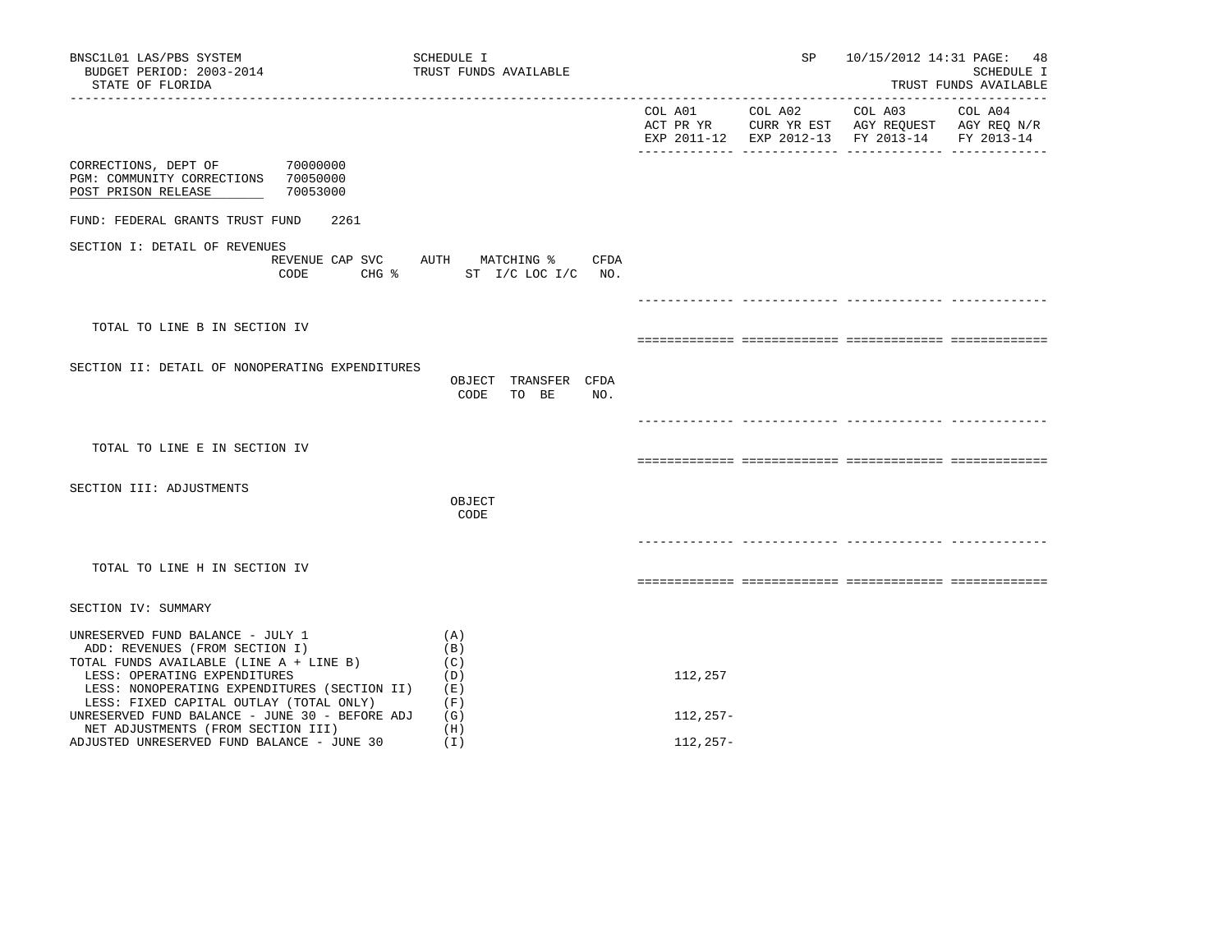| BNSC1L01 LAS/PBS SYSTEM<br>BUDGET PERIOD: 2003-2014<br>STATE OF FLORIDA                                                                                                                       | SCHEDULE I<br>TRUST FUNDS AVAILABLE                               |          | SP              | 10/15/2012 14:31 PAGE: 49                                                                      | SCHEDULE I<br>TRUST FUNDS AVAILABLE |
|-----------------------------------------------------------------------------------------------------------------------------------------------------------------------------------------------|-------------------------------------------------------------------|----------|-----------------|------------------------------------------------------------------------------------------------|-------------------------------------|
|                                                                                                                                                                                               |                                                                   |          | COL A01 COL A02 | COL A03<br>ACT PR YR CURR YR EST AGY REQUEST AGY REQ N/R<br>EXP 2011-12 EXP 2012-13 FY 2013-14 | COL A04<br>FY 2013-14               |
| CORRECTIONS, DEPT OF<br>70000000<br>70050000<br>PGM: COMMUNITY CORRECTIONS<br>ADULT SUBSTANCE ABUSE SVCS<br>70054000                                                                          |                                                                   |          |                 |                                                                                                |                                     |
| FUND: FEDERAL GRANTS TRUST FUND<br>2261                                                                                                                                                       |                                                                   |          |                 |                                                                                                |                                     |
| SECTION I: DETAIL OF REVENUES<br>CODE<br>$CHG$ $\approx$                                                                                                                                      | REVENUE CAP SVC AUTH MATCHING %<br>CFDA<br>ST $I/C$ LOC $I/C$ NO. |          |                 |                                                                                                |                                     |
|                                                                                                                                                                                               |                                                                   |          |                 |                                                                                                |                                     |
| TOTAL TO LINE B IN SECTION IV                                                                                                                                                                 |                                                                   |          |                 |                                                                                                |                                     |
| SECTION II: DETAIL OF NONOPERATING EXPENDITURES                                                                                                                                               | OBJECT TRANSFER CFDA<br>CODE<br>TO BE<br>NO.                      |          |                 |                                                                                                |                                     |
|                                                                                                                                                                                               |                                                                   |          |                 |                                                                                                |                                     |
| TOTAL TO LINE E IN SECTION IV                                                                                                                                                                 |                                                                   |          |                 |                                                                                                |                                     |
|                                                                                                                                                                                               |                                                                   |          |                 |                                                                                                |                                     |
| SECTION III: ADJUSTMENTS                                                                                                                                                                      | OBJECT<br>CODE                                                    |          |                 |                                                                                                |                                     |
|                                                                                                                                                                                               |                                                                   |          |                 |                                                                                                |                                     |
| TOTAL TO LINE H IN SECTION IV                                                                                                                                                                 |                                                                   |          |                 |                                                                                                |                                     |
| SECTION IV: SUMMARY                                                                                                                                                                           |                                                                   |          |                 |                                                                                                |                                     |
| UNRESERVED FUND BALANCE - JULY 1<br>ADD: REVENUES (FROM SECTION I)<br>TOTAL FUNDS AVAILABLE (LINE A + LINE B)<br>LESS: OPERATING EXPENDITURES<br>LESS: NONOPERATING EXPENDITURES (SECTION II) | (A)<br>(B)<br>(C)<br>(D)<br>(E)                                   | 465,025  | 550,000         |                                                                                                |                                     |
| LESS: FIXED CAPITAL OUTLAY (TOTAL ONLY)<br>UNRESERVED FUND BALANCE - JUNE 30 - BEFORE ADJ                                                                                                     | (F)<br>(G)                                                        | 465,025- | $550,000-$      |                                                                                                |                                     |
| NET ADJUSTMENTS (FROM SECTION III)<br>ADJUSTED UNRESERVED FUND BALANCE - JUNE 30                                                                                                              | (H)<br>(I)                                                        | 465,025- | $550,000 -$     |                                                                                                |                                     |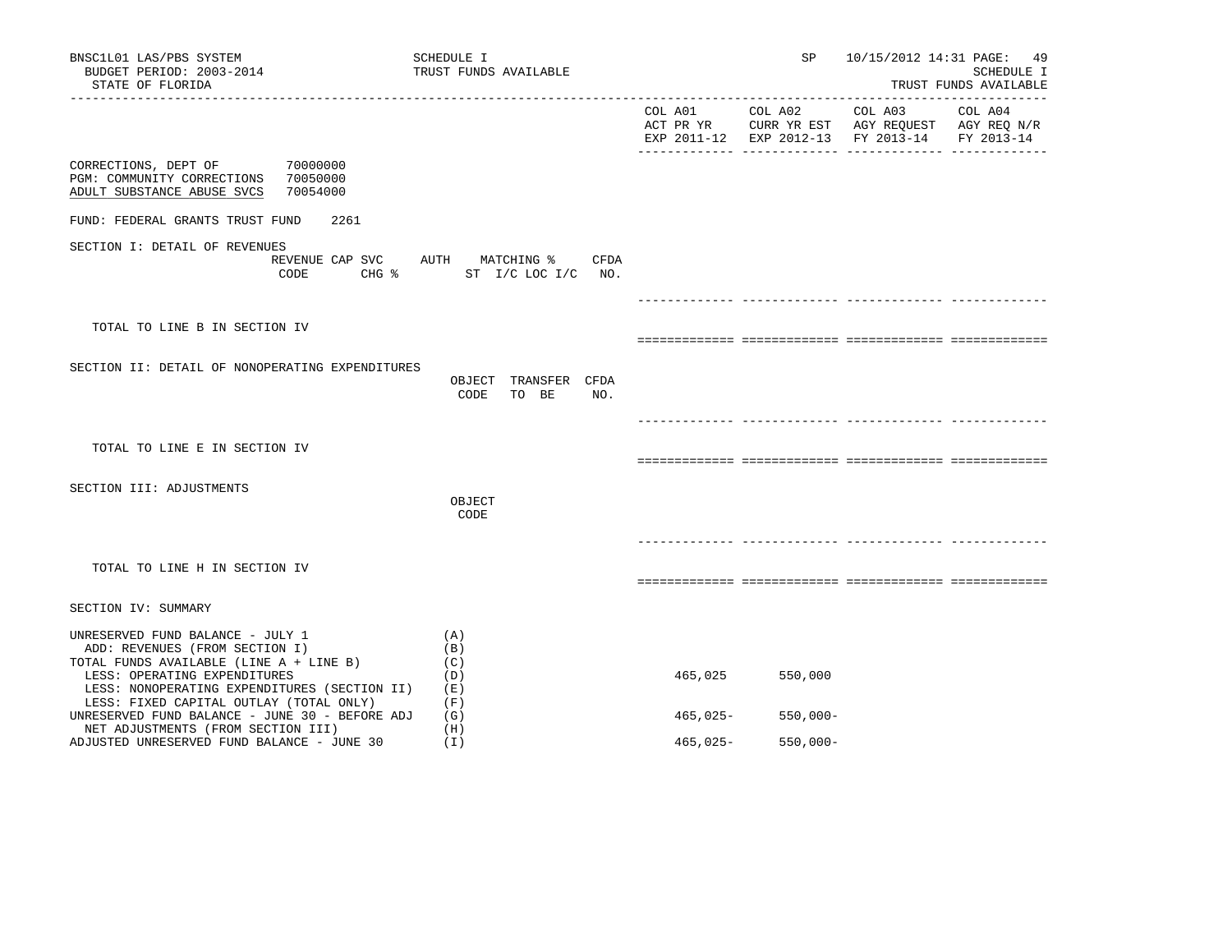| BNSC1L01 LAS/PBS SYSTEM<br>BUDGET PERIOD: 2003-2014<br>STATE OF FLORIDA                                                                                                                                                                  | SCHEDULE I<br>TRUST FUNDS AVAILABLE                                 | SP              | 10/15/2012 14:31 PAGE: 50                                                                                         | SCHEDULE I<br>TRUST FUNDS AVAILABLE |
|------------------------------------------------------------------------------------------------------------------------------------------------------------------------------------------------------------------------------------------|---------------------------------------------------------------------|-----------------|-------------------------------------------------------------------------------------------------------------------|-------------------------------------|
|                                                                                                                                                                                                                                          |                                                                     | COL A01 COL A02 | COL A03 COL A04<br>ACT PR YR CURR YR EST AGY REQUEST AGY REQ N/R<br>EXP 2011-12 EXP 2012-13 FY 2013-14 FY 2013-14 |                                     |
| 70000000<br>CORRECTIONS, DEPT OF<br>70250000<br>PGM: HEALTH SERVICES<br>70251000<br>INMATE HEALTH SERVICES                                                                                                                               |                                                                     |                 |                                                                                                                   |                                     |
| FUND: ADMINISTRATIVE TRUST FUND<br>2021                                                                                                                                                                                                  |                                                                     |                 |                                                                                                                   |                                     |
| SECTION I: DETAIL OF REVENUES<br>CODE                                                                                                                                                                                                    | REVENUE CAP SVC AUTH MATCHING %<br>CFDA<br>CHG % ST I/C LOC I/C NO. |                 |                                                                                                                   |                                     |
|                                                                                                                                                                                                                                          |                                                                     |                 |                                                                                                                   |                                     |
| TOTAL TO LINE B IN SECTION IV                                                                                                                                                                                                            |                                                                     |                 |                                                                                                                   |                                     |
| SECTION II: DETAIL OF NONOPERATING EXPENDITURES                                                                                                                                                                                          | OBJECT TRANSFER CFDA<br>CODE<br>TO BE<br>NO.                        |                 |                                                                                                                   |                                     |
|                                                                                                                                                                                                                                          |                                                                     |                 |                                                                                                                   |                                     |
| TOTAL TO LINE E IN SECTION IV                                                                                                                                                                                                            |                                                                     |                 |                                                                                                                   |                                     |
| SECTION III: ADJUSTMENTS                                                                                                                                                                                                                 | OBJECT<br>CODE                                                      |                 |                                                                                                                   |                                     |
| TOTAL TO LINE H IN SECTION IV                                                                                                                                                                                                            |                                                                     |                 |                                                                                                                   |                                     |
| SECTION IV: SUMMARY                                                                                                                                                                                                                      |                                                                     |                 |                                                                                                                   |                                     |
|                                                                                                                                                                                                                                          |                                                                     |                 |                                                                                                                   |                                     |
| UNRESERVED FUND BALANCE - JULY 1<br>ADD: REVENUES (FROM SECTION I)<br>TOTAL FUNDS AVAILABLE (LINE A + LINE B)<br>LESS: OPERATING EXPENDITURES<br>LESS: NONOPERATING EXPENDITURES (SECTION II)<br>LESS: FIXED CAPITAL OUTLAY (TOTAL ONLY) | (A)<br>(B)<br>(C)<br>(D)<br>(E)<br>(F)                              | 116,000         | 116,000                                                                                                           |                                     |
| UNRESERVED FUND BALANCE - JUNE 30 - BEFORE ADJ                                                                                                                                                                                           | (G)<br>(H)                                                          | $116,000-$      | 116,000-                                                                                                          |                                     |
| NET ADJUSTMENTS (FROM SECTION III)<br>ADJUSTED UNRESERVED FUND BALANCE - JUNE 30                                                                                                                                                         | (I)                                                                 | $116,000-$      | $116,000-$                                                                                                        |                                     |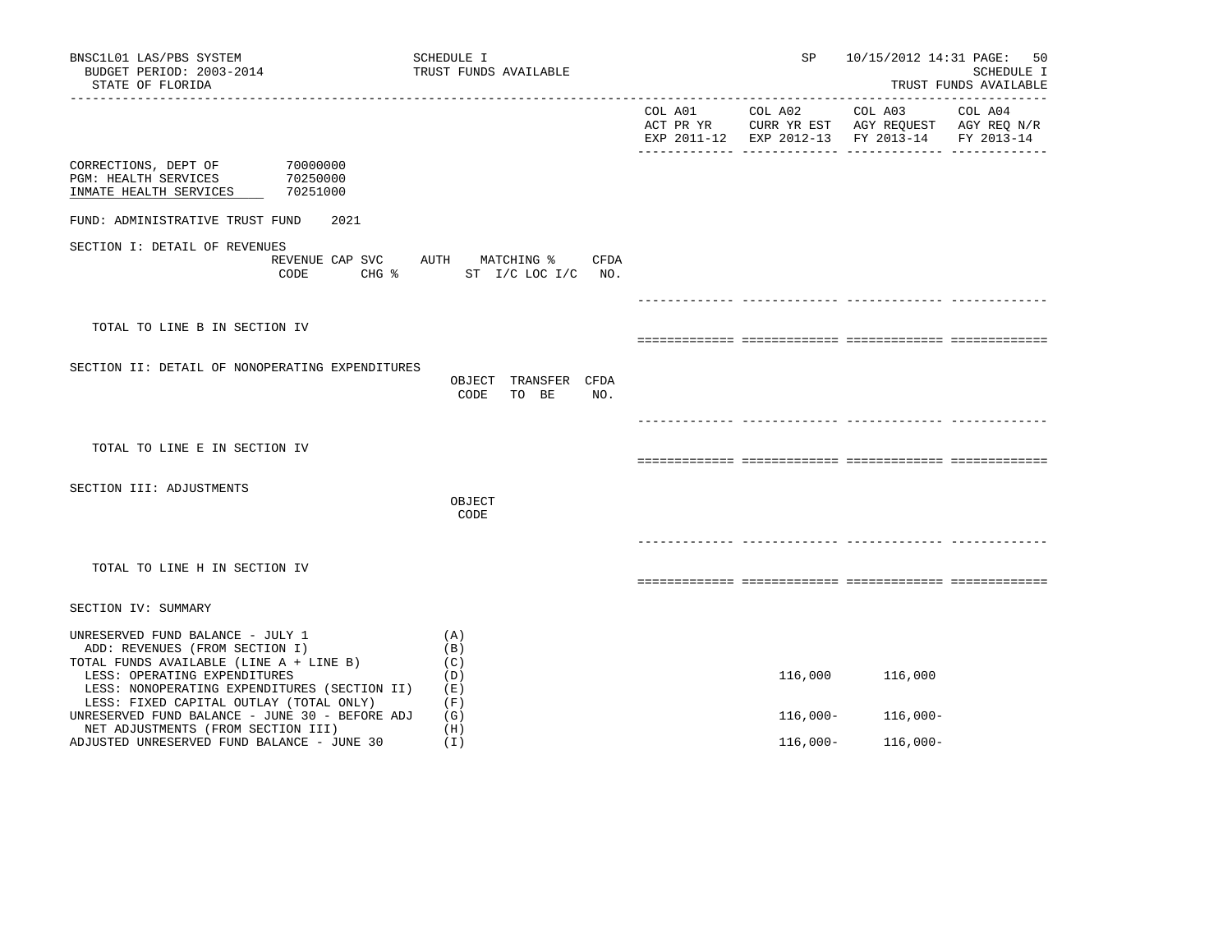| BNSC1L01 LAS/PBS SYSTEM<br>BUDGET PERIOD: 2003-2014<br>STATE OF FLORIDA                                                                                                                       | SCHEDULE I<br>TRUST FUNDS AVAILABLE                                             | SP              | 10/15/2012 14:31 PAGE: 51                                                                                         | SCHEDULE I<br>TRUST FUNDS AVAILABLE |
|-----------------------------------------------------------------------------------------------------------------------------------------------------------------------------------------------|---------------------------------------------------------------------------------|-----------------|-------------------------------------------------------------------------------------------------------------------|-------------------------------------|
|                                                                                                                                                                                               |                                                                                 | COL A01 COL A02 | COL A03 COL A04<br>ACT PR YR CURR YR EST AGY REQUEST AGY REQ N/R<br>EXP 2011-12 EXP 2012-13 FY 2013-14 FY 2013-14 |                                     |
| 70000000<br>CORRECTIONS, DEPT OF<br>PGM: HEALTH SERVICES<br>70250000<br>INMATE HEALTH SERVICES<br>70251000                                                                                    |                                                                                 |                 |                                                                                                                   |                                     |
| FUND: FEDERAL GRANTS TRUST FUND<br>2261                                                                                                                                                       |                                                                                 |                 |                                                                                                                   |                                     |
| SECTION I: DETAIL OF REVENUES<br>CODE                                                                                                                                                         | REVENUE CAP SVC AUTH MATCHING %<br>CFDA<br>CHG $\frac{1}{2}$ ST I/C LOC I/C NO. |                 |                                                                                                                   |                                     |
|                                                                                                                                                                                               |                                                                                 |                 |                                                                                                                   |                                     |
| TOTAL TO LINE B IN SECTION IV                                                                                                                                                                 |                                                                                 |                 |                                                                                                                   |                                     |
| SECTION II: DETAIL OF NONOPERATING EXPENDITURES                                                                                                                                               | OBJECT TRANSFER CFDA<br>CODE<br>TO BE<br>NO.                                    |                 |                                                                                                                   |                                     |
|                                                                                                                                                                                               |                                                                                 |                 |                                                                                                                   |                                     |
| TOTAL TO LINE E IN SECTION IV                                                                                                                                                                 |                                                                                 |                 |                                                                                                                   |                                     |
| SECTION III: ADJUSTMENTS                                                                                                                                                                      | OBJECT<br>CODE                                                                  |                 |                                                                                                                   |                                     |
|                                                                                                                                                                                               |                                                                                 |                 |                                                                                                                   |                                     |
| TOTAL TO LINE H IN SECTION IV                                                                                                                                                                 |                                                                                 |                 |                                                                                                                   |                                     |
| SECTION IV: SUMMARY                                                                                                                                                                           |                                                                                 |                 |                                                                                                                   |                                     |
| UNRESERVED FUND BALANCE - JULY 1<br>ADD: REVENUES (FROM SECTION I)<br>TOTAL FUNDS AVAILABLE (LINE A + LINE B)<br>LESS: OPERATING EXPENDITURES<br>LESS: NONOPERATING EXPENDITURES (SECTION II) | (A)<br>(B)<br>(C)<br>(D)<br>(E)                                                 |                 | 740,310                                                                                                           |                                     |
| LESS: FIXED CAPITAL OUTLAY (TOTAL ONLY)<br>UNRESERVED FUND BALANCE - JUNE 30 - BEFORE ADJ                                                                                                     | (F)<br>(G)                                                                      |                 | $740, 310 -$                                                                                                      |                                     |
| NET ADJUSTMENTS (FROM SECTION III)<br>ADJUSTED UNRESERVED FUND BALANCE - JUNE 30                                                                                                              | (H)<br>(I)                                                                      |                 | $740, 310 -$                                                                                                      |                                     |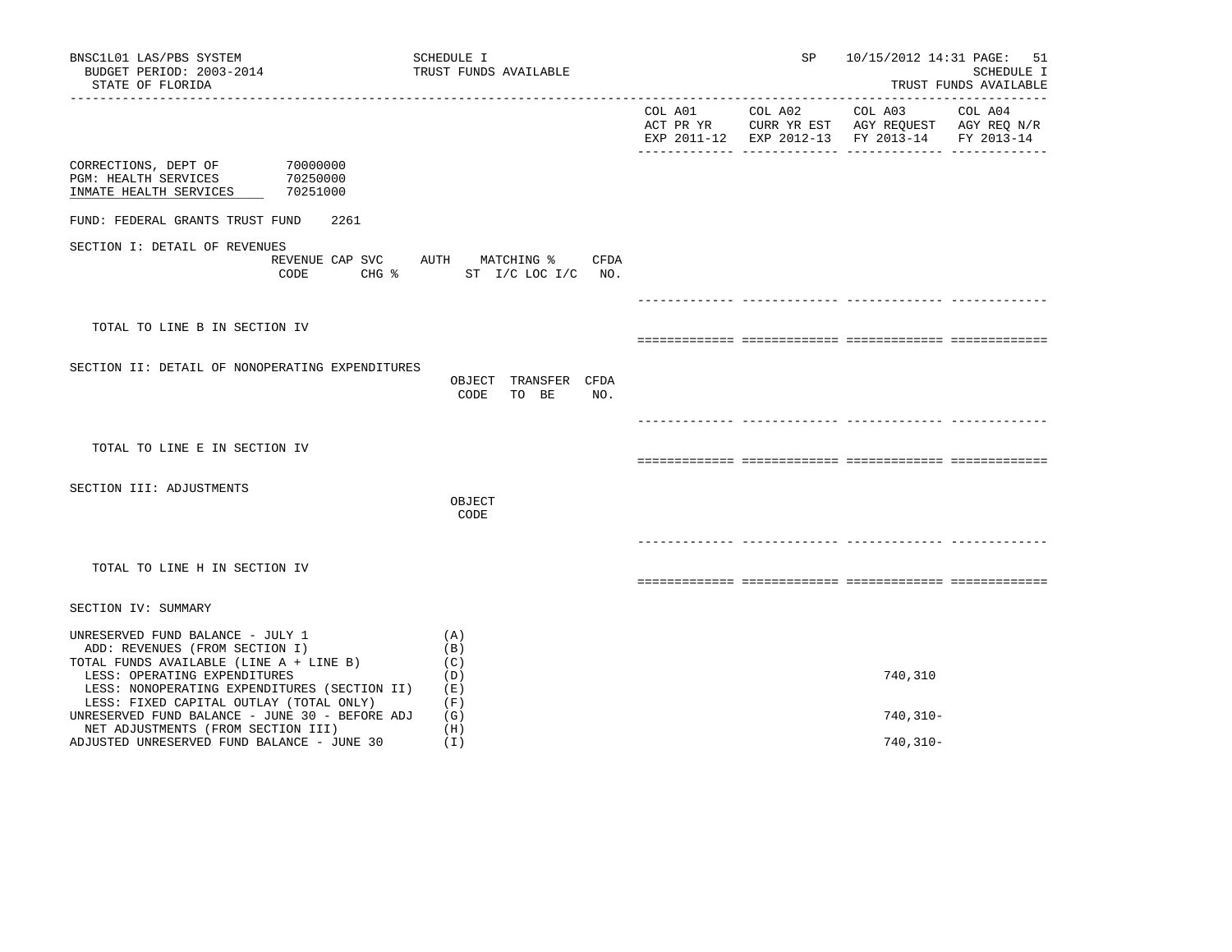| BNSC1L01 LAS/PBS SYSTEM<br>BUDGET PERIOD: 2003-2014<br>STATE OF FLORIDA                                                                                                                                                                  | SCHEDULE I<br>TRUST FUNDS AVAILABLE                              |          | SP           |                                                                                                | 10/15/2012 14:31 PAGE: 52<br>SCHEDULE I<br>TRUST FUNDS AVAILABLE |
|------------------------------------------------------------------------------------------------------------------------------------------------------------------------------------------------------------------------------------------|------------------------------------------------------------------|----------|--------------|------------------------------------------------------------------------------------------------|------------------------------------------------------------------|
|                                                                                                                                                                                                                                          |                                                                  |          |              | ACT PR YR CURR YR EST AGY REQUEST AGY REQ N/R<br>EXP 2011-12 EXP 2012-13 FY 2013-14 FY 2013-14 |                                                                  |
| CORRECTIONS, DEPT OF<br>70000000<br>70250000<br>PGM: HEALTH SERVICES<br>TRMT/INFECTIOUS DISEASES 70252000                                                                                                                                |                                                                  |          |              |                                                                                                |                                                                  |
| FUND: FEDERAL GRANTS TRUST FUND<br>2261                                                                                                                                                                                                  |                                                                  |          |              |                                                                                                |                                                                  |
| SECTION I: DETAIL OF REVENUES<br>CODE                                                                                                                                                                                                    | REVENUE CAP SVC AUTH MATCHING % CFDA<br>CHG % ST I/C LOC I/C NO. |          |              |                                                                                                |                                                                  |
|                                                                                                                                                                                                                                          |                                                                  |          |              |                                                                                                |                                                                  |
| TOTAL TO LINE B IN SECTION IV                                                                                                                                                                                                            |                                                                  |          |              |                                                                                                |                                                                  |
| SECTION II: DETAIL OF NONOPERATING EXPENDITURES                                                                                                                                                                                          | OBJECT TRANSFER CFDA<br>CODE<br>TO BE<br>NO.                     |          |              |                                                                                                |                                                                  |
|                                                                                                                                                                                                                                          |                                                                  |          |              |                                                                                                |                                                                  |
| TOTAL TO LINE E IN SECTION IV                                                                                                                                                                                                            |                                                                  |          |              |                                                                                                |                                                                  |
| SECTION III: ADJUSTMENTS                                                                                                                                                                                                                 | OBJECT<br>CODE                                                   |          |              |                                                                                                |                                                                  |
| TOTAL TO LINE H IN SECTION IV                                                                                                                                                                                                            |                                                                  |          |              |                                                                                                |                                                                  |
| SECTION IV: SUMMARY                                                                                                                                                                                                                      |                                                                  |          |              |                                                                                                |                                                                  |
| UNRESERVED FUND BALANCE - JULY 1<br>ADD: REVENUES (FROM SECTION I)<br>TOTAL FUNDS AVAILABLE (LINE A + LINE B)<br>LESS: OPERATING EXPENDITURES<br>LESS: NONOPERATING EXPENDITURES (SECTION II)<br>LESS: FIXED CAPITAL OUTLAY (TOTAL ONLY) | (A)<br>(B)<br>(C)<br>(D)<br>( E )<br>(F)                         | 433,429  | 735,115      |                                                                                                |                                                                  |
| UNRESERVED FUND BALANCE - JUNE 30 - BEFORE ADJ<br>NET ADJUSTMENTS (FROM SECTION III)                                                                                                                                                     | (G)<br>(H)                                                       | 433,429- | 735,115–     |                                                                                                |                                                                  |
| ADJUSTED UNRESERVED FUND BALANCE - JUNE 30                                                                                                                                                                                               | (I)                                                              | 433,429- | $735, 115 -$ |                                                                                                |                                                                  |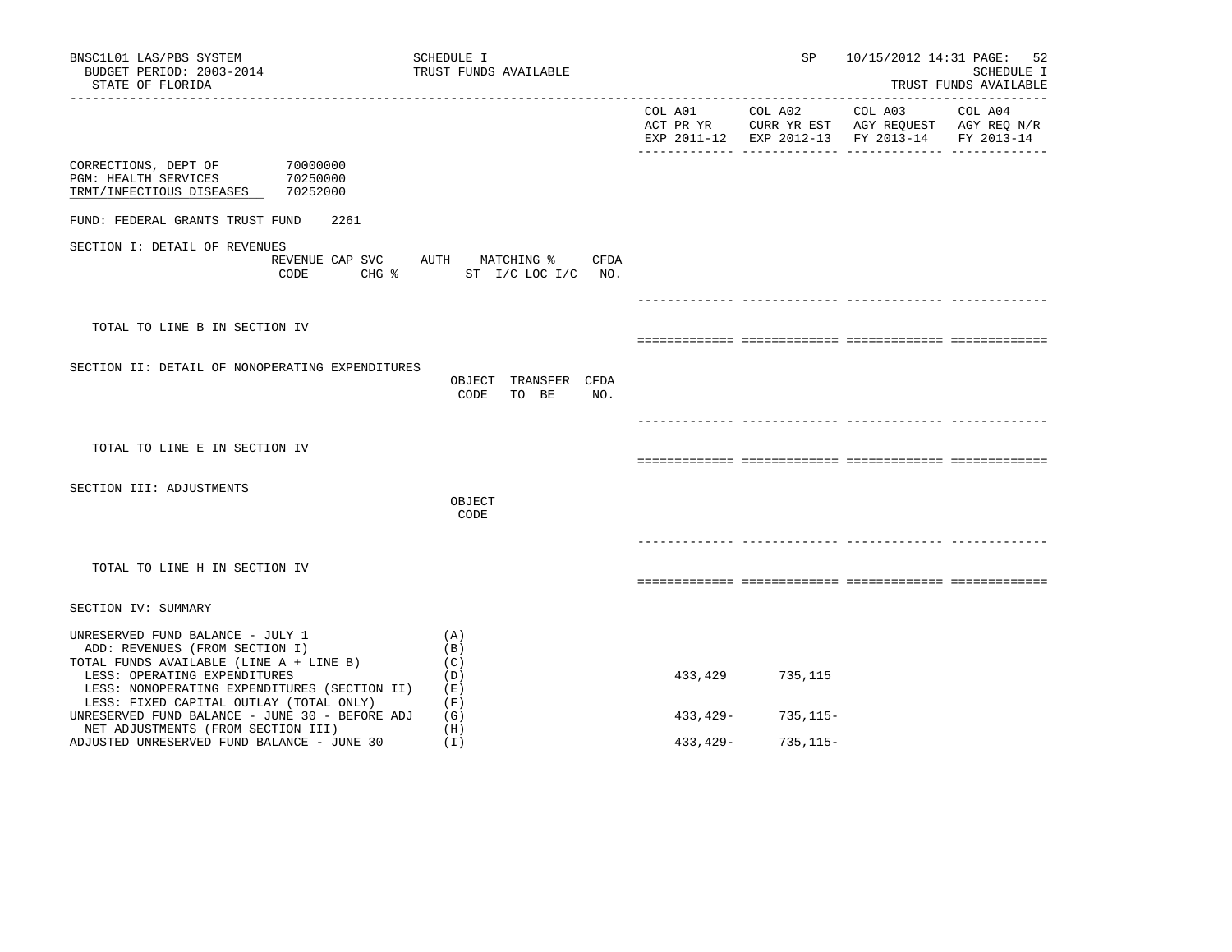| BNSC1L01 LAS/PBS SYSTEM<br>BUDGET PERIOD: 2003-2014<br>STATE OF FLORIDA                                                                                                                       | SCHEDULE I<br>TRUST FUNDS AVAILABLE                      |            | SP              |                                                                                                | 10/15/2012 14:31 PAGE: 53<br>SCHEDULE I<br>TRUST FUNDS AVAILABLE |
|-----------------------------------------------------------------------------------------------------------------------------------------------------------------------------------------------|----------------------------------------------------------|------------|-----------------|------------------------------------------------------------------------------------------------|------------------------------------------------------------------|
|                                                                                                                                                                                               |                                                          |            | COL A01 COL A02 | COL A03<br>ACT PR YR CURR YR EST AGY REQUEST AGY REQ N/R<br>EXP 2011-12 EXP 2012-13 FY 2013-14 | COL A04<br>FY 2013-14                                            |
| 70000000<br>CORRECTIONS, DEPT OF<br>PGM: EDUCATION & PROGRAMS<br>70450000<br>ADULT SUBST ABUSE/PREV/SVC<br>70450100                                                                           |                                                          |            |                 |                                                                                                |                                                                  |
| FUND: FEDERAL GRANTS TRUST FUND<br>2261                                                                                                                                                       |                                                          |            |                 |                                                                                                |                                                                  |
| SECTION I: DETAIL OF REVENUES<br>REVENUE CAP SVC<br>CODE<br>CHG %                                                                                                                             | AUTH MATCHING %<br>CFDA<br>$ST$ $I/C$ $LOC$ $I/C$ $NO$ . |            |                 |                                                                                                |                                                                  |
|                                                                                                                                                                                               |                                                          |            |                 |                                                                                                |                                                                  |
| TOTAL TO LINE B IN SECTION IV                                                                                                                                                                 |                                                          |            |                 |                                                                                                |                                                                  |
| SECTION II: DETAIL OF NONOPERATING EXPENDITURES                                                                                                                                               | OBJECT TRANSFER CFDA<br>CODE<br>TO BE<br>NO.             |            |                 |                                                                                                |                                                                  |
|                                                                                                                                                                                               |                                                          |            |                 |                                                                                                |                                                                  |
| TOTAL TO LINE E IN SECTION IV                                                                                                                                                                 |                                                          |            |                 |                                                                                                |                                                                  |
| SECTION III: ADJUSTMENTS                                                                                                                                                                      | OBJECT<br>CODE                                           |            |                 |                                                                                                |                                                                  |
|                                                                                                                                                                                               |                                                          |            |                 |                                                                                                |                                                                  |
| TOTAL TO LINE H IN SECTION IV                                                                                                                                                                 |                                                          |            |                 |                                                                                                |                                                                  |
| SECTION IV: SUMMARY                                                                                                                                                                           |                                                          |            |                 |                                                                                                |                                                                  |
| UNRESERVED FUND BALANCE - JULY 1<br>ADD: REVENUES (FROM SECTION I)<br>TOTAL FUNDS AVAILABLE (LINE A + LINE B)<br>LESS: OPERATING EXPENDITURES<br>LESS: NONOPERATING EXPENDITURES (SECTION II) | (A)<br>(B)<br>(C)<br>(D)<br>(E)                          | 4,438,481  | 4,532,122       | 4,541,772                                                                                      |                                                                  |
| LESS: FIXED CAPITAL OUTLAY (TOTAL ONLY)<br>UNRESERVED FUND BALANCE - JUNE 30 - BEFORE ADJ                                                                                                     | (F)<br>(G)                                               | 4,438,481- | 4,532,122-      | 4,541,772-                                                                                     |                                                                  |
| NET ADJUSTMENTS (FROM SECTION III)<br>ADJUSTED UNRESERVED FUND BALANCE - JUNE 30                                                                                                              | (H)<br>(1)                                               | 4,438,481- | 4,532,122-      | 4,541,772-                                                                                     |                                                                  |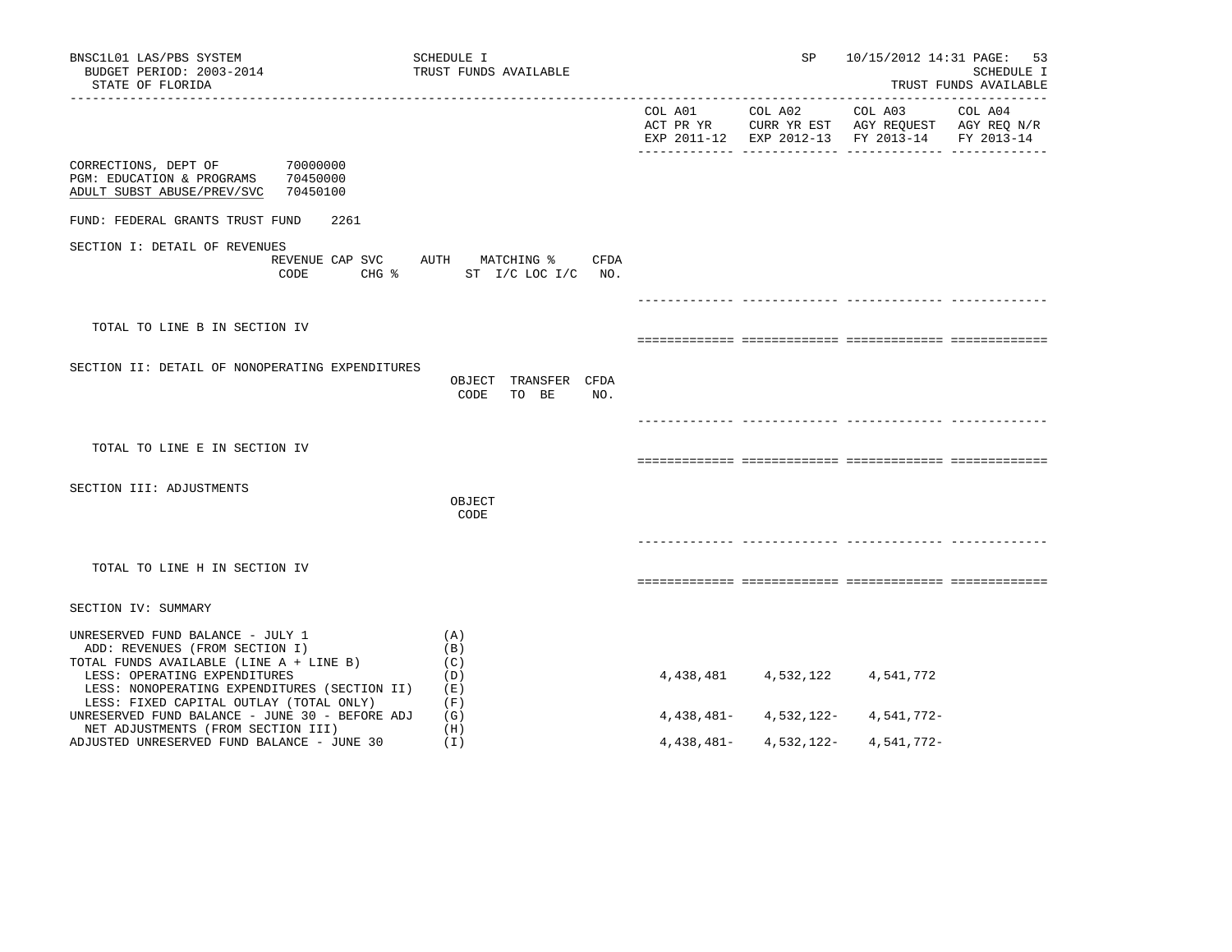| BNSC1L01 LAS/PBS SYSTEM<br>BUDGET PERIOD: 2003-2014<br>STATE OF FLORIDA                                                                                                                       | SCHEDULE I<br>TRUST FUNDS AVAILABLE                                             |            | SP              | 10/15/2012 14:31 PAGE:                                                                         | 54<br>SCHEDULE I<br>TRUST FUNDS AVAILABLE |
|-----------------------------------------------------------------------------------------------------------------------------------------------------------------------------------------------|---------------------------------------------------------------------------------|------------|-----------------|------------------------------------------------------------------------------------------------|-------------------------------------------|
|                                                                                                                                                                                               |                                                                                 |            | COL A01 COL A02 | COL A03<br>ACT PR YR CURR YR EST AGY REQUEST AGY REQ N/R<br>EXP 2011-12 EXP 2012-13 FY 2013-14 | COL A04<br>FY 2013-14                     |
| CORRECTIONS, DEPT OF<br>70000000<br>PGM: EDUCATION & PROGRAMS 70450000<br>BASIC EDUCATION SKILLS<br>70450200                                                                                  |                                                                                 |            |                 |                                                                                                |                                           |
| FUND: FEDERAL GRANTS TRUST FUND<br>2261                                                                                                                                                       |                                                                                 |            |                 |                                                                                                |                                           |
| SECTION I: DETAIL OF REVENUES<br>CODE                                                                                                                                                         | REVENUE CAP SVC AUTH MATCHING %<br>CFDA<br>CHG $\frac{1}{2}$ ST I/C LOC I/C NO. |            |                 |                                                                                                |                                           |
|                                                                                                                                                                                               |                                                                                 |            |                 |                                                                                                |                                           |
| TOTAL TO LINE B IN SECTION IV                                                                                                                                                                 |                                                                                 |            |                 |                                                                                                |                                           |
| SECTION II: DETAIL OF NONOPERATING EXPENDITURES                                                                                                                                               | OBJECT TRANSFER CFDA<br>CODE<br>TO BE<br>NO.                                    |            |                 |                                                                                                |                                           |
|                                                                                                                                                                                               |                                                                                 |            |                 |                                                                                                |                                           |
| TOTAL TO LINE E IN SECTION IV                                                                                                                                                                 |                                                                                 |            |                 |                                                                                                |                                           |
| SECTION III: ADJUSTMENTS                                                                                                                                                                      |                                                                                 |            |                 |                                                                                                |                                           |
|                                                                                                                                                                                               | OBJECT<br>CODE                                                                  |            |                 |                                                                                                |                                           |
|                                                                                                                                                                                               |                                                                                 |            |                 |                                                                                                |                                           |
| TOTAL TO LINE H IN SECTION IV                                                                                                                                                                 |                                                                                 |            |                 |                                                                                                |                                           |
| SECTION IV: SUMMARY                                                                                                                                                                           |                                                                                 |            |                 |                                                                                                |                                           |
| UNRESERVED FUND BALANCE - JULY 1<br>ADD: REVENUES (FROM SECTION I)<br>TOTAL FUNDS AVAILABLE (LINE A + LINE B)<br>LESS: OPERATING EXPENDITURES<br>LESS: NONOPERATING EXPENDITURES (SECTION II) | (A)<br>(B)<br>(C)<br>(D)<br>(E)                                                 | 4,854,624  | 6,781,662       | 6,810,862                                                                                      |                                           |
| LESS: FIXED CAPITAL OUTLAY (TOTAL ONLY)<br>UNRESERVED FUND BALANCE - JUNE 30 - BEFORE ADJ                                                                                                     | (F)<br>(G)                                                                      | 4,854,624- | 6,781,662-      | 6,810,862-                                                                                     |                                           |
| NET ADJUSTMENTS (FROM SECTION III)<br>ADJUSTED UNRESERVED FUND BALANCE - JUNE 30                                                                                                              | (H)<br>(I)                                                                      | 4,854,624- | 6,781,662-      | 6,810,862-                                                                                     |                                           |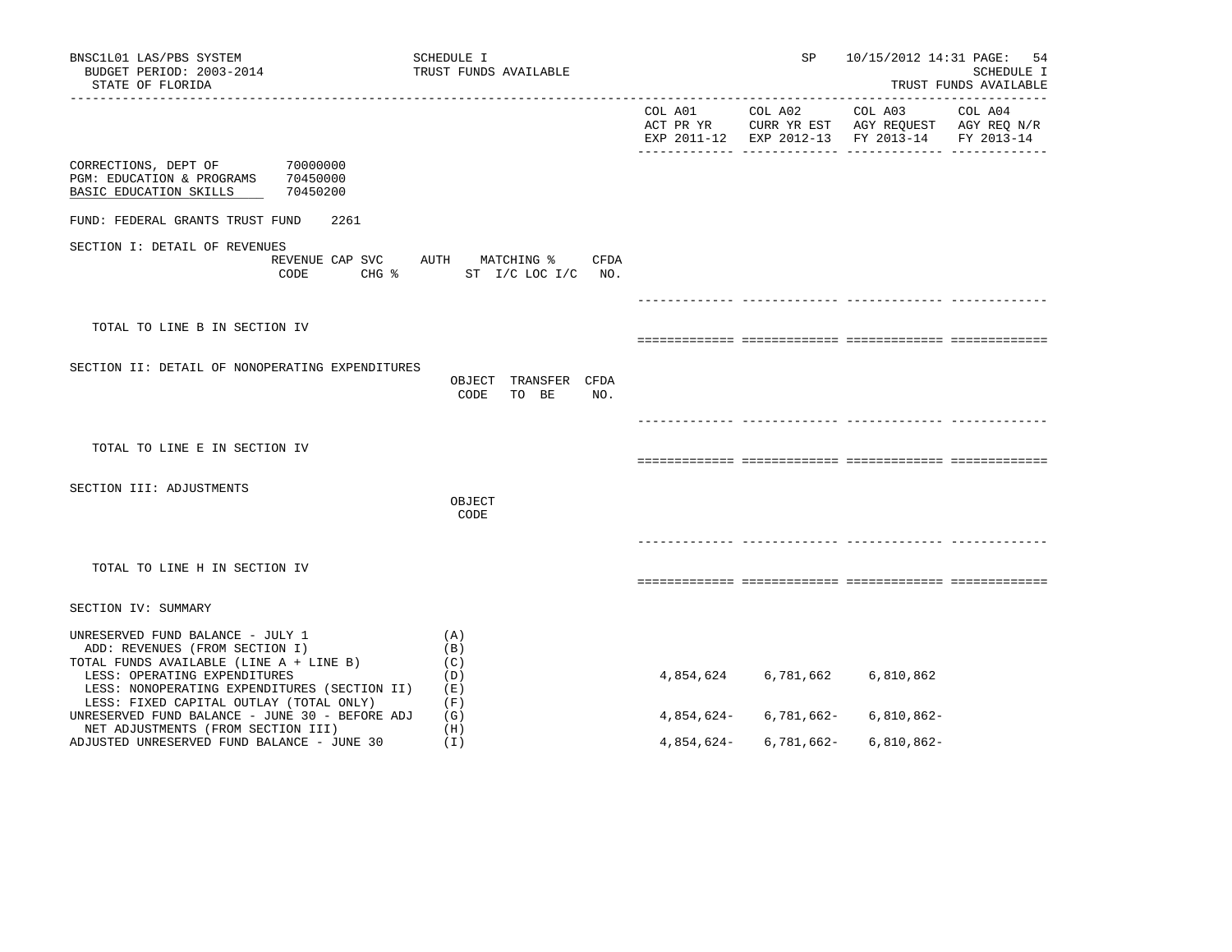| BNSC1L01 LAS/PBS SYSTEM<br>BUDGET PERIOD: 2003-2014<br>STATE OF FLORIDA                                                                                                                       | SCHEDULE I<br>TRUST FUNDS AVAILABLE       |            | SP              |                                                                                                                   | 10/15/2012 14:31 PAGE: 55<br>SCHEDULE I<br>TRUST FUNDS AVAILABLE |
|-----------------------------------------------------------------------------------------------------------------------------------------------------------------------------------------------|-------------------------------------------|------------|-----------------|-------------------------------------------------------------------------------------------------------------------|------------------------------------------------------------------|
|                                                                                                                                                                                               |                                           |            | COL A01 COL A02 | COL A03 COL A04<br>ACT PR YR CURR YR EST AGY REQUEST AGY REQ N/R<br>EXP 2011-12 EXP 2012-13 FY 2013-14 FY 2013-14 |                                                                  |
| 70000000<br>CORRECTIONS, DEPT OF<br>PGM: EDUCATION & PROGRAMS<br>70450000<br>ADULT OFFN TRNS/REHAB/SPPT<br>70450300                                                                           |                                           |            |                 |                                                                                                                   |                                                                  |
| FUND: FEDERAL GRANTS TRUST FUND<br>2261                                                                                                                                                       |                                           |            |                 |                                                                                                                   |                                                                  |
| SECTION I: DETAIL OF REVENUES<br>REVENUE CAP SVC AUTH MATCHING %<br>CODE                                                                                                                      | CFDA<br>CHG % ST I/C LOC I/C NO.          |            |                 |                                                                                                                   |                                                                  |
|                                                                                                                                                                                               |                                           |            |                 |                                                                                                                   |                                                                  |
| TOTAL TO LINE B IN SECTION IV                                                                                                                                                                 |                                           |            |                 |                                                                                                                   |                                                                  |
| SECTION II: DETAIL OF NONOPERATING EXPENDITURES                                                                                                                                               | OBJECT TRANSFER CFDA<br>CODE TO BE<br>NO. |            |                 |                                                                                                                   |                                                                  |
|                                                                                                                                                                                               |                                           |            |                 |                                                                                                                   |                                                                  |
| TOTAL TO LINE E IN SECTION IV                                                                                                                                                                 |                                           |            |                 |                                                                                                                   |                                                                  |
| SECTION III: ADJUSTMENTS                                                                                                                                                                      |                                           |            |                 |                                                                                                                   |                                                                  |
|                                                                                                                                                                                               | OBJECT<br>CODE                            |            |                 |                                                                                                                   |                                                                  |
|                                                                                                                                                                                               |                                           |            |                 |                                                                                                                   |                                                                  |
| TOTAL TO LINE H IN SECTION IV                                                                                                                                                                 |                                           |            |                 |                                                                                                                   |                                                                  |
| SECTION IV: SUMMARY                                                                                                                                                                           |                                           |            |                 |                                                                                                                   |                                                                  |
|                                                                                                                                                                                               |                                           |            |                 |                                                                                                                   |                                                                  |
| UNRESERVED FUND BALANCE - JULY 1<br>ADD: REVENUES (FROM SECTION I)<br>TOTAL FUNDS AVAILABLE (LINE A + LINE B)<br>LESS: OPERATING EXPENDITURES<br>LESS: NONOPERATING EXPENDITURES (SECTION II) | (A)<br>(B)<br>(C)<br>(D)<br>(E)           | 372,597    | 885,051         | 888,441                                                                                                           |                                                                  |
| LESS: FIXED CAPITAL OUTLAY (TOTAL ONLY)<br>UNRESERVED FUND BALANCE - JUNE 30 - BEFORE ADJ                                                                                                     | (F)<br>(G)                                | 372,597-   | 885,051-        | 888,441-                                                                                                          |                                                                  |
| NET ADJUSTMENTS (FROM SECTION III)<br>ADJUSTED UNRESERVED FUND BALANCE - JUNE 30                                                                                                              | (H)<br>(I)                                | $372,597-$ | $885,051 -$     | $888,441-$                                                                                                        |                                                                  |